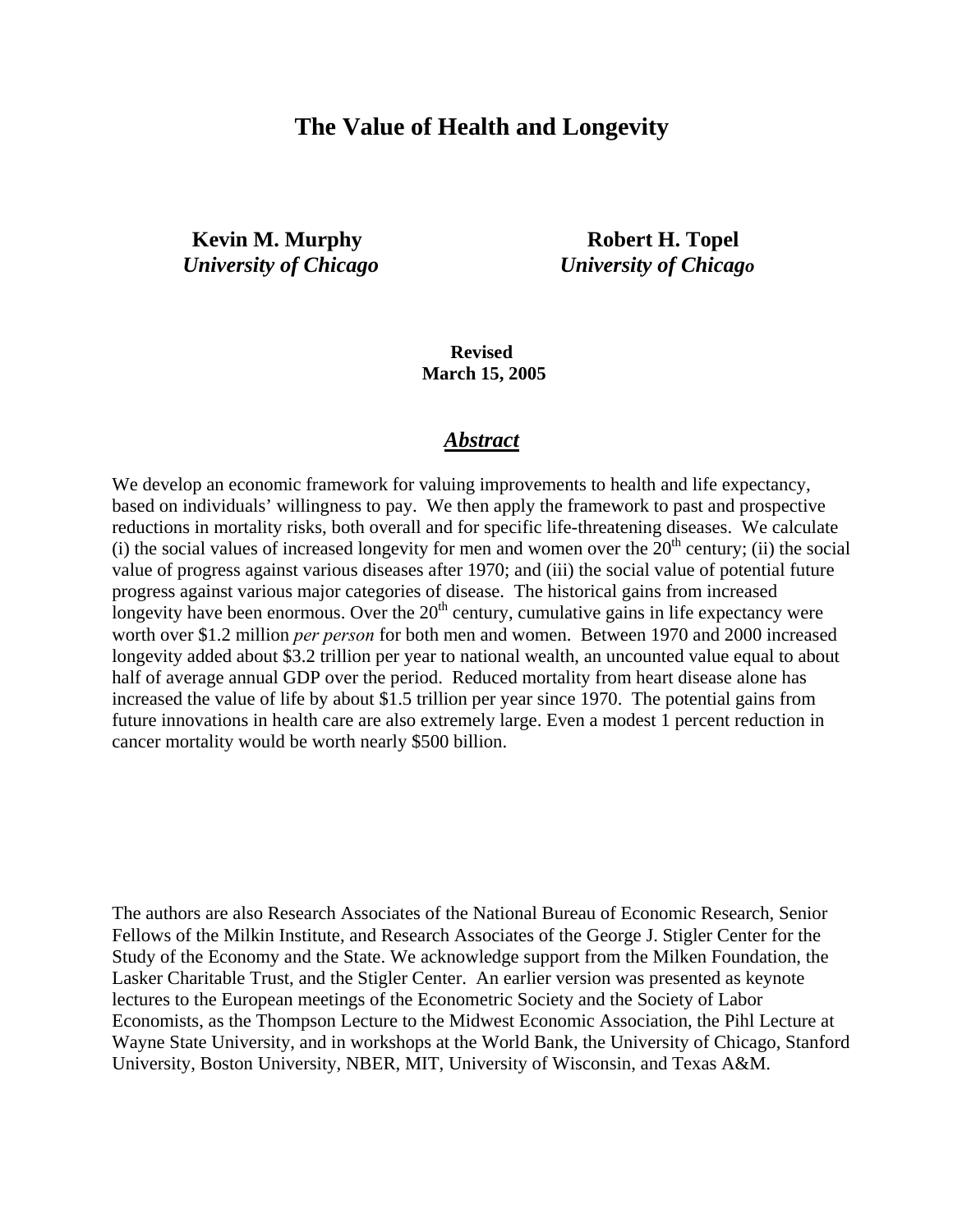#### *I. Introduction*

 $\overline{a}$ 

During the  $20<sup>th</sup>$  century, life expectancy at birth for a representative American increased by roughly 30 years. In 1900, nearly 18 percent of males born in the United States died before their first birthday – today, it isn't until *age* 62 that cumulative mortality reaches 18 percent.<sup>1</sup> As we demonstrate below, this remarkable increase in longevity reflects progress against a variety of afflictions and diseases, driving reductions in mortality at all ages. It illustrates a substantial, but unmeasured, increase in social welfare due to improvements in health.

This paper develops and applies an economic framework for valuing improvements in health and longevity, based on individuals' willingness to pay. We use our framework to estimate the economic gains from declining mortality in the United States over the  $20<sup>th</sup>$  century, and to value the prospective gains that could be obtained from further progress against major diseases. We find that these values are enormous. Gains in life expectancy over the century were worth over \$1.2 million per person to the current population. From 1970 to 2000 gains in life expectancy added about \$3.2 trillion *per year* to national wealth, with half of these gains due to progress against heart disease alone. Looking ahead, we estimate that even modest progress against major diseases would be extremely valuable. For example, a permanent 1 percent reduction in mortality from cancer has a present value to current and future generations of Americans of nearly \$500 billion, while a cure (if one is feasible) would be worth about \$50 *trillion.*

<sup>&</sup>lt;sup>1</sup> Death rates by age are recorded in *Vital Statistics of the United States*. Other developed countries show similar progress over the century. Longer term data are scant, but suggest that progress accelerated up until about 1950. For example, Swedish data since 1751 show an increase in life expectancy of 6 years between 1800 and 1850, 9 years between 1850 and 1900, 17 years between 1900 and 1950, and 9 years between 1950 and 2000 (*Statistics Sweden, Program for Population Statistics).*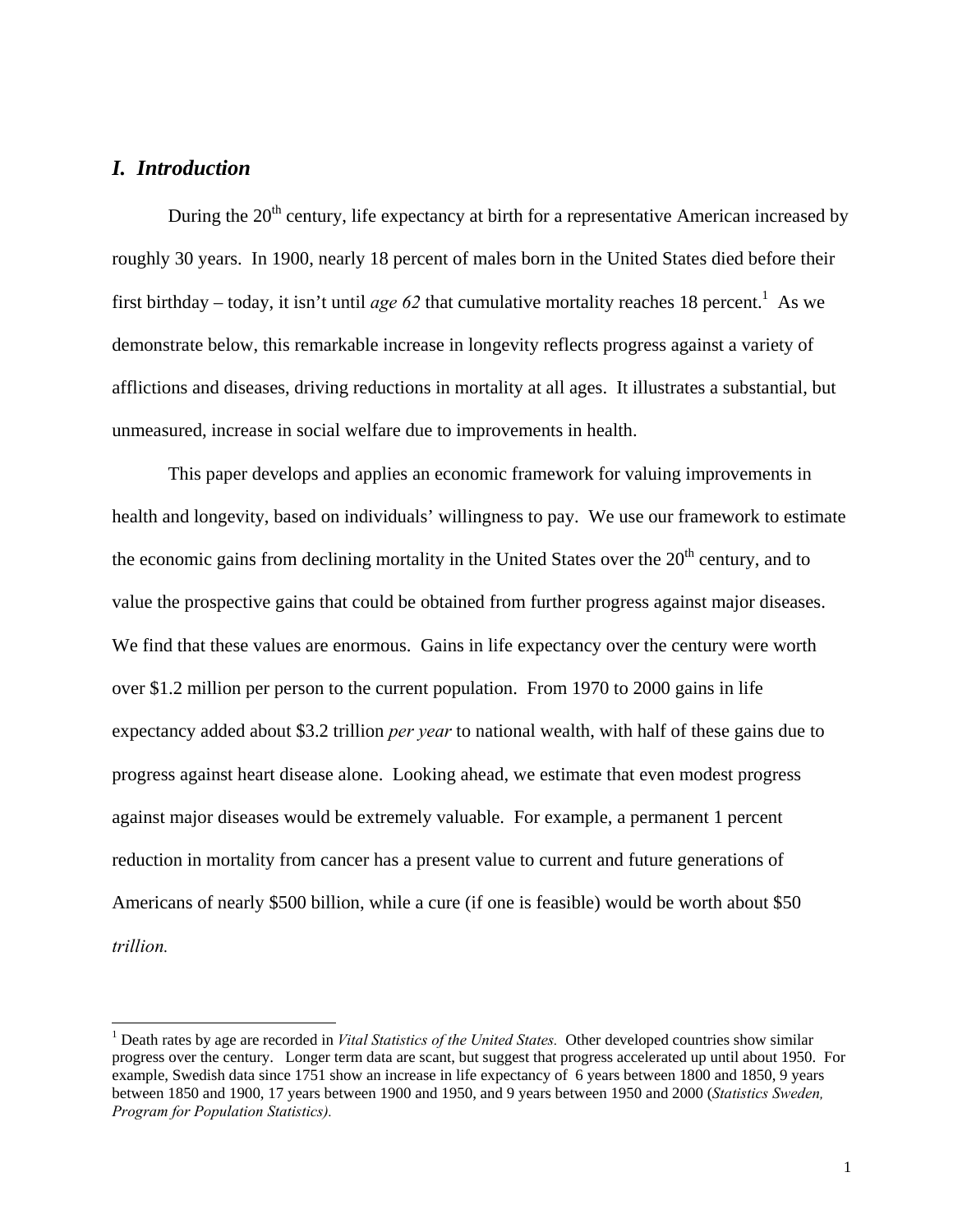Our analysis of the values of health improvements is founded on individuals'

maximization of lifetime expected utility. We distinguish two types of health improvements – those that extend life by reducing mortality, and those that raise the quality of life. Life extension is valued because utility from goods and leisure accrues over a longer period, and improvements in the quality of life raise utility from given amounts of goods and leisure. This framework delivers precise expressions for the economic value of a life-year, for the value of remaining life, and for changes in these values when health improves. We show that the social value of improvements in health is greater: (a) the larger is the population, (b) the higher are average lifetime incomes, (c) the greater is the existing level of health, and (d) the closer are the ages of the population to the age of onset of disease. These factors point to an increasing valuation of health improvements over the past several decades and into the future. As the U.S. population grows, as lifetime incomes grow, as health levels improve and as the baby-boom generation approaches the primary ages of disease-related death, the social value of improvements in health will continue to rise.

We also show that improvements in health tend to be complementary; for example, improvements in life expectancy (from any source) raise willingness to pay for further health improvements by increasing the value of remaining life. This means that advances against one disease, say heart disease, raise the value of progress against other age-related ailments such as cancer or Alzheimer's. This is of significant empirical relevance, as it implies that the welldocumented historical progress against heart disease, for which mortality has fallen by roughly 30 percent since 1970, has increased the value of further progress against other afflictions. We find that reductions in mortality since 1970 have raised the value of further health progress by about 18 percent.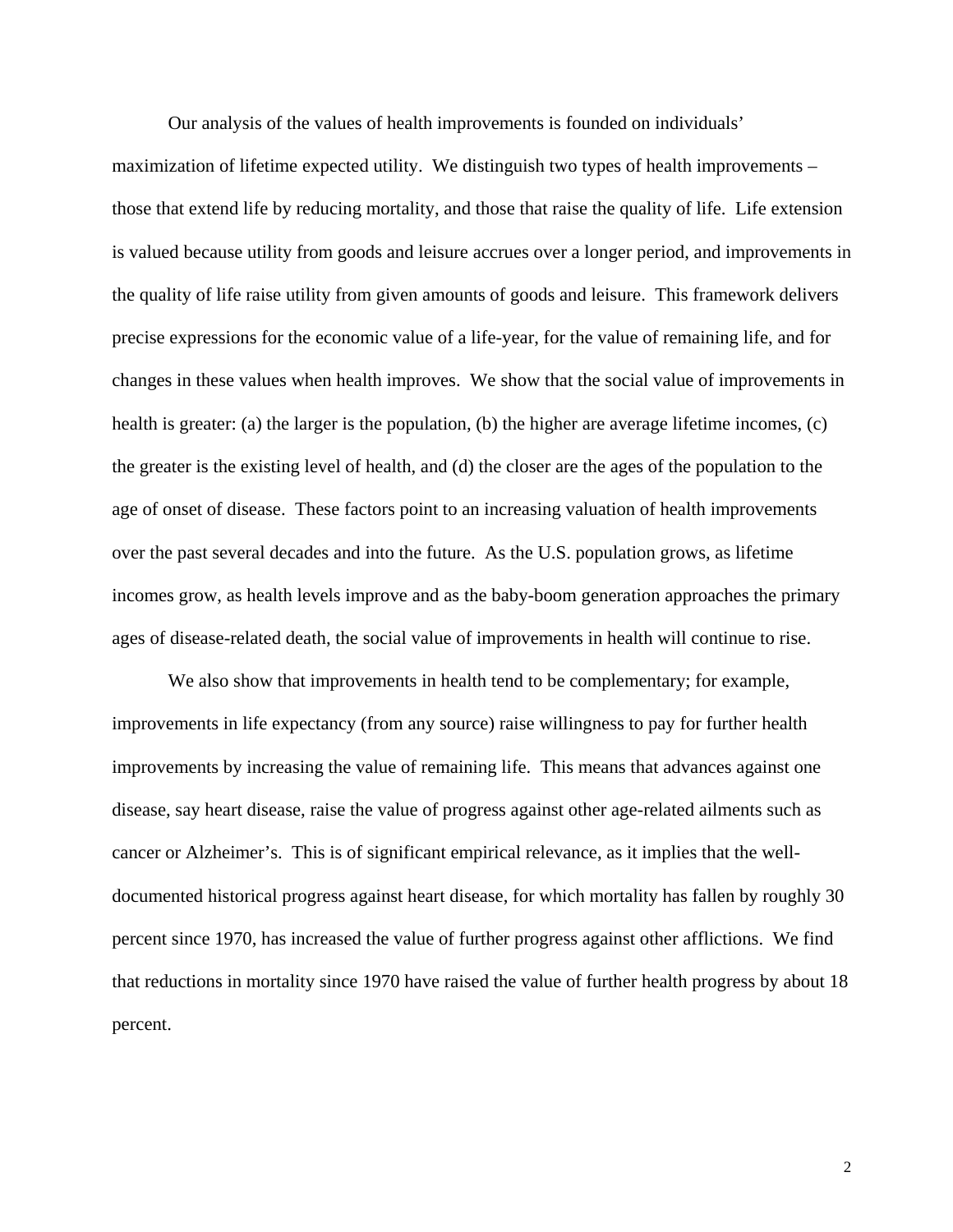An analysis of the social value of improvements in health is a first step toward evaluating the social returns to medical research and health-augmenting innovations. Improvements in health and longevity are partially determined by society's stock of medical knowledge, for which basic medical research is a key input. The U.S. invests over \$50 billion annually in medical research, of which about 40 percent is federally funded, accounting for 25 percent of government research and development outlays.<sup>2</sup> The \$27 billion federal expenditure for health related research in FY 2003, the vast majority of which is for the National Institutes of Health, represented a real dollar doubling over 1993 outlays. Are these expenditures warranted? Our analysis suggests that the returns to basic research may be quite large, so that substantially greater expenditures may be worthwhile. By way of example, take our estimate that a 1 percent reduction in cancer mortality would be worth about \$500 billion. Then a "war on cancer" that would spend an additional \$100 billion (over some period) on cancer research and treatment would be worthwhile if it has a 1-in-5 chance of reducing mortality by 1 percent, and a 4-in-5 chance of doing nothing at all.

 Against these potential benefits of improving health one must weigh the costs of implementing new medical technologies. Our analysis highlights some of the important economic issues surrounding the valuation of improvements in health, health research and the growth in health expenditures. Many of these issues have significant policy implications. For example, the annuitization of many public and private retirement benefits (Social Security, private pensions, Medicare and private medical coverage) and the prevalence of third party payers increase incentives to spend on medical care, even when benefits are far smaller than costs. These distortions also skew investments in research away from cost-decreasing improvements in

<sup>&</sup>lt;sup>2</sup> The distribution of health R&D expenditure is reported by the National Institutes of Health. See http://www.cdc.gov/nchs/products/pubs/pubd/hus/tables/2001/01hus126.pdf. Pharmaceutical industry R&D expenditures are reported in www.phrma.org/publications/publications/profile02/chapter2.pdf. Government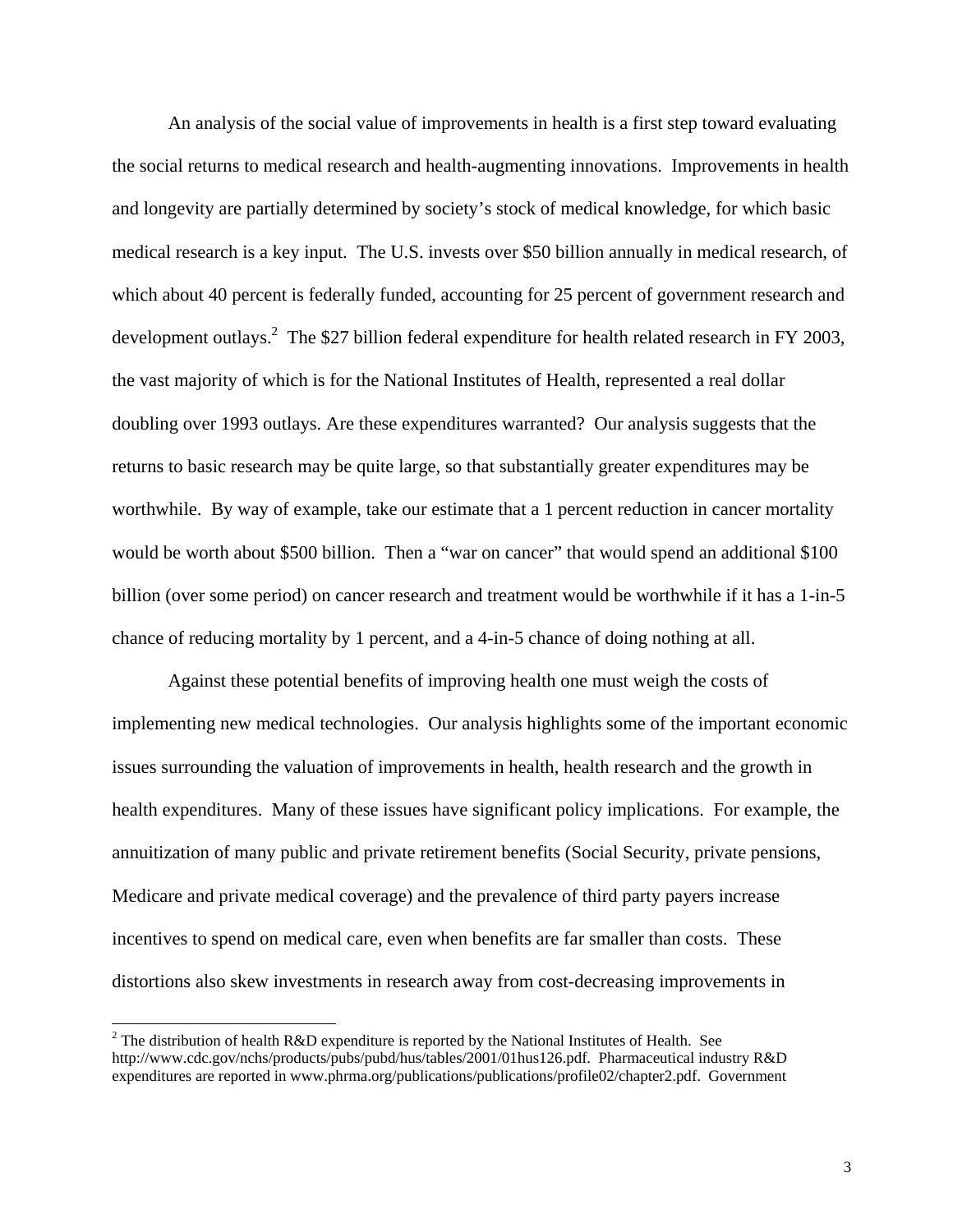technology, as the demand for care is artificially price insensitive. This creates "second-best" considerations in valuing medical advances: innovations that would otherwise be welfare improving may be socially wasteful because *ex-post* utilization decisions are distorted. In the presence of such distortions, we must take account of the induced effect that medical advances have on expenditures when evaluating the social returns to improvements in technology. Our methodology does this, and we provide evidence on the value of improving health relative to increased health care expenditures. Overall, the value of increased longevity has greatly exceeded the costs of health care, though for some cases we find negative net social values.

 The paper is organized as follows. Section II provides some empirical foundation for the analysis that follows, documenting the increase in longevity, and its sources, that occurred has occurred in the U.S. Section III develops our economic model for valuing improvements in health and life expectancy, and Sections IV calibrates willingness to pay for health improvements. Sections V and VI present the empirical application of our methods, estimating the economic gains associated with the improvements in life expectancy over the  $20<sup>th</sup>$  century, with particular focus on the post-1970 period. We also estimate the potential gains to future progress against major categories of disease, and we provide a rough estimate of the value of improvements in the health-related "quality" of life. Section VII concludes.

#### *II. The Setting: Long-Term Evidence of Improvements in Health*

Figure 1 shows life expectancy at birth and age 50 in the United States since 1900. These and other estimates that follow are based on cross sectional age-specific death rates at each date, so (when health is improving) they will underestimate life expectancy for a given birth cohort. The figure shows that life expectancy over the century increased by slightly over 30 years. Progress

expenditures for health R&D are reported by the National Science Foundation; see www.nsf.gov/sbe/srs/nsf02330/historic.htm.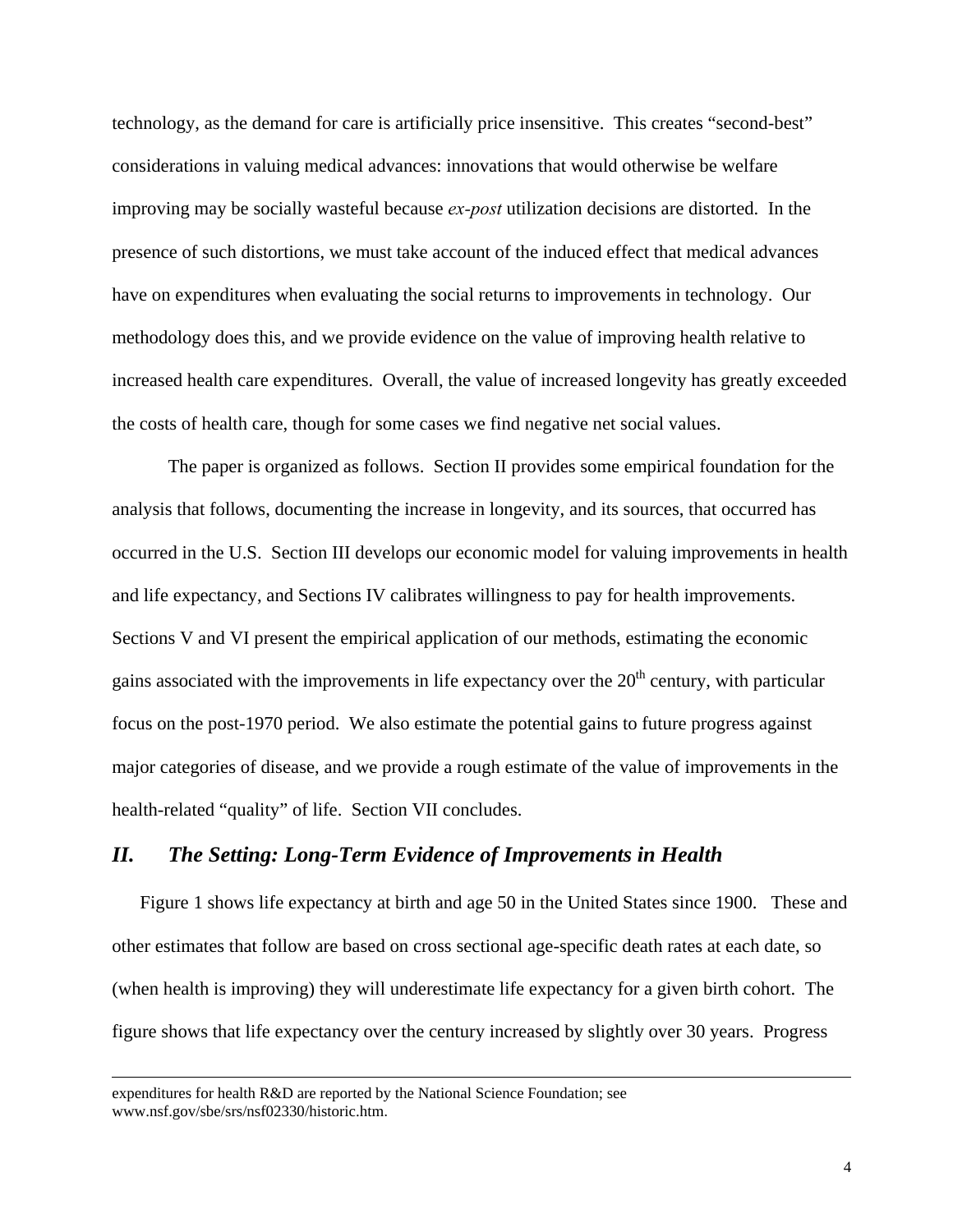during the first half of the century was rapid and evidently concentrated at younger ages – life expectancy conditional on reaching age 50 grew only slightly. In 1900, about 18 percent of males died before their *first* birthday. By 1950 it took 5*2 years* for cumulative male mortality to reach 18 percent, and with current mortality rates it would take 62 years. Progress slowed between 1950 and 1970, especially for men, but the upward trend in life expectancy began again after 1970. Late century gains were especially prominent for older individuals—expected remaining life of 50 year old men has increased by 5 years since 1970.

Tables 1 and 2 provide further insight into the reasons for these trends. Table 1 uses age specific mortality data to decompose inter-decade changes in longevity into contributions from various age intervals. The estimates show the additional life years contributed by declining mortality rates in each age interval and decade; for example, between 1910 and 1920 lower male infant mortality (<1 year old) contributed 2.48 of the 4.85 expected life-years gained over the decade. The table demonstrates important age and gender differences in the timing of lifeextending improvements in health. Over the century reductions in infant  $(\langle 1 \rangle)$  and child (1-14) mortality were the major contributing factors to increasing lifespans, yet almost all (85%) of these gains occurred before 1950. This partially explains the slowdown in overall growth that occurred from 1950 to 1970. In contrast, the renewal of growth that occurred after 1970 is largely accounted for by declining mortality among older Americans. For example, the contribution of reduced mortality among men aged 55 and over was negligible before 1970, but since then declining death rates of older men have added 3.9 years to expected lifetimes. This is more than half of the total male gain over that period. Women's gains at older ages began earlier, in the 1940's, but slowed relative to men's gains after  $1980$ <sup>3</sup>

 $3$  Evidence for other developed countries roughly conforms to the data in Figure 1 and Tables 1 and 2. For OECD countries as a whole, from 1960 to 2000 the average at-birth life expectancy of women increased by 9 years and that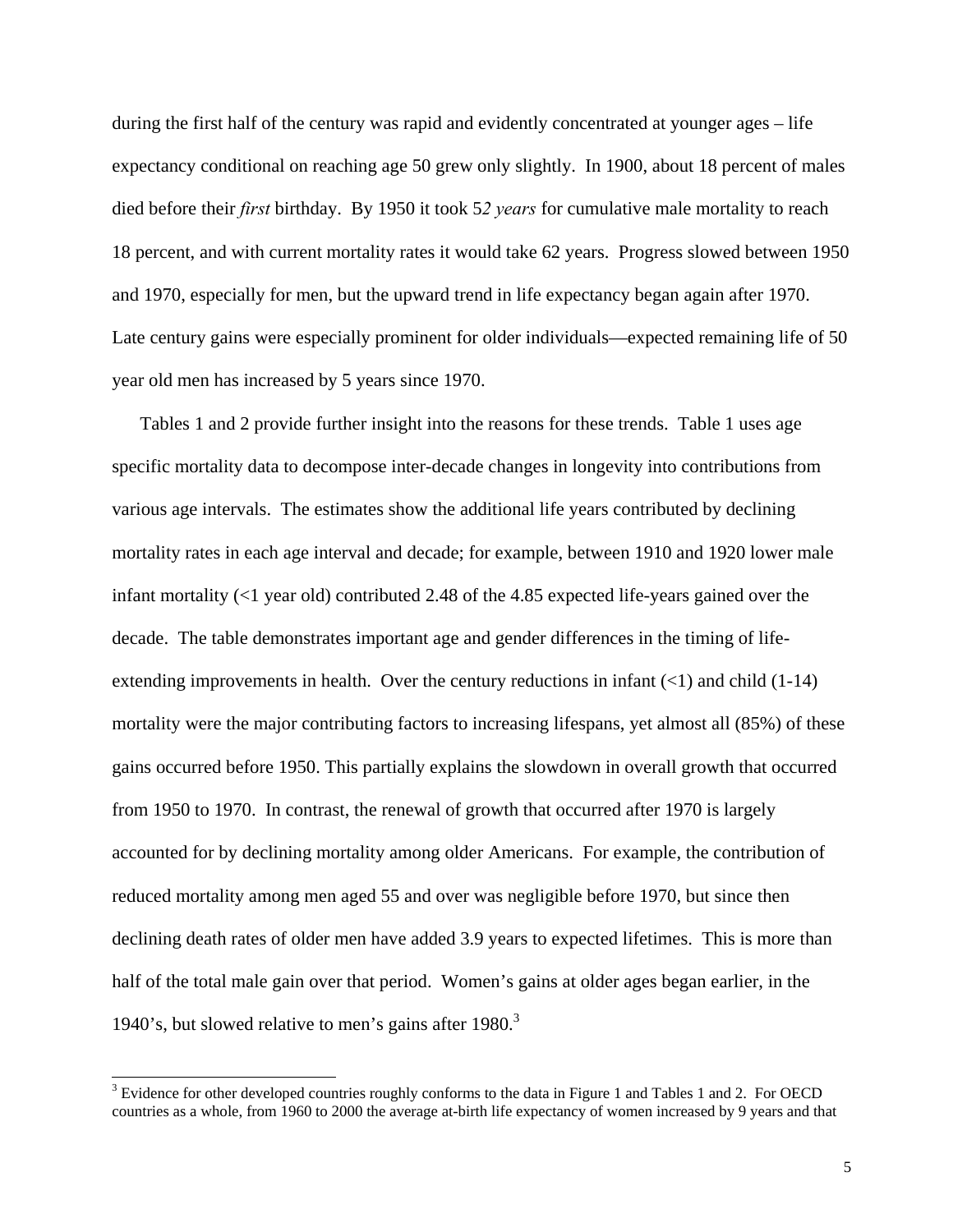This shift in the age distribution of rising longevity reflects differential progress against lifethreatening ailments, shown in Table 2. The importance of declining mortality from afflictions that strike older individuals is clear. Since 1950 the largest single contributor is reduced mortality from heart disease, which added more than 3.5 years to the expected lifetimes of both men and women, accounting for more than 40 percent of the total. When combined with strokes, progress against cardiovascular diseases added 4.7 and 5.1 years to the expected lifetimes of men and women, with most of the gain occurring after  $1970<sup>4</sup>$ 

 These data are the foundation for the problem we study. Rising longevity, and health improvements more generally, are a form of economic progress. Valuation of these gains is important for two reasons. First, traditional measures of economic growth and welfare, based on national income accounts, make no attempt to account for this source of rising living standards. They therefore underestimate improvements in well-being. Second, public expenditure accounts for a large portion of both medical research and the provision of medical care. Efficient decisions require a framework for measuring the value of treatment, and of research-based medical progress.

#### *III. Economic Framework: Valuing Improvements in Health*

Advances in health-related knowledge and its application can take many forms, ranging from the development of new medicines and techniques for treating disease to improvements in public health infrastructure. These advances affect the quality of life and the risks of mortality at various stages of the lifecycle. We assume that these effects are channeled through the intangible "health" of individuals, of which we distinguish two types. The first, *H(t)*, raises the quality of life

l

of men by 8 years. OECD Health Data, Table 1, Life Expectancy in Years,

http://www.oecd.org/xls/M00031000/M00031357.xls.

<sup>&</sup>lt;sup>4</sup> These tabulations indicate little progress against cancer. This is partly an artifact of the way the underlying data are aggregated. Closer examination (we do not provide the details here) shows declining cancer mortality at younger ages and rising mortality at older ones, with the overall age-adjusted rate fairly constant. This may reflect selection: those who would have died from heart disease at younger ages may also be more prone to die from cancer later in life.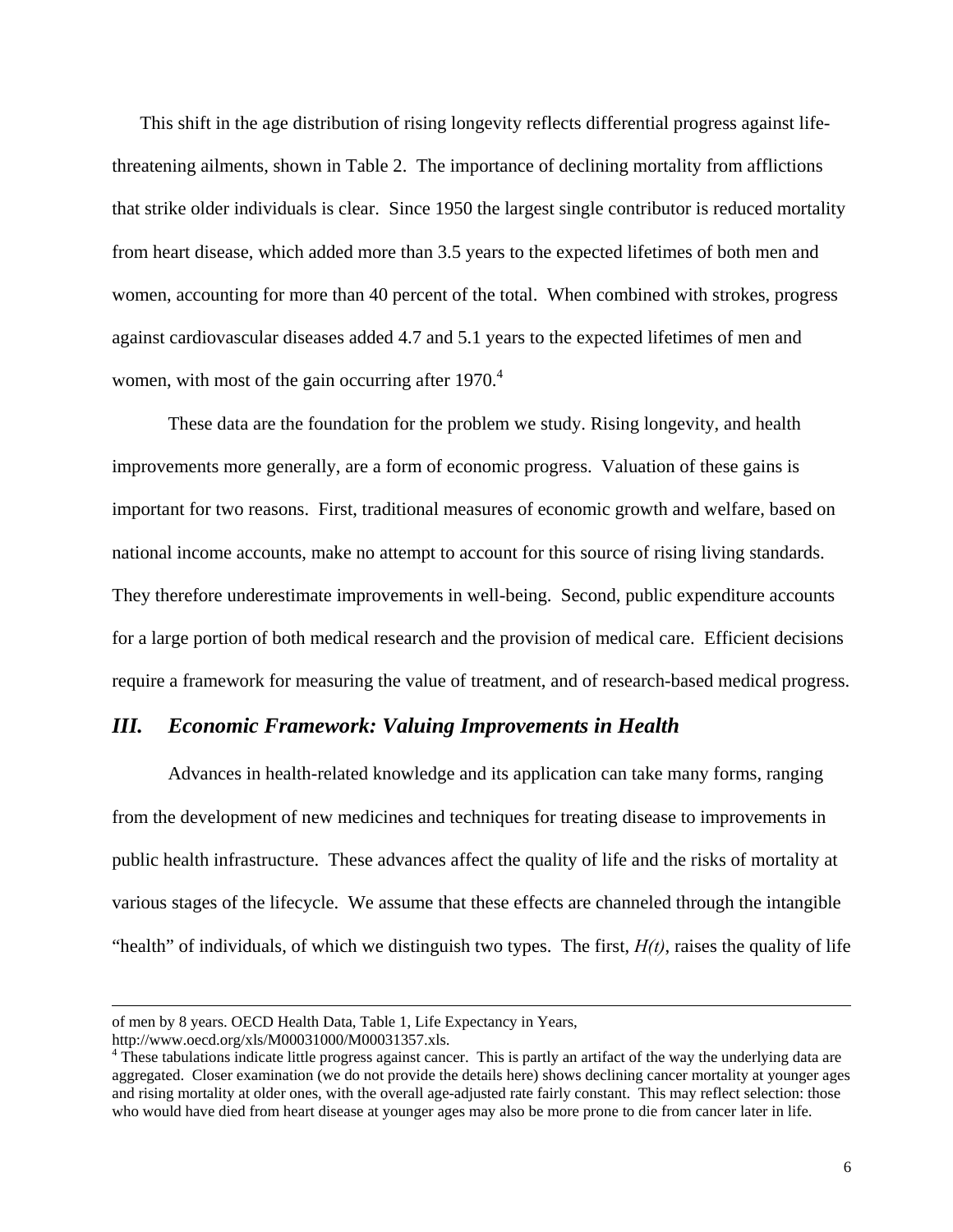without affecting mortality. For example, new medicines that improve mental health, cure migraine headaches, or reduce the effects of arthritis will increase instantaneous utility without necessarily affecting the length of life. The other, *G(t)*, affects mortality without affecting the quality of life. New methods of detecting treatable diseases or advances in surgical techniques are examples. Of course, many advances in medical knowledge affect both types of health. New medicines that reduce blood pressure or retard the advance of cancer can raise both the quality of life and its duration. *H(t)* and *G(t)* are affected by the state of health technologies and also by individuals' choices, but we relegate these choices to the background.

How much are people willing to pay for improvements in health? We build on the lifecycle analyses of Arthur (1981) and Rosen (1988, 1994) by assuming that willingness to pay is determined by the expected discounted present value of lifetime utility.<sup>5</sup> Write remaining lifetime expected utility for a representative individual of age *a* as

(1) 
$$
\int_{a}^{\infty} H(t)u(c(t),l(t))\tilde{S}(t,a)e^{-\rho(t-a)}dt
$$

where  $\rho$  is the rate of time preference. We adopt the normalization that the utility of death is zero. Notice in (1) that *H(t)* enters multiplicatively, so improvements in type-*H* health enhance the "quality" of life by increasing instantaneous utility from consumption, *c(t)*, and non-market time,  $l(t)$ .<sup>6</sup> Type-*G* health enters (1) through the survivor function:

(2) 
$$
\tilde{S}(t,a) = \exp[-\int_{a}^{t} \lambda(\tau, G(\tau))d\tau]
$$

 $<sup>5</sup>$  Arthur (1981) and Rosen (1988, 1994) analyze the value of changes in longevity derived from lifetime expected</sup> utility. They ignore quality of life (our *H*)*,* the value of non-market time, and variation in the value of a life-year over the lifecycle. Our equation (11), below, incorporates estimates of the value of non-market time and the value of improvements to health while living in assessing the value of health improvements.

 $6$  This specification for *H* is consistent with empirical methods for evaluating the quality of life for individuals with various ailments. The most popular method asks individuals to index their current quality of a life-year against what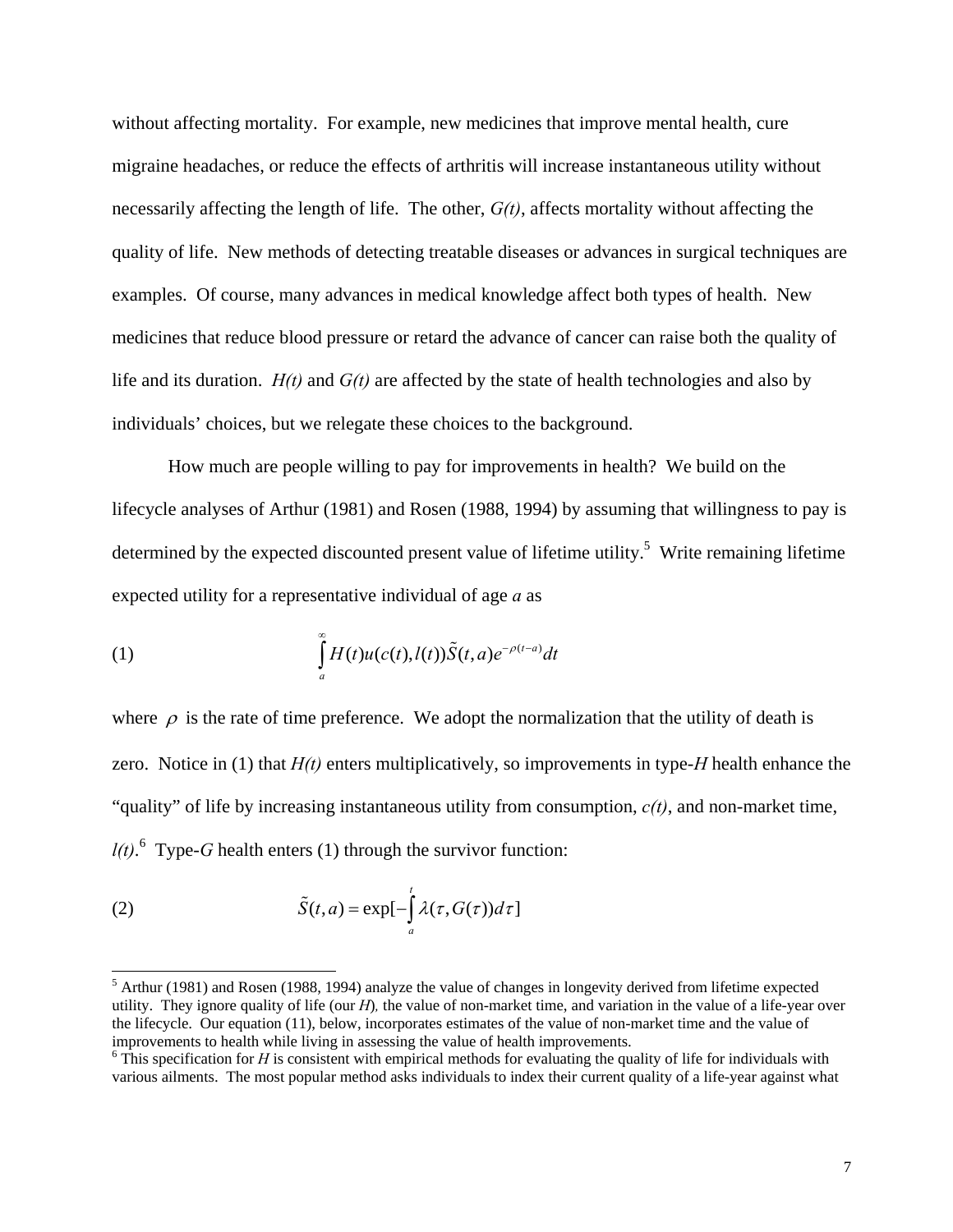In (2),  $\lambda(\tau, G(\tau))$  is the instantaneous mortality rate (hazard function) and  $\tilde{S}(t, a)$  is the probability that the agent survives from age *a* to age *t*. We assume that  $\lambda_G = \frac{\partial \lambda}{\partial G} < 0$  so that an increase in type-*G* health reduces mortality and increases the survivor function.

 Notice from (2) that any factor that affects the instantaneous hazard of death, λ*,* affects the survivor function in proportion to the survivor function itself. Formally, for any factor  $\alpha$  that shifts the hazard at particular ages the impact on  $\tilde{S}(t, a)$  is

(3) 
$$
\frac{\partial \tilde{S}(t,a)}{\partial \alpha} = \tilde{S}'_a(t,a) = -\tilde{S}(t,a) \int_a^t \lambda'_a(\tau, G(\tau)) d\tau \n= \tilde{S}(t,a) \Gamma_a(t,a)
$$

A given change in the hazard at some age prior to *t* has a larger impact on the probability  $\tilde{S}(t, a)$ when  $\tilde{S}(t, a)$  is itself large. We return to the implications of this point later.

 To close the lifecycle problem we must specify a budget constraint. We assume a perfect annuity market, which means that at each age *a,* the lifetime expected discounted value of future consumption must equal expected lifetime wealth

(4) 
$$
A(a) + \int_{a}^{\infty} [y(t) - c(t)] \tilde{S}(t, a) e^{-r(t-a)} dt = 0
$$

 $\overline{a}$ 

where *r* is the interest rate,  $A(a)$  is initial assets at age *a*, and  $y(t)$  is life-contingent income at age  $t^{\prime}$ . Equation (4) is the lifecycle equivalent of a complete market for consumption insurance. With endogenous labor supply,  $y(t)$  is determined by the choice of  $l(t)$ ,  $y(t) = w(t)[1 - l(t)] + b(t)$ , where we normalize the maximum amount of non-market time at unity and  $b(t)$  is life-contingent nonwage income such as social security or defined-benefit pension receipts.

they would achieve if they were in "perfect" health. The resulting "Quality Adjusted Life Years" (QALY) gives values of  $H \leq l$ , where  $H = l$  indexes perfect health.

Later we briefly consider the polar opposite case of zero saving and borrowing, so that  $c(t)=y(t)$  for all *t*.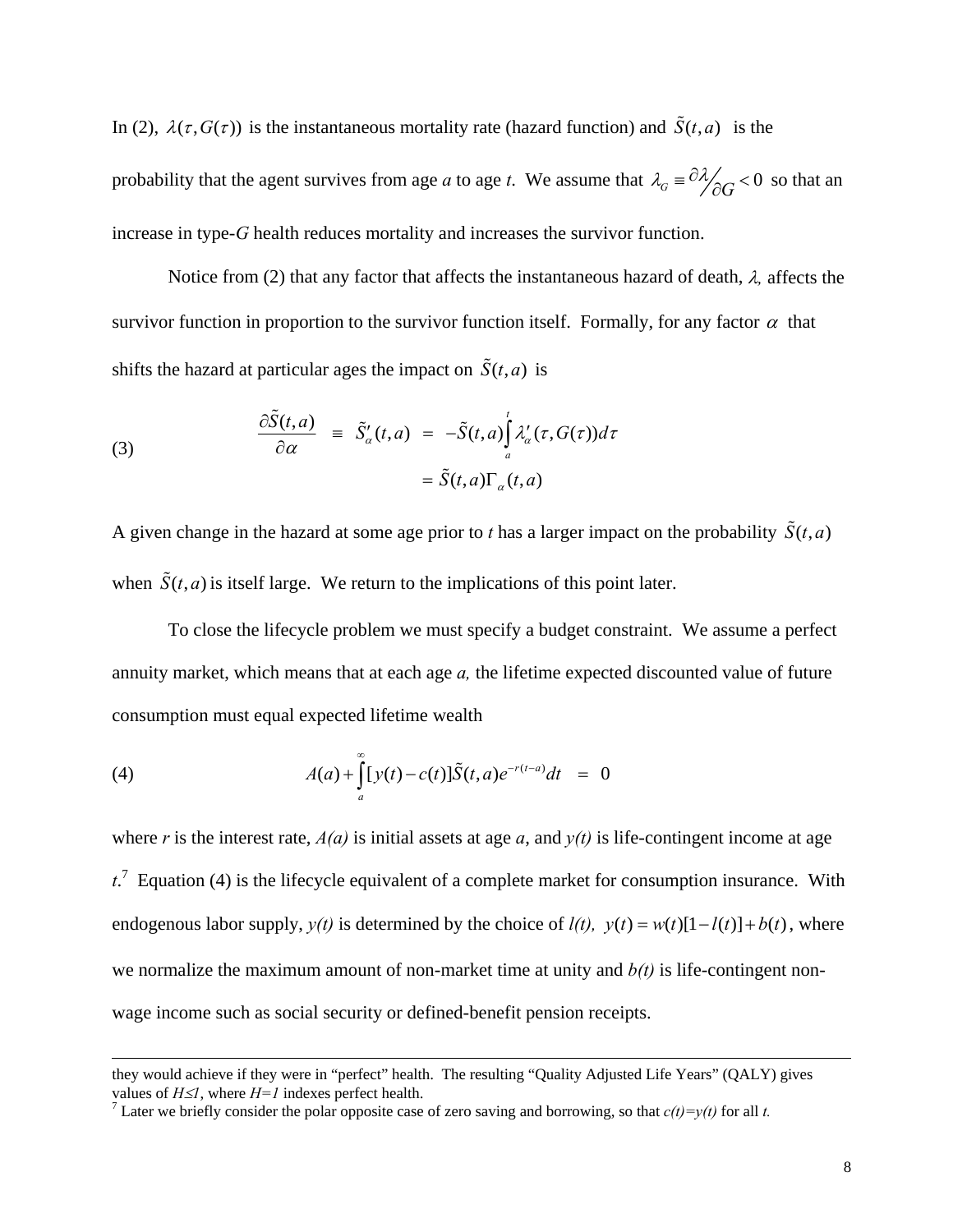The individual chooses  $c(t)$  and  $l(t)$  to maximize (1) subject to (4)

(5) 
$$
U(a) = \int_{a}^{\infty} \{H(t)u(c(t),l(t))e^{-\rho(t-a)} + \mu[y(t)-c(t)]e^{-r(t-a)}\}\tilde{S}(t,a)dt + \mu A(a)
$$

where  $\mu$  is the multiplier associated with constraint (4).<sup>8</sup> Optimization yields the familiar necessary conditions

(6)

$$
H(t)u'_{c}(c(t),l(t)) = \mu e^{-(r-\rho)(t-a)}
$$

$$
H(t)u'_{i}(c(t),l(t)) = w(t)\mu e^{-(r-\rho)(t-a)}
$$

Notice that *H(t)* and consumption of other goods are natural complements in our setup. For example, if type-*H* health declines at older ages (6) implies that consumption will decline as well.<sup>9</sup> This is consistent with empirical studies of lifecycle consumption, and we exploit this feature below in calibrating the value of a life-year.

Equation (5) is our basic building block for thinking about factors that provide value by improving health. Before turning to those issues, notice that (5) and (6) provide a dollar figure for the "value of a life." Consider a small change  $d\lambda(a)$  in the instantaneous hazard of death at age *a*. Using the properties of the survivor function in (2),  $d\lambda(a) < 0$  increases survivorship in all future periods of life. The effect on expected lifetime utility is

$$
dU(a) = -d\lambda(a)\int_{a}^{\infty} \{H(t)u(c(t),l(t))e^{-\rho(t-a)} + \mu[y(t)-c(t)]e^{-r(t-a)}\}\tilde{S}(t)dt
$$

The value of remaining life at age *a* is the marginal rate of substitution between changes in  $\lambda(a)$  and assets,  $A(a)$ :

<sup>&</sup>lt;sup>8</sup> We have simplified by ignoring personal medical expenditures, which might be treated as a non-consumption expense. We return to a consideration of medical expenditures and the costs of health care in our empirical work.

<sup>&</sup>lt;sup>9</sup> A sufficient condition for health and consumption to move together over the lifecycle is  $u_{cl}(c,l) \ge 0$  -- leisure does not reduce the marginal utility of consumption. If  $u''_{cl}$  sufficiently negative, then consumption can rise as health falls.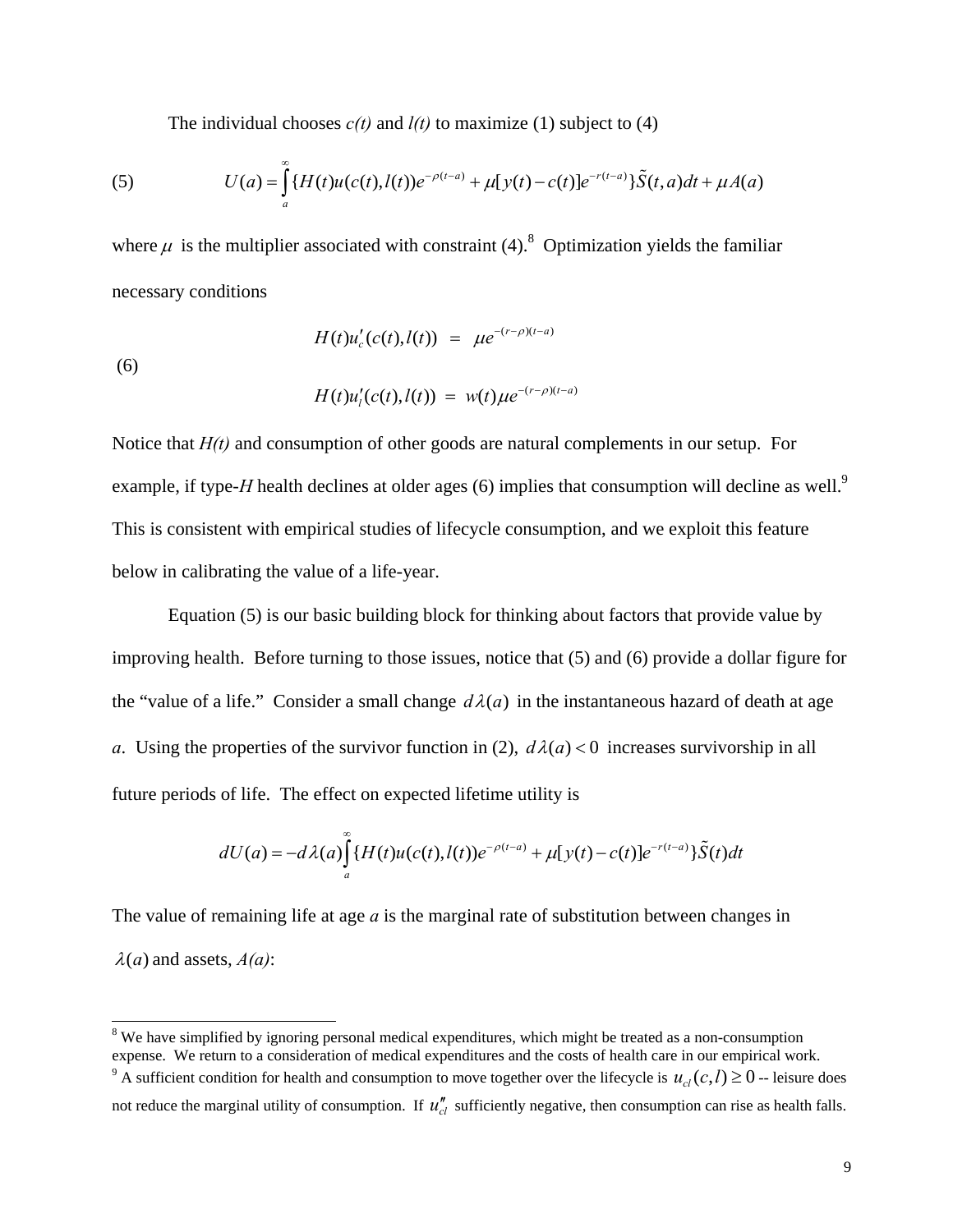$$
V_{\lambda}(a) \equiv -\frac{\partial U(a)/\partial \lambda(a)}{\partial U(a)/\partial A(a)} = \frac{1}{\mu} \int_{a}^{\infty} \{H(t)u(c(t),l(t))e^{-\rho(t-a)} + \mu[y(t)-c(t)]e^{-r(t-a)}\} \tilde{S}(t)dt
$$

Using  $(6)$ ,

(7) 
$$
V_{\lambda}(a) = \int_{a}^{\infty} v(t)e^{-r(t-a)}\tilde{S}(t,a)dt
$$

where

l

(8) 
$$
v(t) = \frac{u(c(t), l(t))}{u'_c} - c(t) + y(t)
$$

is the "value of a life-year": the monetary value of instantaneous utility  $\frac{u(c,l)}{l}$ *c*  $\frac{u(c,l)}{u'_c}$  *plus* net savings

that accrue at age *t*. Net savings at age *t* increase the value of a life-year because they are used to finance consumption in other periods, with marginal utility  $\mu$ . Notice that the personal rate of time preference,  $\rho$ , does not appear in (7): the ability to borrow and lend means that the expected value of a future life-year is discounted at the market rate of interest, *r*. As both interest and mortality cause future life-years to be discounted, we define  $S(t, a) = e^{-r(t-a)} \tilde{S}(t, a)$  as the "discounted" survivor function."

Similarly  $H(t)$  does not appear explicitly in the value of life formula (7). For example, think of two individuals, *A* and *B*, with identical mortality and wealth, but where person *A* has uniformly greater  $H(t)$ . Then (7) indicates that the monetary value of a life will be the same for  $A$ and *B* because type-*H* health raises total utility and the marginal utility of consumption by the same proportional amount. Put differently, the marginal rate of substitution between "life" (or the probability of living) and consumption does not depend on health.<sup>10</sup> This does not mean that

<sup>&</sup>lt;sup>10</sup> Think of a utility function for three goods: (1) health,  $H$ , (2) the probability of surviving a given period of time, *S*; and (3) consumption, *c*. If utility is of the form  $v(H)u(S,c)$  then the marginal rate of substitution between S and c does not depend on *H*. Nevertheless, *H* is valuable, with marginal value  $v'(H)/u_c(S,c)$ .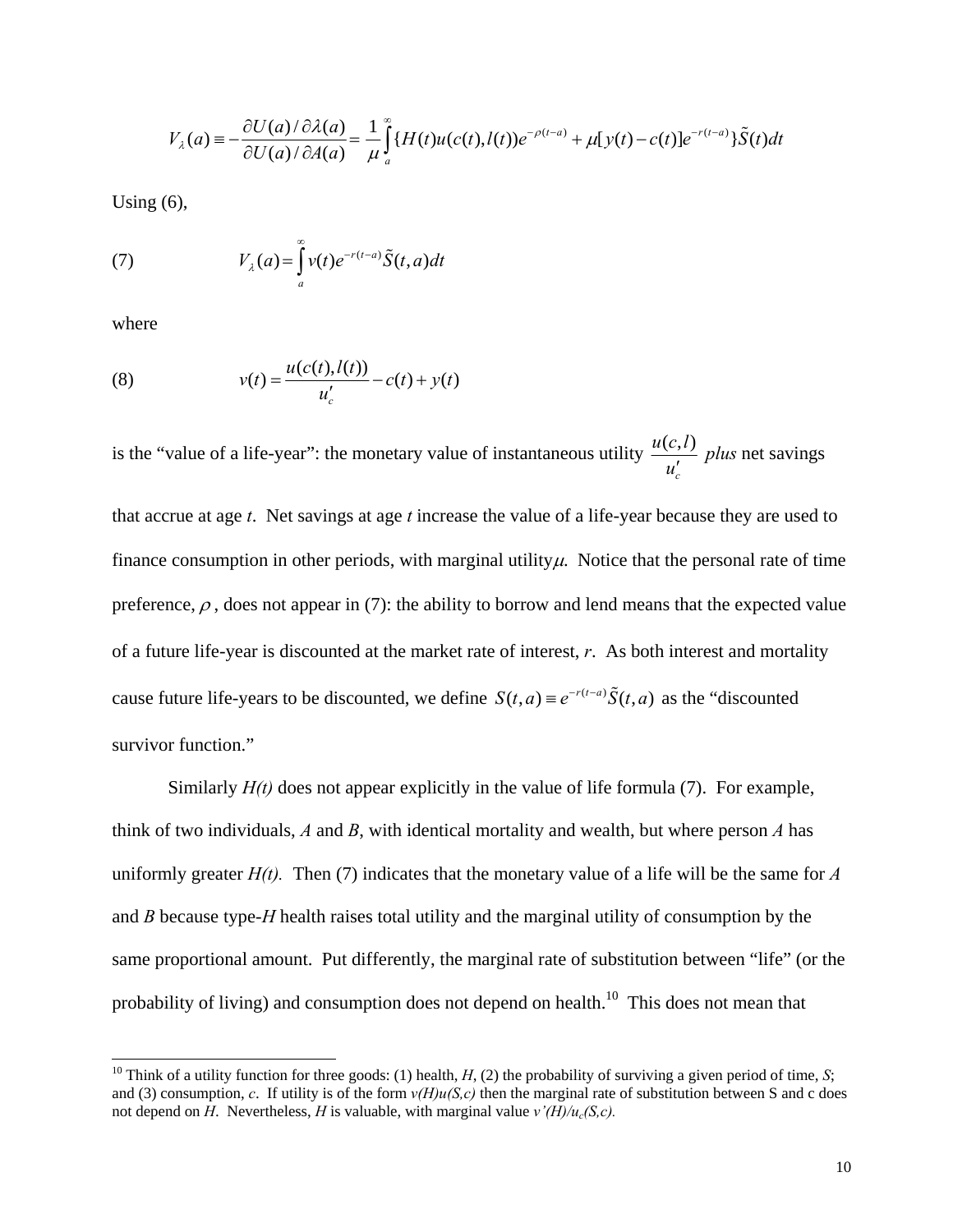health has no value, however; it simply says that willingness to pay for changes in survival do not depend on the level of health. This property is consistent with empirical evidence, as summarized by the Environmental Protection Agency's Science Advisory Board (2000):

There are no published studies that show that persons with physical limitations or chronic illnesses are willing to pay less to increase their longevity than persons without those limitations. People with physical limitations appear to adjust to their conditions, and their willingness to pay to reduce fatal risks is therefore not affected.<sup>11</sup>

#### *Life-Cycle Changes in the Value of Life*

While differences in type-*H* health between individuals do not generate corresponding differences in the value of life, age-related changes in type-*H* health and income affect the age profile of the value of a life-year. Adopting the notation  $\vec{x} = d \log x(t) / dt$ , differentiation of (8) yields the rate of change in the value of a life-year as an individual ages:

(9) 
$$
\dot{v}(t) = \frac{y(t)}{v(t)} \left( s_w(t) \dot{w}(t) + (1 - s_w(t)) \dot{b}(t) \right) + \left( 1 - \frac{y(t) - c(t)}{v(t)} \right) \left( \dot{H}(t) + r - \rho \right)
$$

where  $s_w$  is the share of labor earnings in total life-contingent income. The first term in (9) ties the age profile of  $v(t)$  to changes in income. Pre-retirement we can set  $s_w=1$ , so the value of a life-year tracks the age profile of wages. Indexing of post-retirement annuity incomes suggests  $\dot{b} = 0$  is a good approximation for retired persons. The second term ties life-cycle changes in  $v(t)$  to changes in health and to time preference. Complementarity between type-*H* health and consumption of goods and leisure in (6) causes the value of a life-year to fall as health declines ( $\dot{H}$  < 0) at older ages, so persons with declining health are, in effect, more impatient. In our later empirical work we calibrate a lifecycle pattern of  $\overrightarrow{H}$  based on lifecycle patterns of consumption.

<sup>11</sup> http://www.epa.gov/sab/pdf/eeacf013.pdf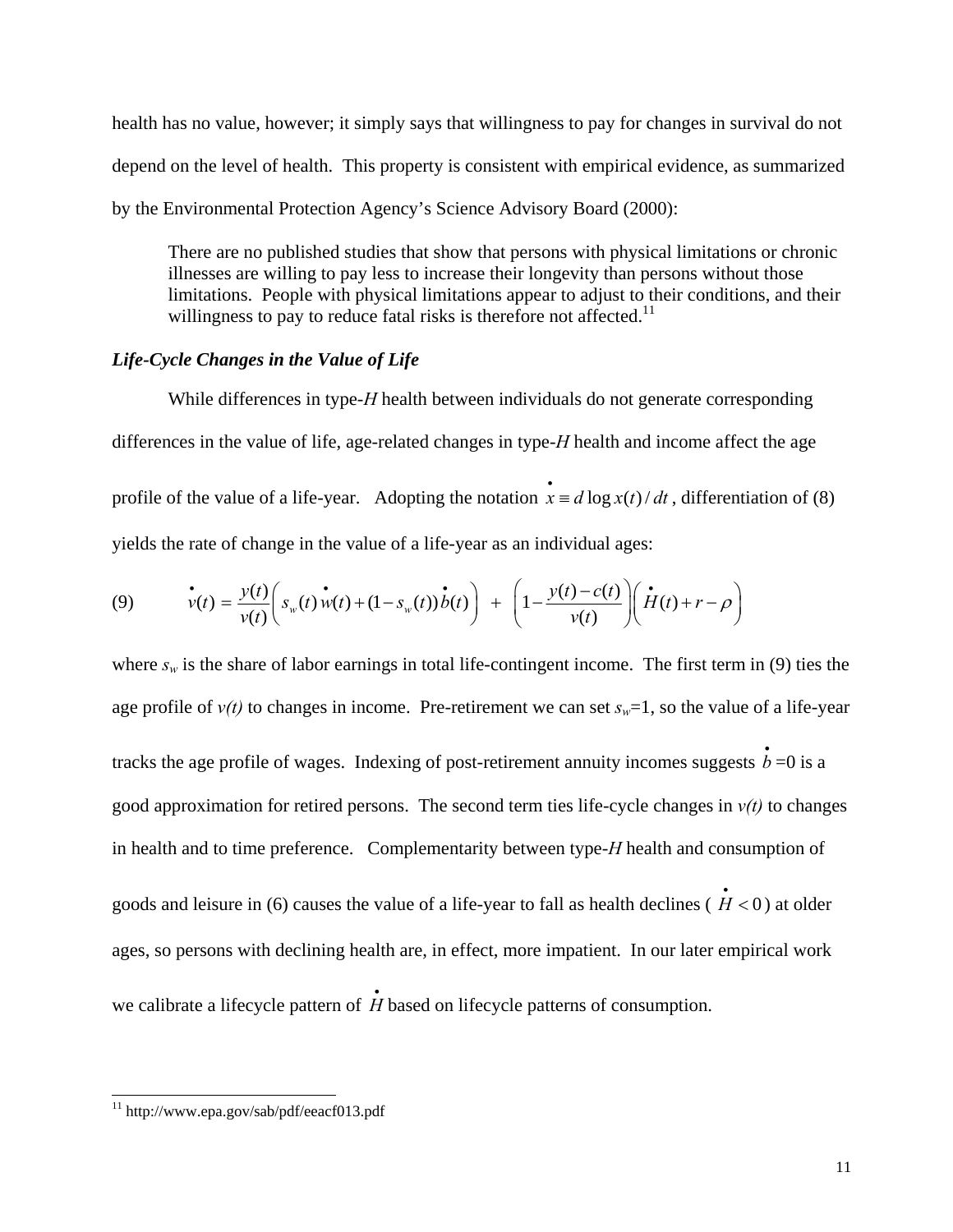Cost-benefit evaluations that apply employ empirical estimates of the "value of a statistical" life (VSL), and the empirical studies on which they are founded, typically assume that VSLs do not depend on age. Then it is just as valuable to "save" a 60 year old as a 40 year old. Our framework indicates that the value of remaining life is age dependent, first rising and then falling as a person ages. From (7) the value of remaining life satisfies the usual law of motion for an asset price:

$$
\frac{\partial V_{\lambda}(a)}{\partial a} = (r + \lambda(a))V_{\lambda}(a) - v(a)
$$

Letting  $R(a)$  represent the (discounted) length of remaining life at age  $a$ , this becomes

(10) 
$$
\frac{\partial V_{\lambda}(a)}{\partial a} = (r + \lambda(a)) \int_{a}^{\infty} [v(t) - v(a)] S(t, a) dt + v(a) \frac{\partial R(a)}{\partial a}
$$

Life tables for the United States and other developed economies indicate that the last term is negative at all ages—surviving another year reduces the length of remaining life—though it is conceivably positive in situations where the young are at particularly high risk of death, say due to childhood disease or violence. The first term is positive (negative) if the future is "better" (worse), on average, than the present. From (9), this term will be positive at younger ages because wages typically rise with age and because type-*H* health is unlikely to deteriorate much among the young. Later in life, when wage growth is negligible,  $V_a(a)$  must decline as persons age because type-*H* health deteriorates ( $v(t) < v(a)$  for  $t > a$ ) and because the remaining length of life is falling.

### *Willingness to Pay for Improvements in Health*

To see how this framework can be used to evaluate improvements in health, consider some factor,  $\alpha$ , that can affect both the type-*H* and type-*G* concepts of health. For purposes of subsequent discussion we will refer to  $\alpha$  as the state of "medical knowledge"—techniques, medicines, and so on—though it can equally represent factors that improve public health, such as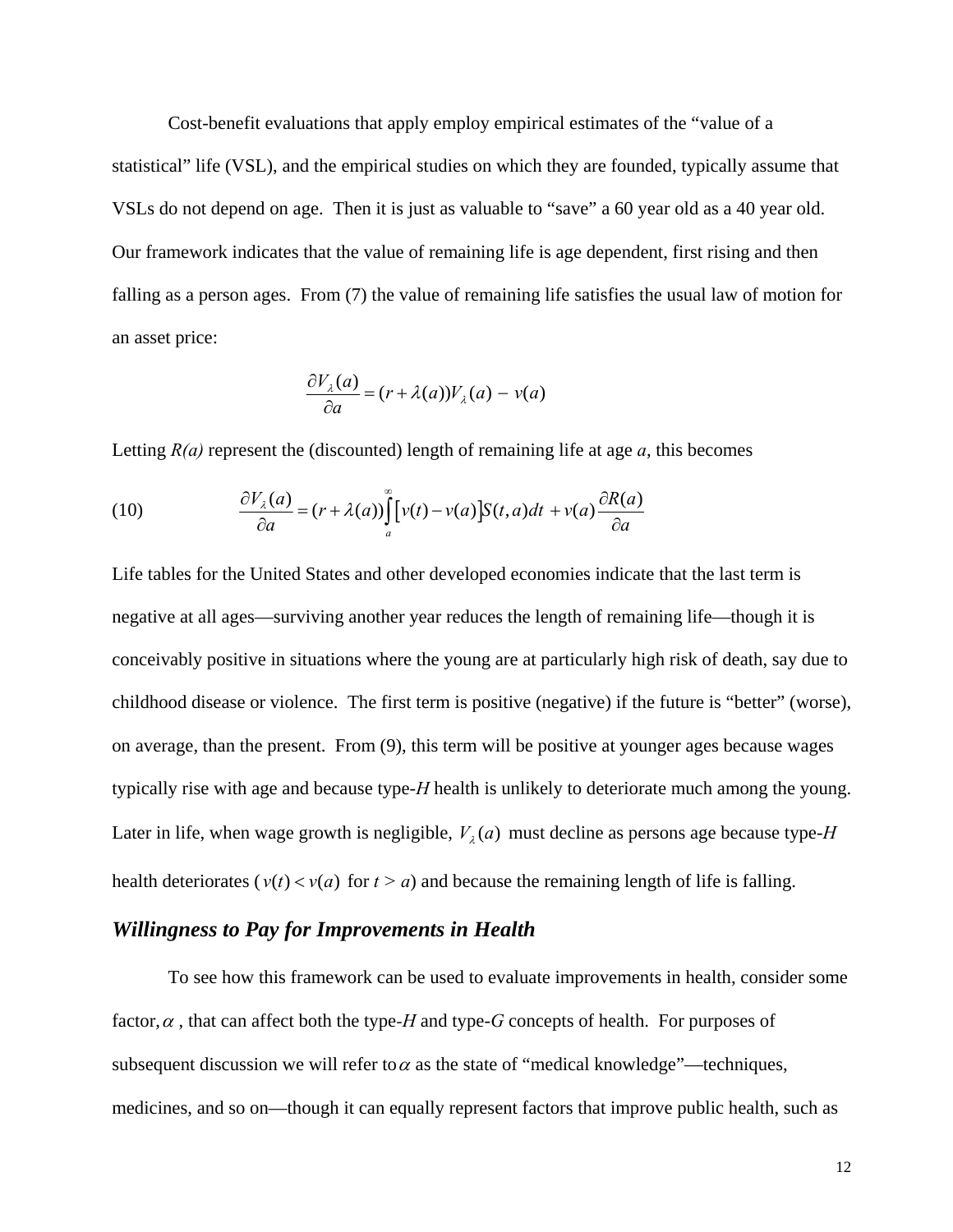environmental improvements, improved nutrition or access to medical care. The marginal value of some improvement in medical knowledge follows from the displacement of (5):

(11) 
$$
V_{\alpha}(a) = \frac{U'_{\alpha}(a)}{\mu} = \int_{a}^{\infty} v(t)S(t,a)\Gamma_{\alpha}(t,a)dt + \int_{a}^{\infty} \frac{H'_{\alpha}(t)}{H(t)} \frac{u(c(t),l(t))}{u_{c}}S(t,a)dt
$$

Equation (11) measures the change in value of life induced by changes in any factor that affects type-*H* or type-*G* health. The first term in (11) is the dollar value of the gain in lifetime expected utility from changes in mortality, indexed by changes in the survivor

function  $S(t, a)\Gamma_{\alpha}(t, a) = \frac{\partial S(t, a)}{\partial \alpha}$ . These changes in the probability of survival weight the value of a life-year in each period where mortality changes.

The second term is the value of changes in type-*H* health at each age,  $H'_\alpha(t) \equiv \partial H(t)/\partial \alpha$ , that raise quality of life while holding mortality fixed. These improvements weight utility itself, with no contribution from net savings. Notice that when savings are negligible, proportional changes in type-*H* health ( $H'_a/H$ ) and in the survivor function ( $\Gamma_a$ ) are valued in exactly the same way. Living a bit better is like living a bit longer.

Equation (11) is the foundation for our efforts to value past and prospective changes in longevity and the quality of life. To make empirical headway we restrict utility to be homothetic, so  $u(c, l) = u(z(c, l))$  where *z* is homogeneous of degree one. Then the dollar value of a life-year is (suppressing time arguments)

(12) 
$$
v = y + \frac{u(c, l)}{u_c(c, l)} - c = y + \frac{u(z_c c + z_l l)}{z_c u'(z)} - c
$$

so *z* is a composite commodity that aggregates consumption and non-market time. Define *full consumption* and *full income* by adding the shadow value of non-market time to consumption and income: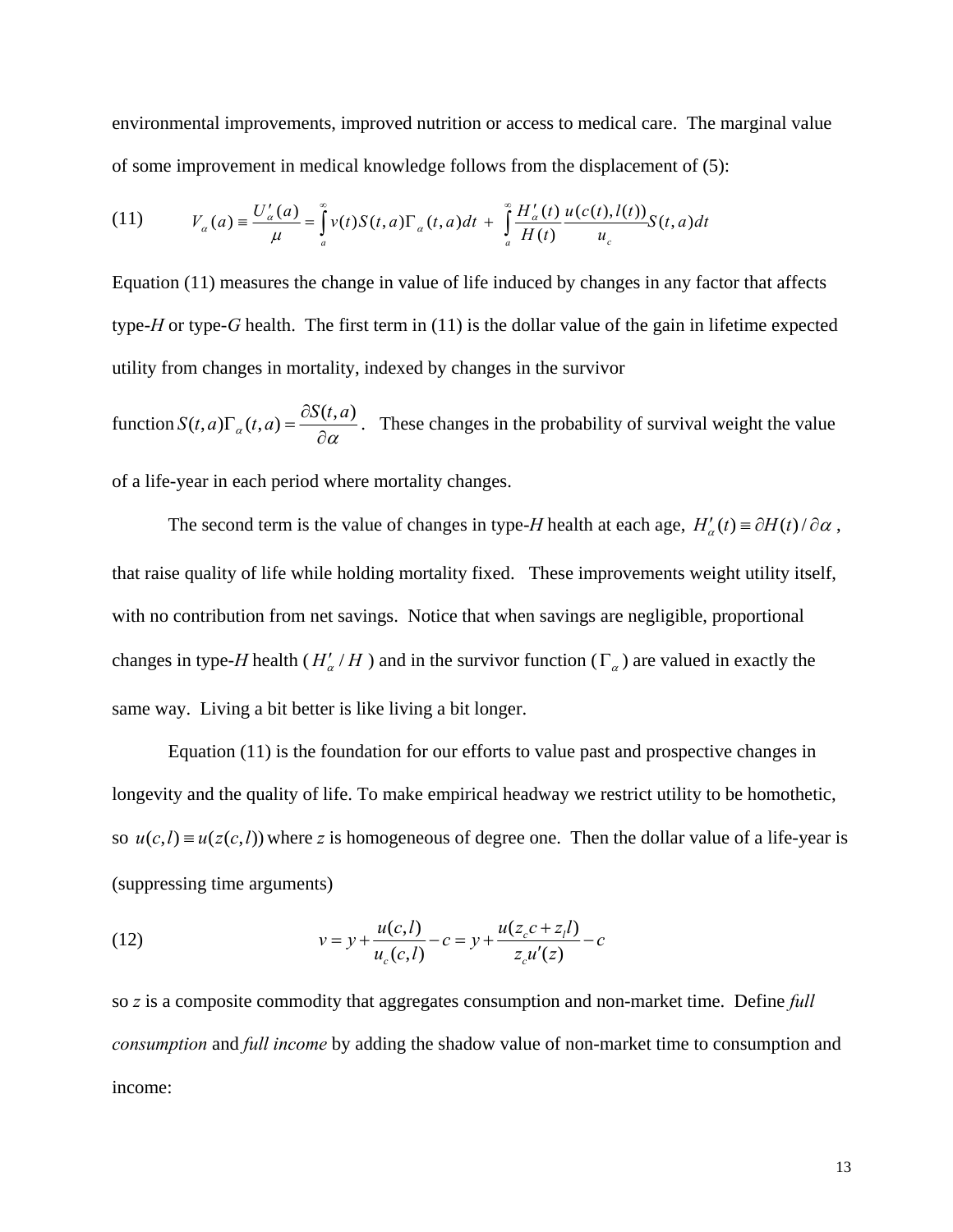$$
cF = c + \frac{z_l}{z_c} l = z_c^{-1} z
$$

$$
yF = y + \frac{z_l}{z_c} l
$$

where for labor force participants we know that  $\frac{u_1(z)}{z}$  $(z)$  $l^{(2)} = {}^{2}l$  $c^{(2)}$   $\sim$  $\frac{u_i(z)}{u_c(z)} = \frac{z_i}{z_c} = w$ , the market wage. Then

$$
v = y + \frac{u(z_c c + z_l l)}{z_c u'(z)} - c = yF + cF \left( \frac{u(z)}{z u'(z)} - 1 \right)
$$

or

 $\overline{a}$ 

$$
(13) \t\t\t v = yF + cF \Phi(z)
$$

In (13),  $\Phi(z)$  is consumer surplus per unit of the composite commodity *z*, which is identical to surplus per dollar of full consumption. It is positive when average utility of *z* is greater than marginal utility, or equivalently when the elasticity of utility with respect to *z* is smaller than 1.0. The theory does not imply that  $\Phi(z) \ge 0$ , however. Positive utility may require composite consumption above some minimum subsistence level,  $z_0$ , where  $u(z_0) = 0$ . Then  $\Phi(z_0) = -1$  and, by monotonicity of surplus, there is a  $z_1 > z_0$  where  $\Phi(z_1) = 0$ .<sup>12</sup>

Equation (13) demonstrates two important points about the value of a life-year. First, even if  $\Phi(z) = 0$  the value of being alive exceeds measured income because of the value of non-market time. This is especially important for persons without wage and salary income—such as the retired—for whom the value of non-market time accounts for most of  $y<sup>F</sup>$ . For full-time workers non-working hours are valued at *w* and annual hours of leisure are (reasonably) greater than hours worked, so that  $y<sup>F</sup>$  may be more than double money income. Second, full consumption adds to

<sup>&</sup>lt;sup>12</sup> Note that  $v(t) < 0$  doesn't mean that death is preferred, as the value of continued life at *a* is determined by  $V<sub>1</sub>(a)$  which will be positive if future prospects are brighter.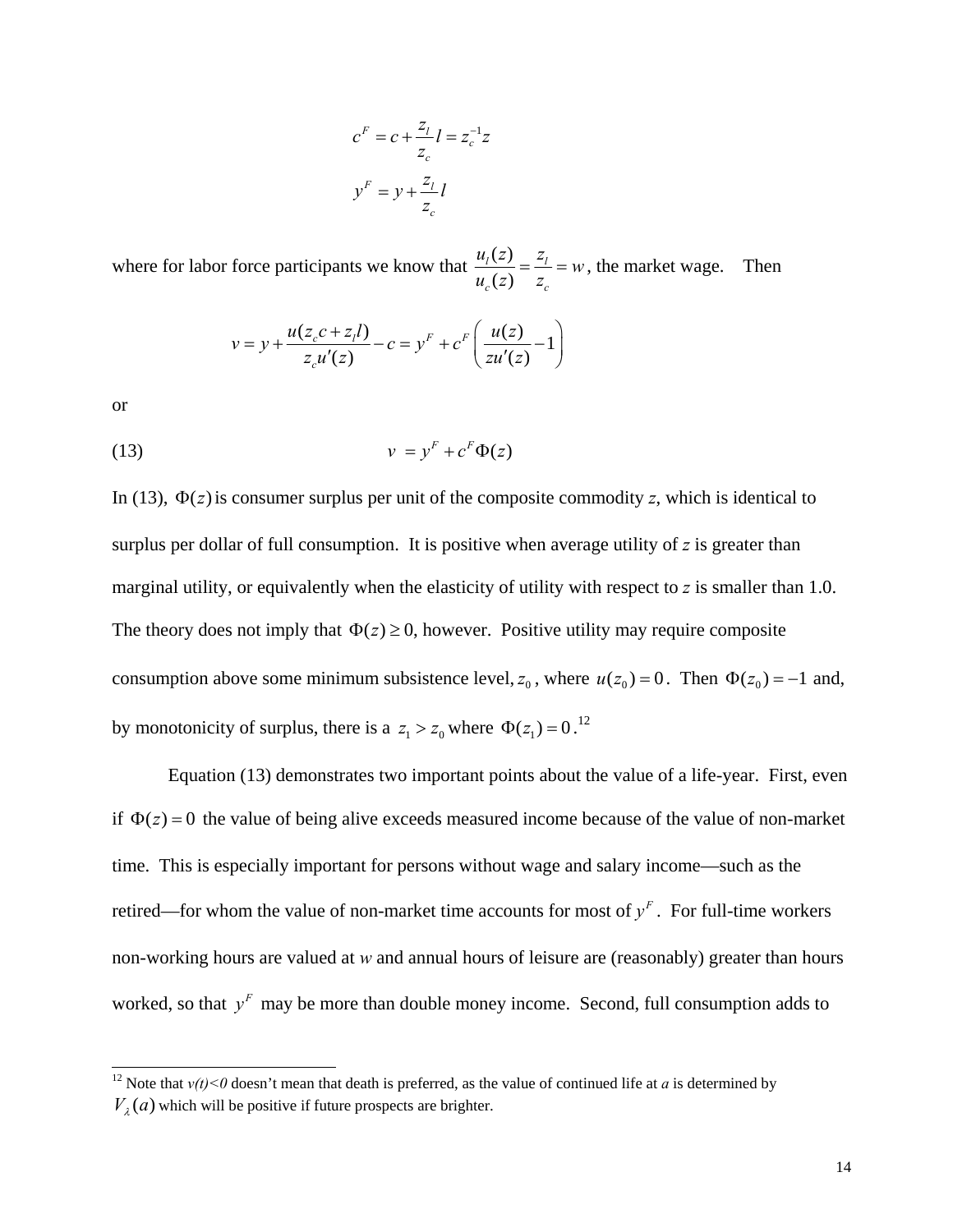this value so long as  $\Phi(z) > 0$ . For example, if  $\Phi(z) = 1$  (surplus equals consumption expenditure) and  $y=c$  (no savings), then the value of a life year would be more than 4 times annual income. For a typical male at peak lifecycle earnings—roughly \$45,000 per year around age 50—this would put the value of a life year above \$180,000. The evidence we develop below suggests it is larger still.

Now use  $(13)$  to rewrite  $(7)$  and  $(11)$ :

(14) 
$$
V_{\lambda}(a) = \int_{a}^{\infty} [y^{F}(t) + c^{F}(t)\Phi(z(t))]S(t, a)dt
$$

(15) 
$$
V_{\alpha}(a) = \int_{a}^{\infty} [y^{F}(t) + c^{F}(t)\Phi(z(t))] S(t, a) \Gamma_{\alpha}(t, a) dt + \int_{a}^{\infty} \frac{H'_{\alpha}(t)}{H(t)} c^{F}(t) [1 + \Phi(z(t))] S(t, a) dt
$$

Equation (14) is the value of an age-*a* statistical life, which is the expected discounted value of full income and surplus on full consumption. Equation (15) is the age-*a* willingness to pay for improvements in health. Both are proportional to full income and consumption, implying that health is perhaps the ultimate "normal" good. To pursue this point let  $\sigma(z) = -\frac{u'(z)}{z u''(z)}$  $\sigma(z) = -\frac{u'(z)}{zu''(z)}$  denote the elasticity of intertemporal substitution (*EIS*) in consumption, and consider the impact of increased income or wealth on  $v(t)$ . Abstracting from saving by setting  $y=c$ , the income elasticity of  $v(t)$  is

(16) 
$$
\frac{\partial \log v}{\partial \log y} = 1 + \frac{1}{\sigma(z)} - \frac{1}{1 + \Phi(z)^{-1}}
$$

which is larger than 1.0 if  $\sigma(z) < 1 + \frac{1}{\Phi(z)}$ *z*  $\sigma(z) < 1 + \frac{1}{\Phi(z)}$ . Evidence developed below indicates  $\Phi(z) \approx 2$  for prime-aged individuals, and empirical estimates of the *EIS* suggests  $\sigma(z) = 1.0$  as a rough upper

bound, so the condition is likely satisfied—with these values the income elasticity of the value of a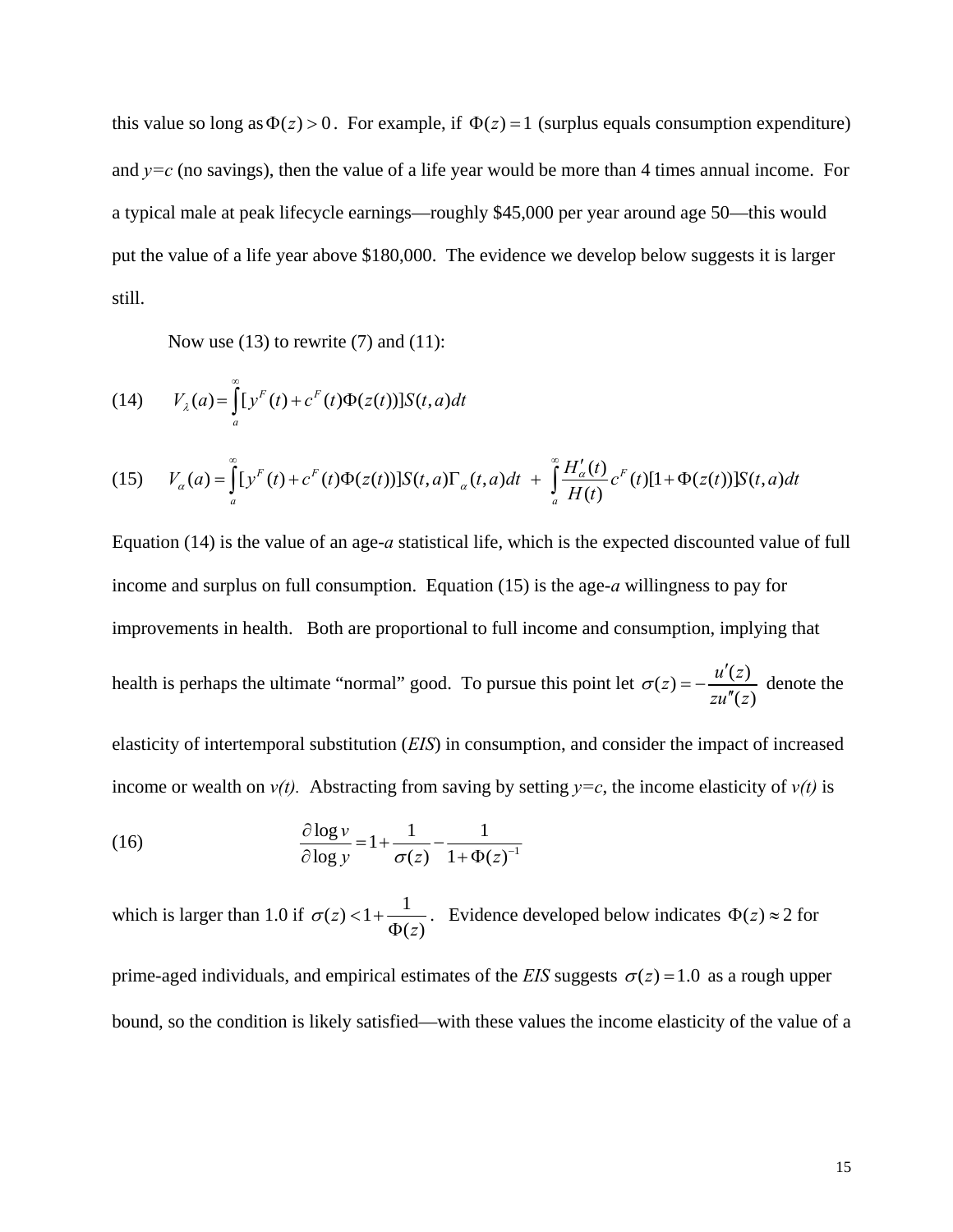life year is 1.33. It would be larger still for values of  $\sigma(z) < 1.0$ , as are common found in empirical applications.<sup>13</sup>

Equations (14)-(16) have a number of implications for valuing improvements in health and health-related investments.

- 1. Willingness to pay for improvements in health is proportional to full income and full consumption, so willingness to pay rises with wealth. That wealthier individuals are willing to pay more for improvements in health may seem obvious, but the broader implication is that economic growth is a boon to health-related investments. This is especially important when willingness to pay for health improvements is income elastic, as suggested by (16). Then richer societies invest proportionally more in health because life itself is more valuable.<sup>14</sup>
- 2. The relevant concepts of income and consumption include the shadow value of non-market time. Common attempts to value life-years based on income or consumption expenditures alone will miss a large part of what people value, especially when health improvements are concentrated at older ages.<sup>15</sup>
- 3. Wealth constant, improvements in both type-*G* and type-*H* health are more valuable when surplus per dollar of full consumption,  $\Phi$ , is large. Intuitively,  $\Phi$  is large when the demand for *current* consumption is inelastic, so that consumption expenditures at different ages are poor substitutes— $\sigma(z)$  is small. Then loss of a year of life cannot be offset by simply reallocating consumption to other years. We exploit this notion in the next section, gauging Φ from evidence on intertemporal substitution in consumption.
- 4. For given profiles of income and consumption, the value of a reduction in mortality ( $\Gamma_{\alpha}$ ) or an improvement in the quality of life  $(H'_a/H)$  is larger when  $S(t, a)$  is large. This suggests a form of increasing returns in health improvements: medical and other advances that reduce mortality raise the value of *further* advances, because individuals are more likely to be alive to enjoy the benefits. So health-related investments will be more valuable to already healthy

<sup>&</sup>lt;sup>13</sup> Section IV discusses empirical evidence on  $\sigma(z)$ .<br><sup>14</sup> Our estimates of the value of a life year are based on empirical estimates of the value of a statistical life (VSL), as surveyed in Viscusi (1992) and Viscusi and Aldy (2003). Based on comparisons of VSLs across countries Viscusi and Aldy conclude that the income elasticity of the value of a statistical life is about 0.6.

<sup>&</sup>lt;sup>15</sup> For example, the Conference Board of Canada's (2001) estimates the "costs" of excess mortality based on what a decedent would have produced, not the value to the individual of remaining alive.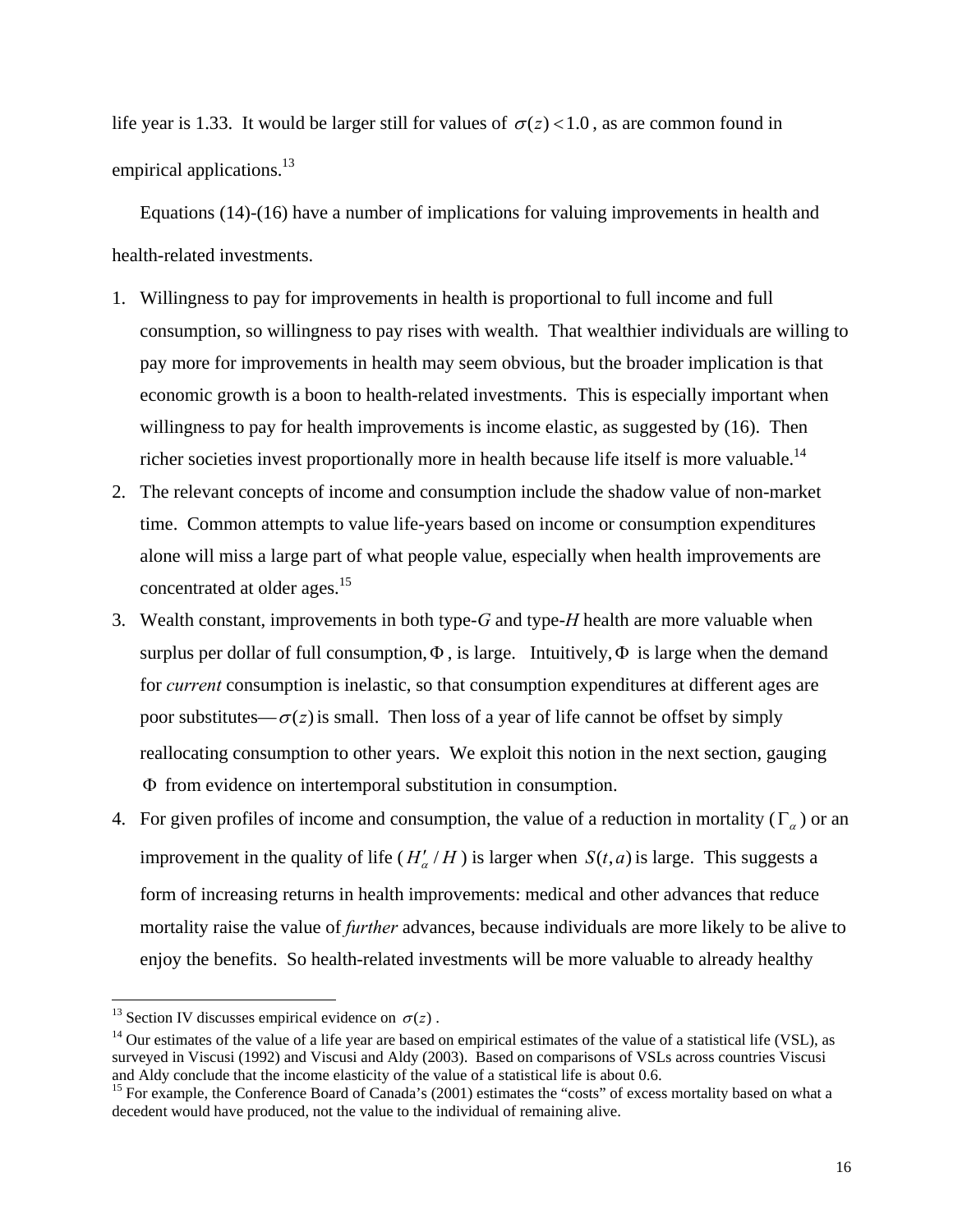individuals, and in societies where average health is already high. We develop this point more completely in Section V.

5. The value of progress against a particular disease is greatest when the current age, *a*, is close to, but before, the typical age of onset of the disease. For example, for an ailment like cardiovascular disease, mortality-reducing progress ( $\Gamma_{\alpha}$ ) is likely to be concentrated at ages 50 and above. Then the expected present value of such progress will be greater at age 45 than at ages 25 or 90 because of both discounting and survivorship. Thus we estimate in Section VI that a 10% reduction in mortality from heart disease would be worth about \$30,000 to a 45 year old male but only about \$15,000 to men aged 25 or 90. Similarly, progress against Alzheimer's that improves the quality of life  $(H'_a/H>0)$  will be more valuable to 60 year-olds than to 30 year-olds.

### *IV. Calibration: The Value of a Life-Year*

Our calibration strategy begins with estimates of "the value of a statistical life" taken from the literature on willingness to pay for reductions in risks of accidental death (see Viscusi (1992) for a survey or Thaler and Rosen (1975) for an original analysis). These studies estimate willingness to pay from wage differences on jobs with varying probabilities of accidental death, or from market prices for products (such as airbags) that reduce the likelihood of a fatal injury. For example, suppose that workers in a particular occupation require a \$500 annual wage premium in order to accept a 1 in 10,000 increase in the annual probability of accidental death. In a population of 10,000 workers this change in risk would raise expected deaths by 1 each year, with an aggregate value of  $$500 \times 10,000 = $5$  million. Then the value of one statistical life is \$5 million. In our framework this is the conceptual equivalent of the value of remaining life given by  $V<sub>2</sub>(a)$  in  $(14)$ .

According to Viscusi's (1993) survey, this literature yields a "reasonable range" of values for  $V_{\lambda}(a)$  of \$4 million to \$9 million per statistical life, expressed in current (2004) dollars, while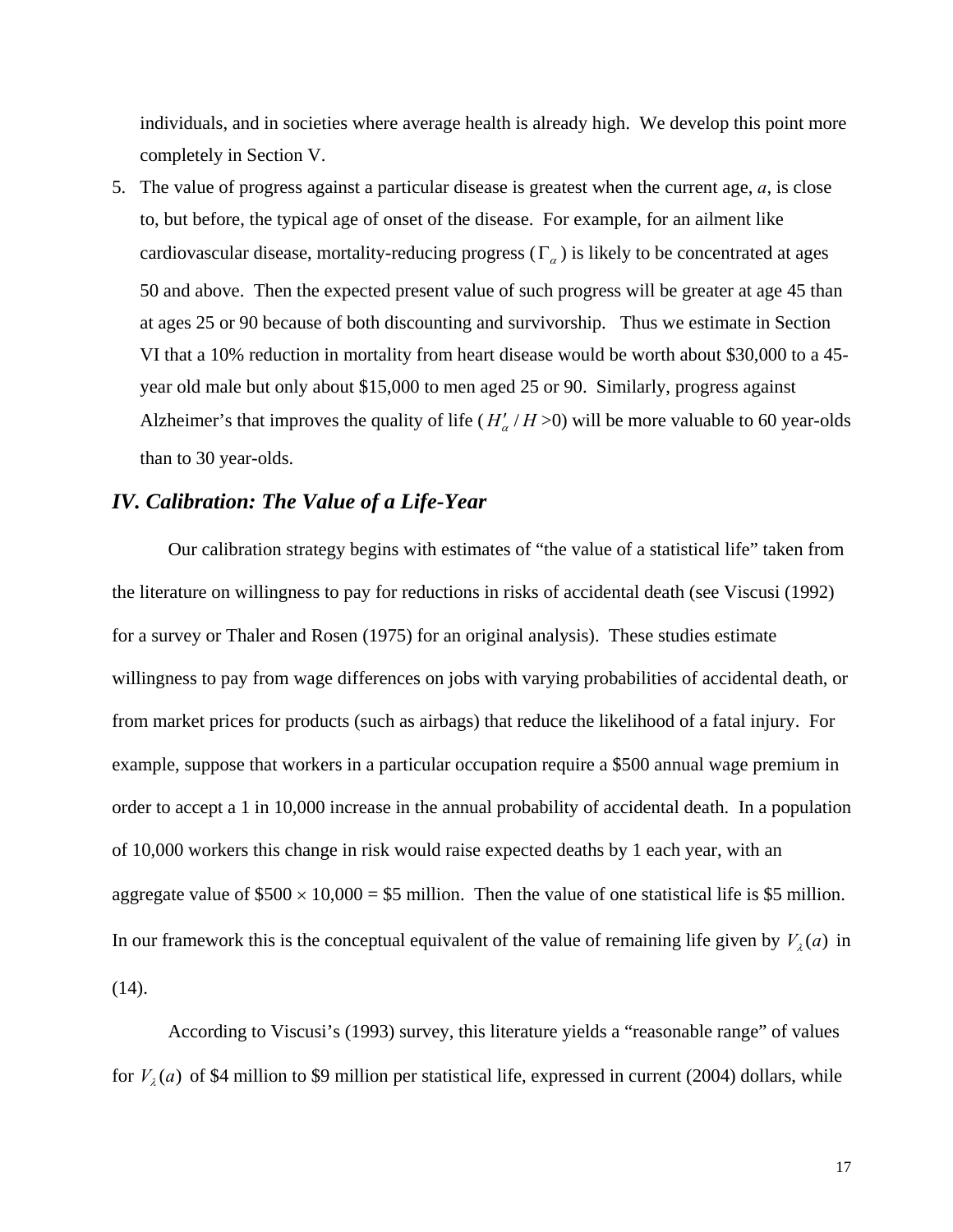Viscusi and Aldy (2003) provide a tighter range for U.S. data at \$5.5 to \$7.5 million. Government agencies and panels regularly update these estimates to account for economic growth, new methods, and evidence; for example since 1999 the Environmental Protection Agency used a value of \$6.3 million per statistical life in its cost-benefit analyses.<sup>16</sup> These estimates are typically founded on regression analyses of risk-income tradeoffs for working-age individuals, so for the calculations that follow we will assume that the survivorship-weighted average value of a statistical life for individuals between the ages of 25 and 55 is \$6.3 million. Readers who prefer a different value may adjust things accordingly, as most of our later estimates are scalable.

Given this *average* value in (14), it remains to impute a lifecycle shape for the value of a life-year,  $v(t) = y^F(t) + c^F(t)\Phi(z(t))$ , which in turn determines the lifecycle pattern of the value of a life (14) and willingness to pay for health improvements (15). We construct  $v(t)$  from the model's structure and empirical evidence on key parameters. Values of full income  $y<sup>F</sup>(t)$  for a representative individual can be constructed from lifecycle wage profiles, while the time paths of  $c(t)$  and  $c<sup>F</sup>(t)$  satisfy

(17a) 
$$
\dot{c} = \sigma(r - \rho) + \sigma \dot{H} - (\eta - \sigma) s_{L} \dot{w}
$$

(17b) 
$$
\dot{c}^F = \sigma(r - \rho) + \sigma \dot{H} - (1 - \sigma)s_L \dot{w}
$$

where  $s_L$  is the share of non-market time in full consumption and  $\eta$  is the elasticity of substitution between consumption and leisure in  $z(c,l)$ . We assume that  $\sigma$  and  $\eta$  are constants, which implies that  $z(c,l)$  is CES and that

(18) 
$$
u(z) = \frac{z^{1-\sigma^{-1}} - z_0^{1-\sigma^{-1}}}{1-\sigma^{-1}} \implies \Phi(z) = \frac{1}{\sigma - 1} \left( 1 - \sigma \left( \frac{z_0}{z} \right)^{1-\sigma^{-1}} \right)
$$

See Dockins et. al. (2004) for a review.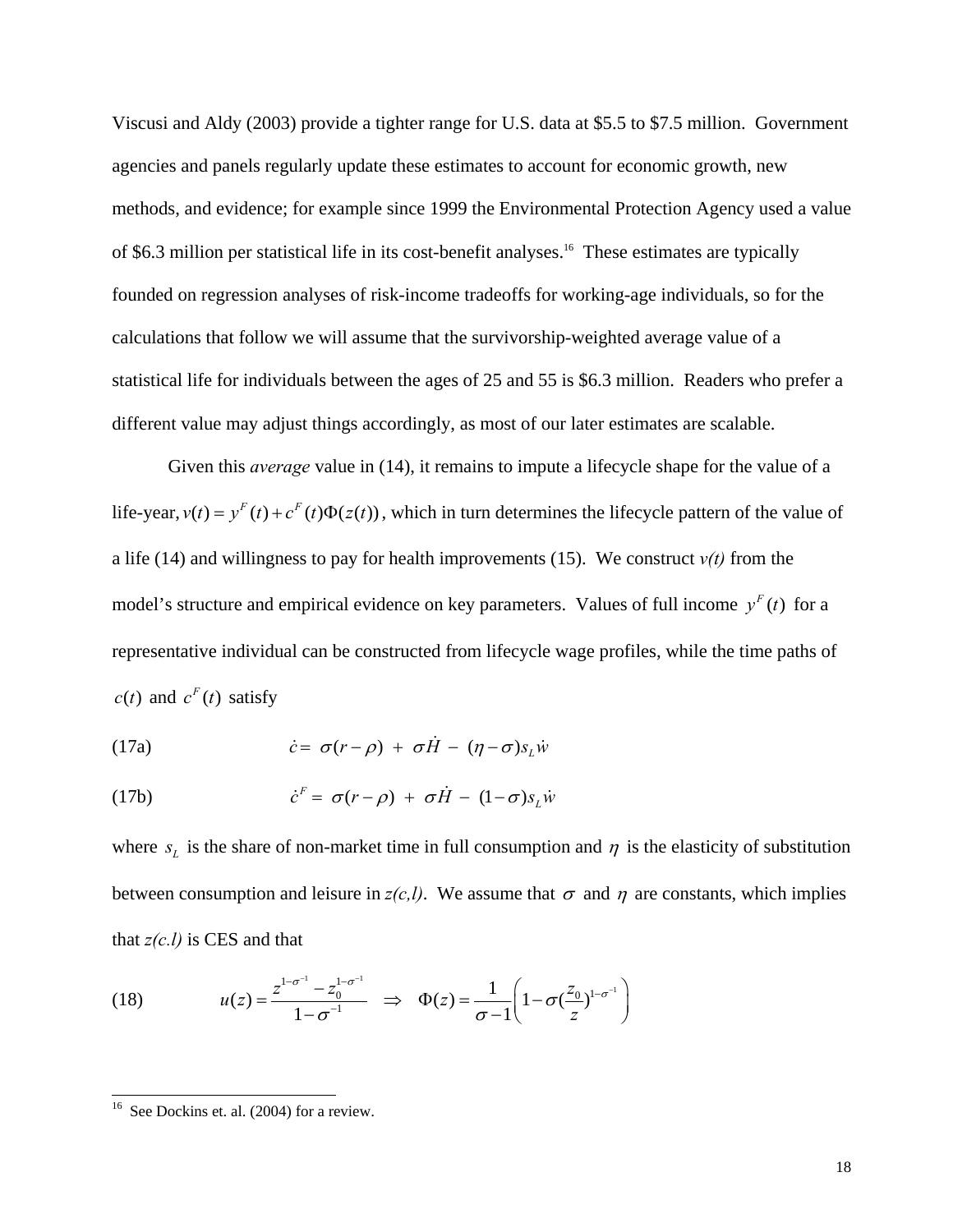where  $u(z_0) = 0$ . The value of a life-year will be larger when demand for current full consumption is more inelastic, which occurs when there is little intertemporal substitution in consumption.

There is a substantial empirical literature seeking to estimate  $\sigma$  based on versions of (17a). Hansen and Singleton (1983), Hall (1988), and Campbell and Mankiw (1989) find that aggregate consumption growth is insensitive to changes in the real interest rate, so that  $\sigma$  is close to zero. This would imply unreasonably large values of a life-year because  $\Phi(z)$  would be huge. Similarly Barsky et. al. (1997), using questionnaire responses, find an upper bound on  $\sigma$  of about 0.36. In contrast, Browning, Hansen, and Heckman (1999) survey estimates of  $\sigma$  from microdata and conclude that the evidence favors a value for  $\sigma$  that is "a bit" larger than 1.0. We know of no formal evidence on an analogue of  $z_0/z$ , though comparisons of living standards over time and across countries suggest that it is quite small. In effect, the ratio asks how much composite consumption individuals would sacrifice before they would rather be dead. Notice that this ratio must be sufficiently positive for values of  $\sigma$  < 1 to generate positive surplus in (18).

 Table 3 shows values of a life-year for a 50 year-old male who earns annual wages and benefits of \$60,000 for 2000 hours of work.<sup>17</sup> We assume that  $y=c$  for these calculations, which is reasonable at this point in the lifecycle,<sup>18</sup> and that full income and consumption are based on 4000 hours available for work and leisure. We calculate  $v(t)$  under various assumptions for the sizes of  $\sigma$  and  $z_0/z$ . The values in the table are large. For example, for  $\sigma$ =1.0 the value of an age-50 life-year ranges from \$193,000 ( $\Phi(z) = 0.61$ ) when  $z_0 / z = 2$  up to \$360,000 ( $\Phi(z) = 2.0$ ) when

l  $17$  Median annual earnings of men aged 45-54 who worked full time in 1999 were about \$45,000, http://www.census.gov/hhes/income/earnings/call1usmale.html. Non-wage benefits average about 29% of total compensation for a typical worker, http://www.bls.gov/news.release/ecec.t01.htm. 18 Consumer Expenditure Survey data indicate that households with a "reference person" aged 45-54 2002-2003

reported average after tax incomes of \$53,195 and consumption expenditures of \$46,353. http://www.bls.gov/cex/home.htm, Table 29.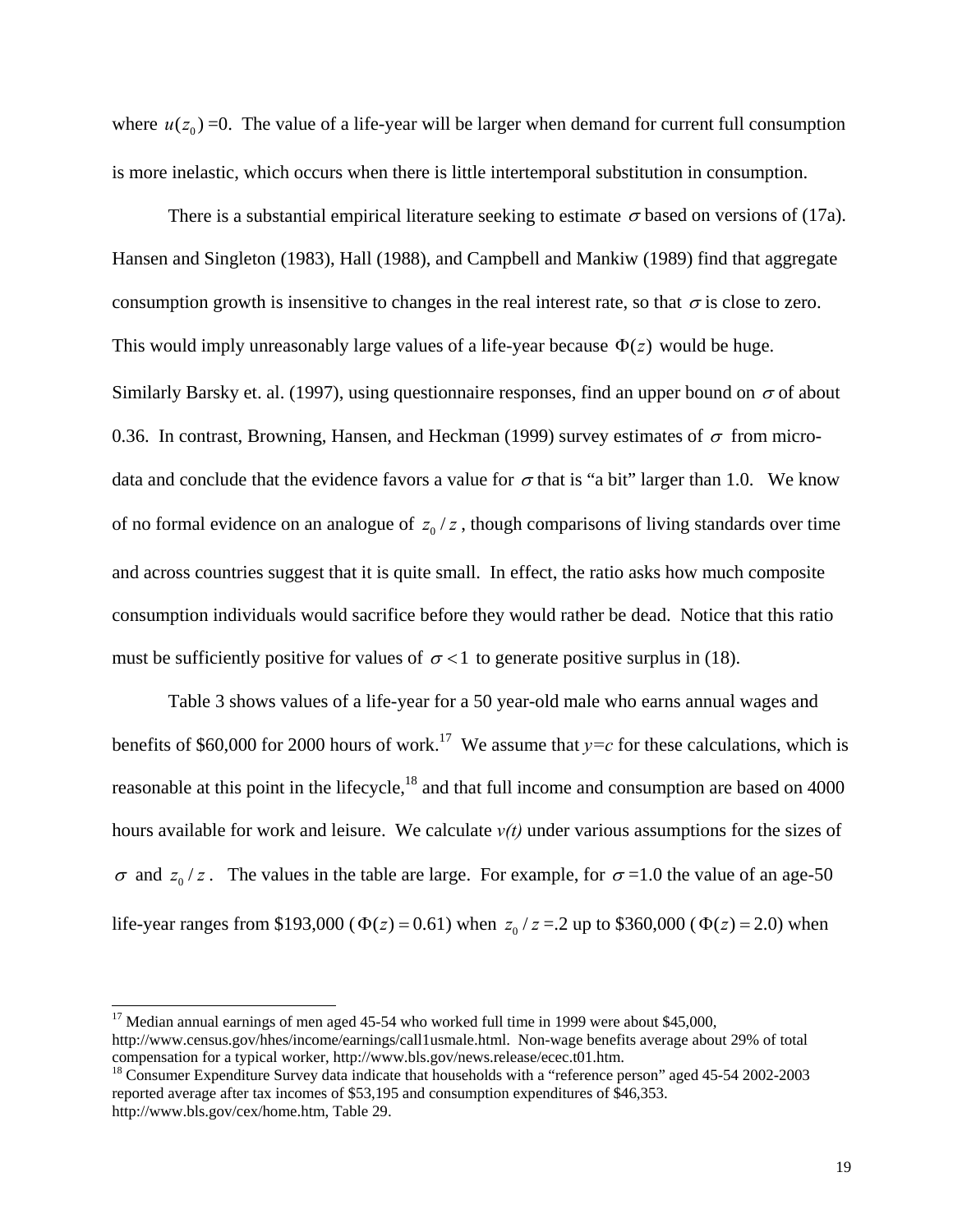$z_0$  /  $z = .05$ . For purposes of the following calculations we assume  $\sigma = .80$  at all ages and  $z_0$  /  $z =$ .10 at age 50, yielding a value of a life-year of \$373,000 ( $\Phi(z) = 2.11$ ) when  $y = c$ .

To complete the lifecycle calibration of  $v(t)$  we choose the parameters of (17) in order to fit lifecycle patterns of consumption, and  $y(t)$  to match lifecycle wages. We impute the shape of  $y(t)$  by estimating a standard human capital earnings function with a 4<sup>th</sup> order polynomial in years of labor market experience. Empirical studies of lifecycle consumption indicate that consumption expenditures peak around age 50 and then decline by about 2% per year thereafter.<sup>19</sup> This pattern is consistent with declining type-*H* health after middle-age, together with  $r > \rho$ , which we assume. Figure 2a shows our imputed lifecycle patterns of  $v(t)$ ,  $y<sup>F</sup>(t)$  and  $c<sup>F</sup>(t)$  that yield an average value of  $V_1$ =\$6.3 million between ages 25 and 55.<sup>20</sup> The value of a life-year peaks at over \$350,000 around age 50, but falls by more than half by age 80 because consumption (health) declines. Figure 2b shows the implied shape of *H(t)* that is consistent with lifecycle consumption—type-*H* health is stable until age 40, but declines rapidly in late middle-age.

The values of a life-year shown in Figure 2a are large in comparison to values that have been used in some related studies, but these magnitudes are necessary in order to match empirical estimates of the value of a statistical life. Lichtenberg (2001) and Cutler et. al. (1998) apply a uniform value of \$25,000 per life year saved in valuing gains from new drugs and advances against heart disease. This value is less than *income* for a typical full-time worker, and almost

<sup>&</sup>lt;sup>19</sup> See Banks et. al. (1998) and Browning and Crossley (2001). Fernandez-Villaverde and Krueger (2004) track the lifecycle profile of consumption from age 20, using Consumer Expenditure Survey data. Their relative consumption index peaks at about 1.3 at age 50 and declines by about 2 percent per year thereafter. Using British data Banks et. al. (1998) find that consumption peaks at age 50, declines by 2 percent per year pre-retirement, and by about 1 percent per year post-retirement. In our calibrations, relative consumption peaks at 1.29 at age 50, with a rate of decline of 2 percent at age 60 and 1.5-2 percent thereafter.

<sup>&</sup>lt;sup>20</sup> In addition to the assumptions stated in the text, we assume  $r - \rho = 0.02$ ,  $\eta = 0.50$  and equal present values of expected lifetime income and consumption from age 20 forward. We also assume that post-retirement life-contingent income replaces 50 percent of pre-retirement earnings, commencing at age 65. Further details are presented in Murphy and Topel (2005).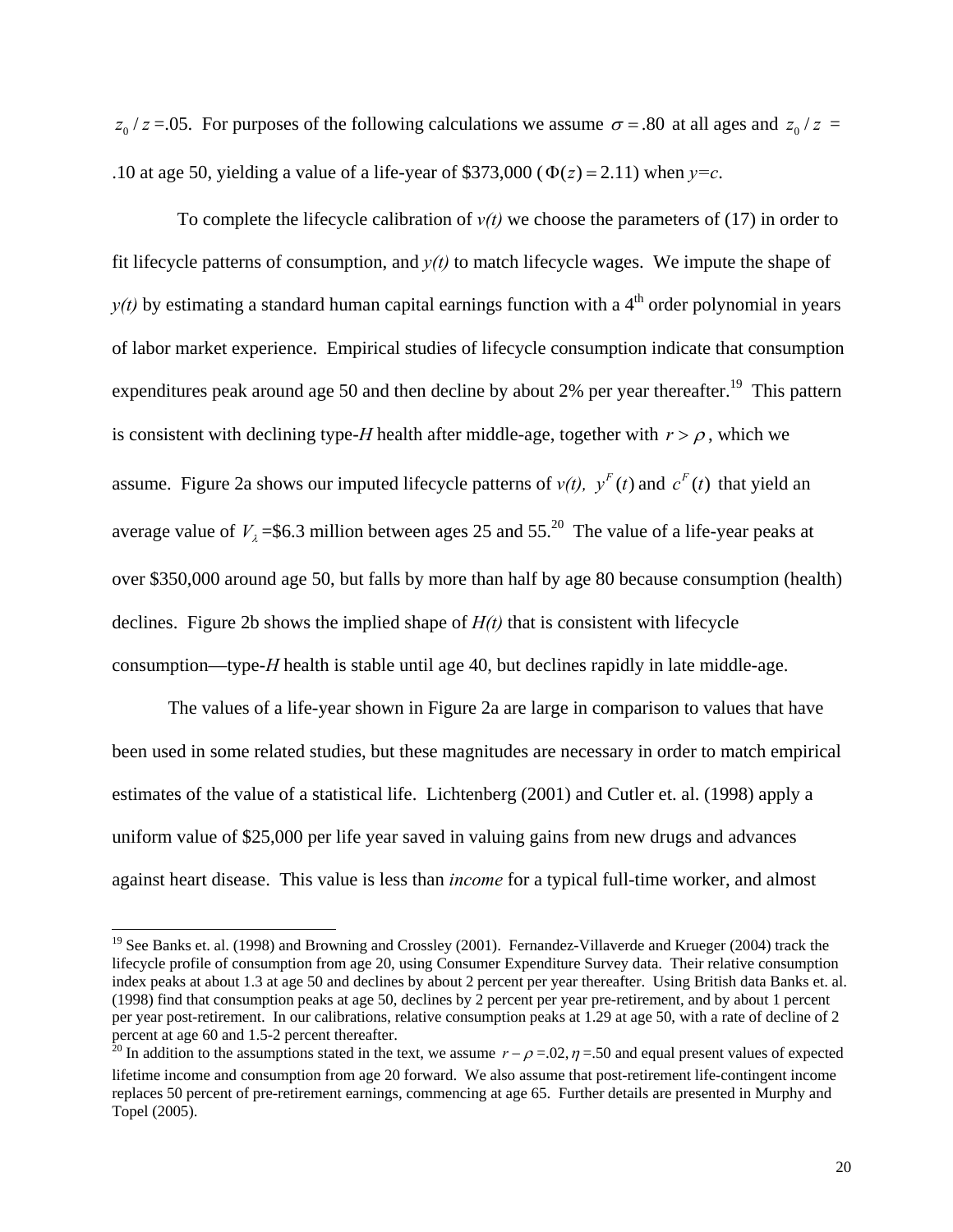certainly less than full income, so it appears inconsistent with both theory and the evidence mentioned above that puts the value of a statistical life in the \$4-9 million range.<sup>21</sup> Other studies impute higher values. Moore and Viscusi (1988) estimate the value of a life-year at \$175,000, while Miller, Calhoun, and Arthur (1990) estimate a value of \$120,000, based on a \$2 million value of a statistical life. None of these studies account for lifecycle changes in the value of a lifeyear, as implied by theory.

Figure 3 plots values of remaining life by age for men and women using values of *v(t)* from Figure 2a for both sexes. In these and following calculations we value life-years from birth to age 20 at their age 20 values. The curves differ because we apply gender-specific survivor functions, so imputed values of remaining life are higher for women because they live longer. The role of discounting, due to both interest and future mortality in  $S(t, a)$ , is apparent in the figure: the value of remaining life peaks at \$7 million for persons in their early 30's, but declines smoothly thereafter even though the value of a life-year continues to rise until age 50. We estimate that the value of remaining life declines to \$5 million at age 50 and to \$2 million by age 70.

#### *V. Further Results*

l

#### *Complementarity in Willingness to Pay for Health Improvements*

 As noted above, willingness to pay for health improvements in is larger the greater is the likelihood that one will be around to enjoy them; that is, the larger are future values of *S(t,a)*. This suggests a form of complementarity in the willingness to pay for health advances. An improvement in type-*G* health that reduces mortality from cardiovascular disease, for example, raises future values of *S(t,a).* This increases the value of advances against other mortality-causing

<sup>&</sup>lt;sup>21</sup> The purpose of the calculation in Cutler et. al. (1998) was to show that the value of additional life years offset the medical cost of achieving them. So a conservative value imputed to life-years gained simply reinforced their point that benefits offset costs.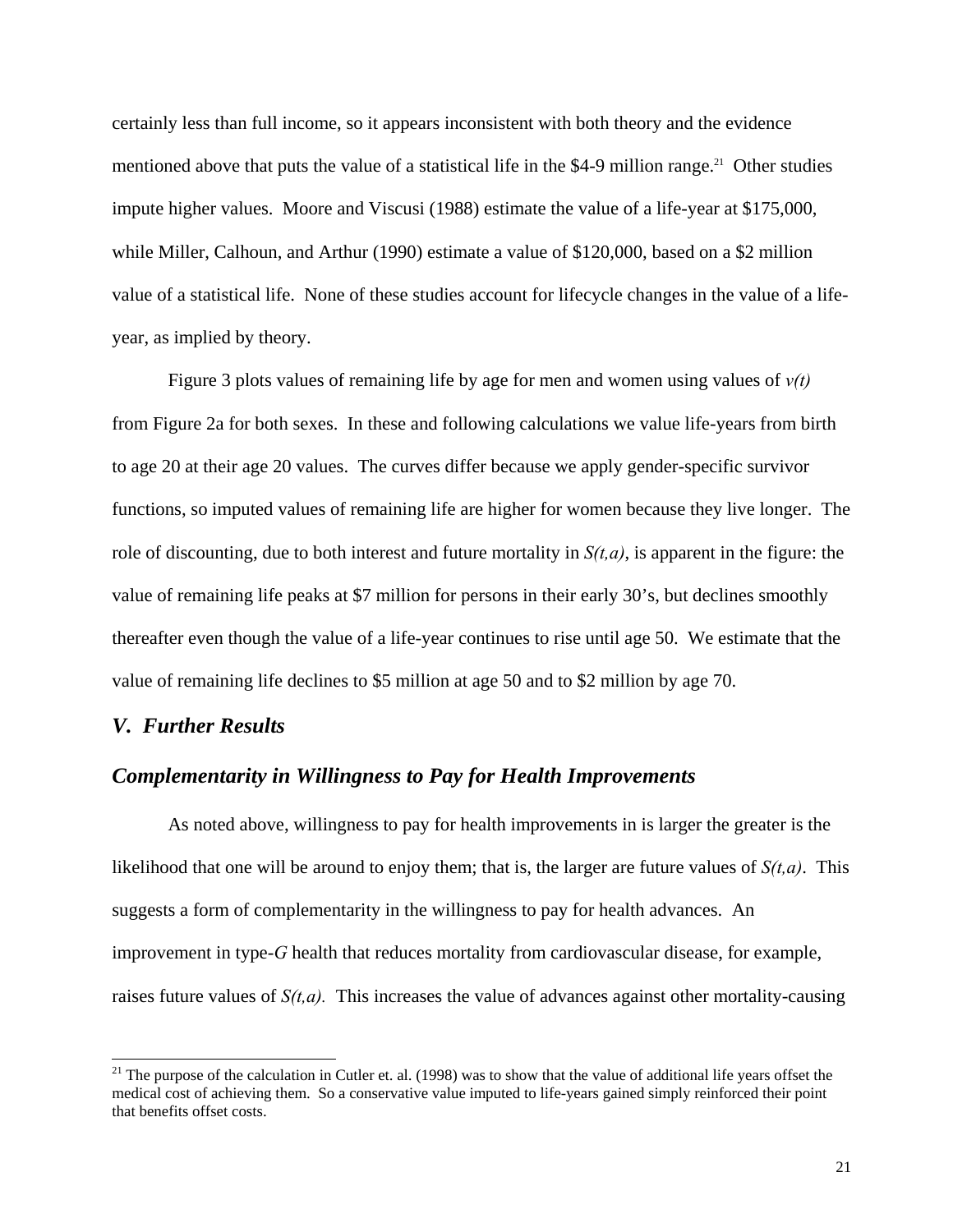diseases such as cancer. So there is a sort of increasing return inherent to medical progress: past success raises the value of new improvements in health. This complementarity is also important at the level of individual investments in health. A medical advance that raises future survival probabilities raises the return to individual investments in health such as diet and exercise that have their main benefit in the future.

 To formalize these ideas, assume that there are only two diseases, call them *A* and *B,* that affect type-*H* or type-*G* health. To keep things simple, assume that *A (B)* affects one of type-*H* or type-*G* health, but not both. This means that an advance against *A* might reduce mortality but leave the "quality" of life, through *H*, unchanged. Other possibilities are simple combinations of the formulas that follow.

 Consider first the case where *A* and *B* each affect mortality only. By the nature of competing risks we know  $\lambda(t) = \lambda^A(t) + \lambda^B(t)$ , where  $\lambda^j(t)$  is the mortality hazard from disease *j*. Denote by  $d\alpha$  ( $d\beta$ ) a health advance that reduces mortality from *A* (*B*), so that  $\frac{\partial \lambda^A(t)}{\partial \alpha^A}$  < 0 α  $\frac{\partial \lambda^{A}(t)}{\partial \alpha} < 0.22$ 

Differentiation of (15) and some algebra yields

(19)  

$$
V_{\alpha\beta}(a) = \frac{\partial V_{\alpha}(a)}{\partial \beta} = \int_{a}^{\infty} [y^{F}(t) + \Phi(z)c^{F}(t)]S(t, a)\Gamma_{\alpha}(t, a)\Gamma_{\beta}(t, a)dt - \frac{\partial \ln \mu}{\partial \beta} \int_{a}^{\infty} [1 + \Phi(z)]c^{F}(t)S(t, a)\Gamma_{\alpha}(t, a)dt
$$

In (19) the functions  $\Gamma_a \ge 0$  and  $\Gamma_\beta \ge 0$  are derivatives of ln  $S(t, a)$ , defined in (3), and are nondecreasing in *t* and strictly positive for some values of *t.* This means that the first integral in (19) is strictly positive, reflecting the intuition stated above: Progress against heart disease (*A*) raises future values of *S(t,a)*. This makes progress against cancer (*B*) more valuable because the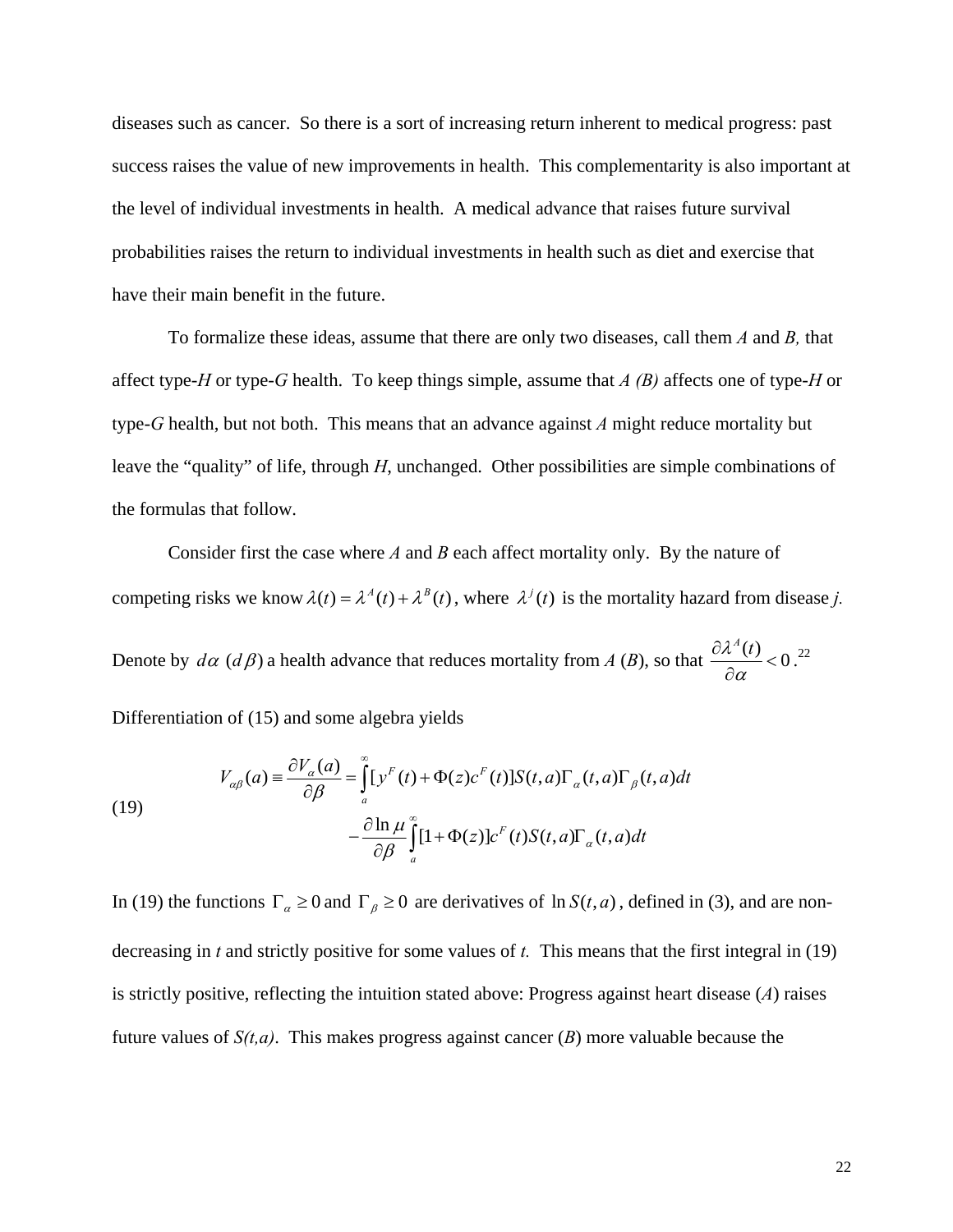individual is more likely to be alive to enjoy the gains. Progress against cancer isn't worth much if you are sure to die of a heart attack first.

 The second line of (19) is a wealth effect that occurs because people now expect to live longer, so lifecycle income must be spread over a longer life.<sup>23</sup> From the lifecycle budget constraint these adjustments must satisfy:

$$
\int_{a}^{\infty} \frac{\partial c(t)}{\partial \beta} S(t, a) dt = \int_{a}^{\infty} [y(t) - c(t)] S(t, a) \Gamma_{\beta}(t, a) dt
$$

Then using the definition of  $\sigma(z)$ :

(20) 
$$
\frac{\partial \ln \mu}{\partial \beta} = -\frac{\int_{a}^{\infty} [y(t) - c(t)] S(t, a) \Gamma_{\beta}(t, a) dt}{\int_{a}^{\infty} \sigma(z) c(t) S(t, a) dt}
$$

If reductions in mortality from ailment *B* are weighted toward periods where net saving is positive, then consumption rises (marginal utility falls) and complementarity in (19) is assured. But if progress against *B* occurs mainly in periods of negative net saving the marginal utility of consumption must rise. For recent medical advances such as reductions in mortality from cardiovascular disease – which mainly strikes older, non-working individuals – lower per-period consumption is likely because savings must finance a longer retirement when mortality falls.<sup>24</sup> Even so, for reasonable values of the parameters and empirically relevant savings rates this term is negligible. Then (19) is positive and we conclude that *mortality-reducing improvements in health are complementary.* 

 $22$  To focus on essential ideas, we rule out the obvious case where progress against one disease, say *A*, affects mortality from *B*.

<sup>&</sup>lt;sup>23</sup> Absent saving, so  $y=c$  in all periods, this term does not appear and complementarity is assured.<br><sup>24</sup> We ignore other indirect effects that would reinforce complementarity by increasing  $y(t)$ , such as delayed retirem or increased investment in human capital.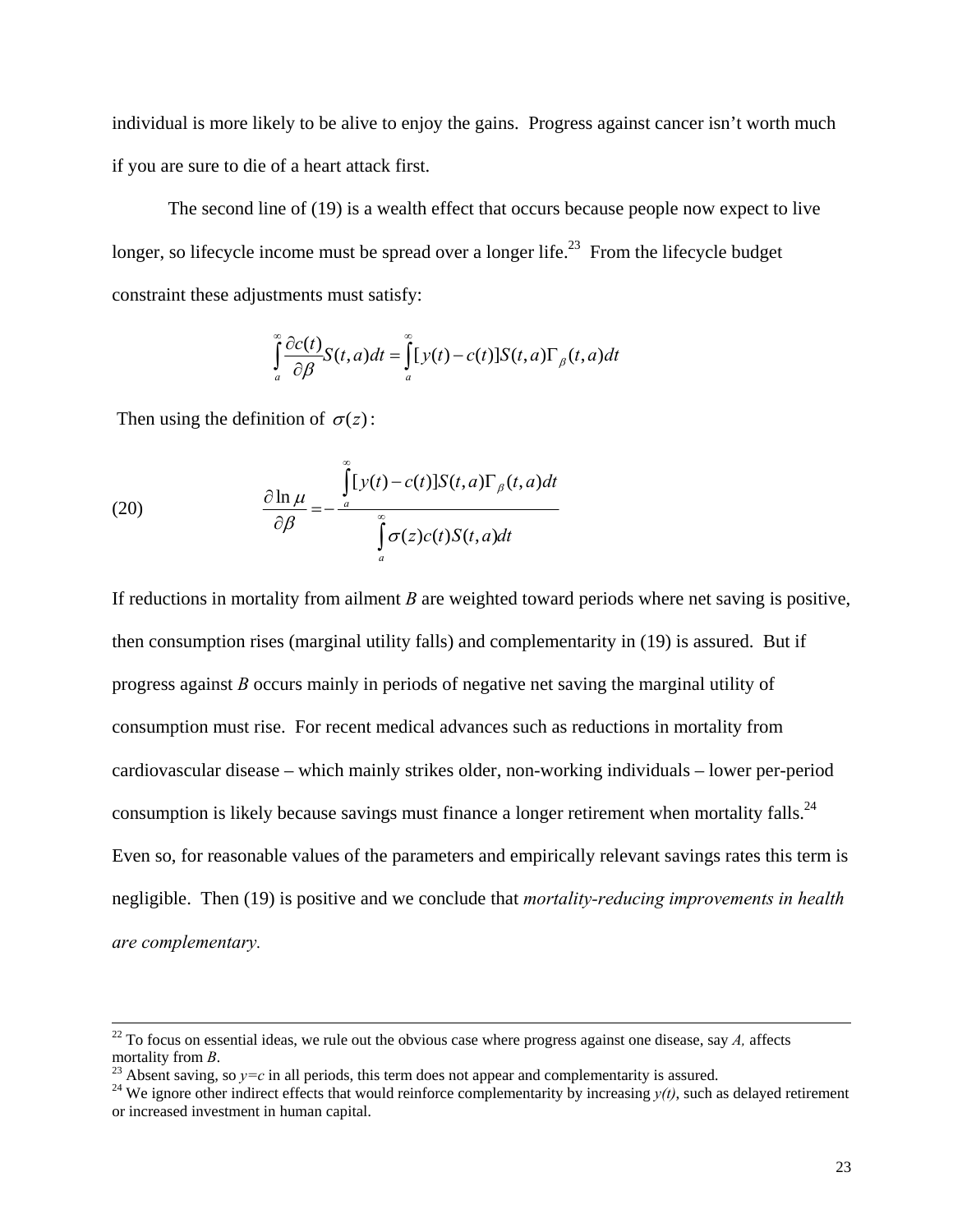The next case we consider is when ailment *A* affects mortality (e.g. cancer) but *B* affects the quality of life through type-*H* health (e.g. Alzheimer's). Does progress against cancer raise the value of progress against Alzheimer's? As utility takes the form *Hu(z)*, we have ruled out the obvious case where willingness to pay depends directly on  $H^{25}$ . Instead the effect is channeled though the complementarity of *H* with *z*: a medical advance that raises *H* at older ages, for example, causes a reallocation of lifecycle consumption, raising consumer surplus at older ages as well. This is complementary with reductions in mortality, which raise the probability of being alive at older ages. Formally, the displacement of the budget constraint when  $d\beta > 0$  yields

(21) 
$$
0 = \int_{a}^{\infty} c^{F}(t) S(t, a) \sigma(z) \left[ \frac{\partial \ln H(t)}{\partial \beta} - \frac{\partial \ln \mu}{\partial \beta} \right] dt
$$

because in this case the survivor function is unaffected by  $d\beta$ . If the improvement in health is age-neutral  $\left(\frac{\partial \ln H}{\partial \rho}\right)$  $\beta$  $\frac{\partial \ln H}{\partial \beta}$  is constant) then  $\frac{\partial \ln H(t)}{\partial \beta} - \frac{\partial \ln \mu}{\partial \beta} = 0$  at all ages because the consumption profile is unchanged. But if proportional changes in *H* are larger at older ages, such as for progress against diseases like Alzheimer's or arthritis, then  $\frac{\partial \ln H(t)}{\partial \theta} - \frac{\partial \ln \mu}{\partial \theta}$  $\frac{\partial \ln H(t)}{\partial \beta} - \frac{\partial \ln \mu}{\partial \beta}$  is negative at young ages and positive at older ones. This fact is useful in evaluating complementarity in willingness to pay, determined by

(22) 
$$
V_{\alpha\beta}(a) = \int_{a}^{\infty} \frac{1 + \Phi(z)}{\sigma(z)} \Gamma_{\alpha}(t, a) c^{F}(t) S(t, a) \sigma(z) \left[\frac{\partial \ln H(t)}{\partial \beta} - \frac{\partial \ln \mu}{\partial \beta}\right] dt
$$

 $\overline{a}$ 

In (22) the integrand from (21) is multiplied by  $\frac{1 + \Phi(z)}{\sigma(z)} \Gamma_{\alpha}(t, a)$  $\sigma(z)$ <sup> $\alpha$ </sup>  $+\frac{\Phi(z)}{\sigma(z)}\Gamma_{\alpha}(t,a)$ . If  $\frac{1+\Phi}{\sigma}$  is constant, then since

 $\Gamma_a(t, a)$  is non-decreasing the sign of (22) is determined by whether improvements in *H* rise or

<sup>&</sup>lt;sup>25</sup> That is, we have ruled out the case where an increase in  $H$  has a larger impact on utility than on the marginal utility of consumption. In that case, progress against Alzheimer's (for example) would raise the value of a life year among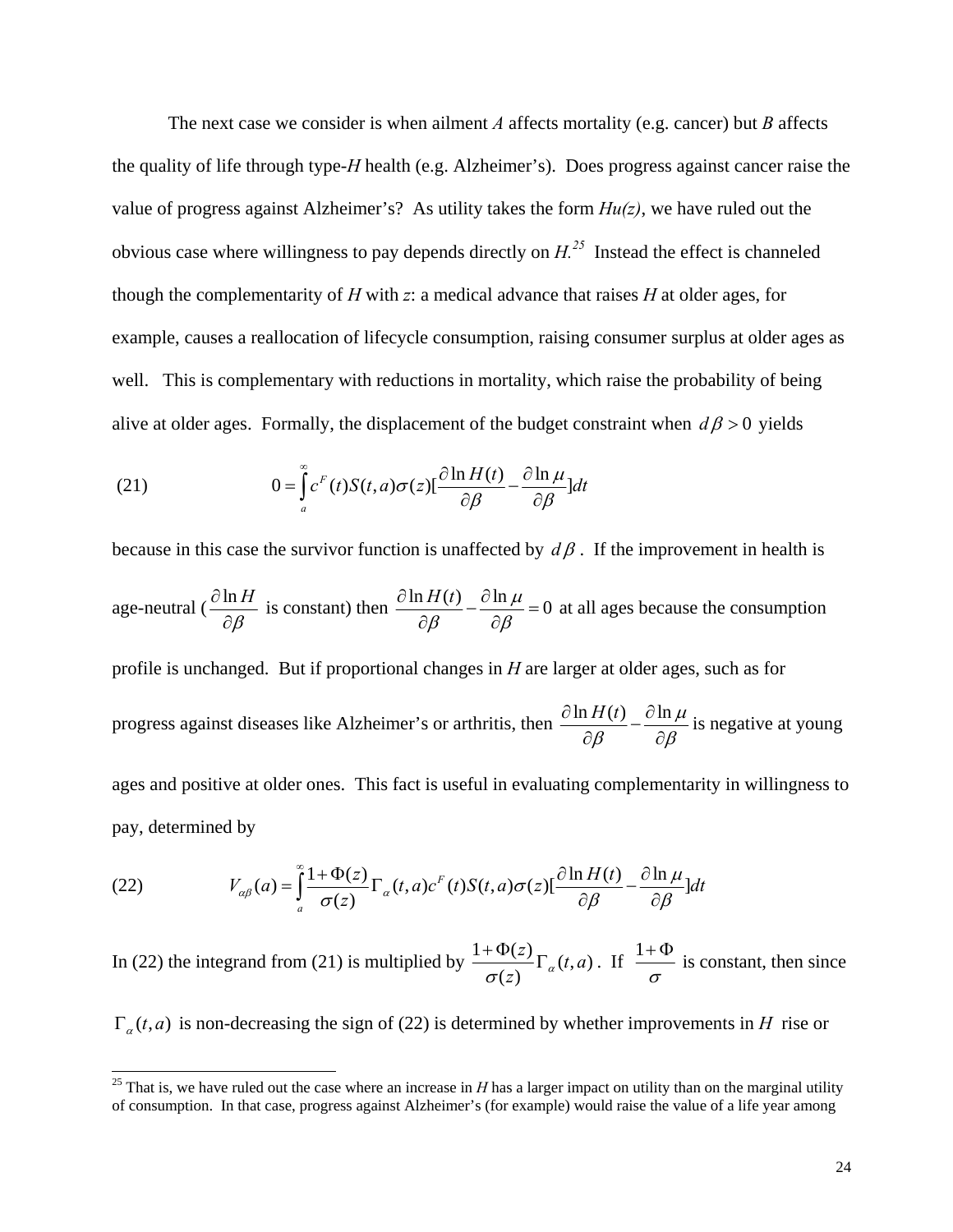fall with age. The expression is positive if  $\frac{\partial \ln H(t)}{\partial x}$ β  $\frac{\partial \ln H(t)}{\partial \beta}$  rises with age, because then  $\Gamma_{\alpha}(t, a)$  gives

greater weight to positive values of 
$$
\frac{\partial \ln H(t)}{\partial \beta} - \frac{\partial \ln \mu}{\partial \beta}
$$
. This means that *mortality-reducing*

*medical advances are complementary with type-H health improvements that increase with age*. Advances against heart disease raise willingness to pay for progress against Alzheimer's and arthritis, and so on.

 The last case to consider is when afflictions *A* and *B* both affect type-*H* health, but not mortality. Then complementarity is determined by the sign of

(23) 
$$
V_{\alpha\beta}(a) = \int_{a}^{\infty} [1 + \frac{1 + \Phi(z)}{\sigma(z)}] c^{F}(t) S(t, a) \sigma(z) \frac{\partial \ln H(t)}{\partial \alpha} \left[ \frac{\partial \ln H(t)}{\partial \beta} - \frac{\partial \ln \mu}{\partial \beta} \right] dt
$$

Again assuming  $\frac{1+\Phi}{\sigma}$  constant, comparison with (21) indicates that  $V_{\alpha\beta} > 0$  when  $\frac{\partial \ln H(t)}{\partial \alpha}$  $\frac{\partial \ln H(t)}{\partial \alpha}$  gives

largest weight at ages when  $\frac{\partial \ln H(t)}{\partial x}$ β  $\frac{\partial \ln H(t)}{\partial \beta}$  is large. So age-increasing advances (e.g. against arthritis

and Alzheimer's) tend to be complements, as are age-decreasing ones (e.g. against non-fatal childhood ailments).

This analysis has yielded three additional implications:

- 6. Mortality-reducing (type-*G*) improvements in health tend to be complementary: reductions in mortality from one disease raise the value of progress against other life-threatening ailments. Progress against heart disease raises the value of progress against cancer.
- 7. Mortality reducing improvements in health raise the value of type-*H* improvements that increase with age. Reductions in mortality from heart disease raise the value of progress against Alzheimer's or arthritis.
- *8.* Type*-H* improvements in health that increase with age are complementary with one another. Progress against Alzheimer's raises the value of progress against arthritis.

the elderly, reinforcing complementarity with other advances that reduce mortality.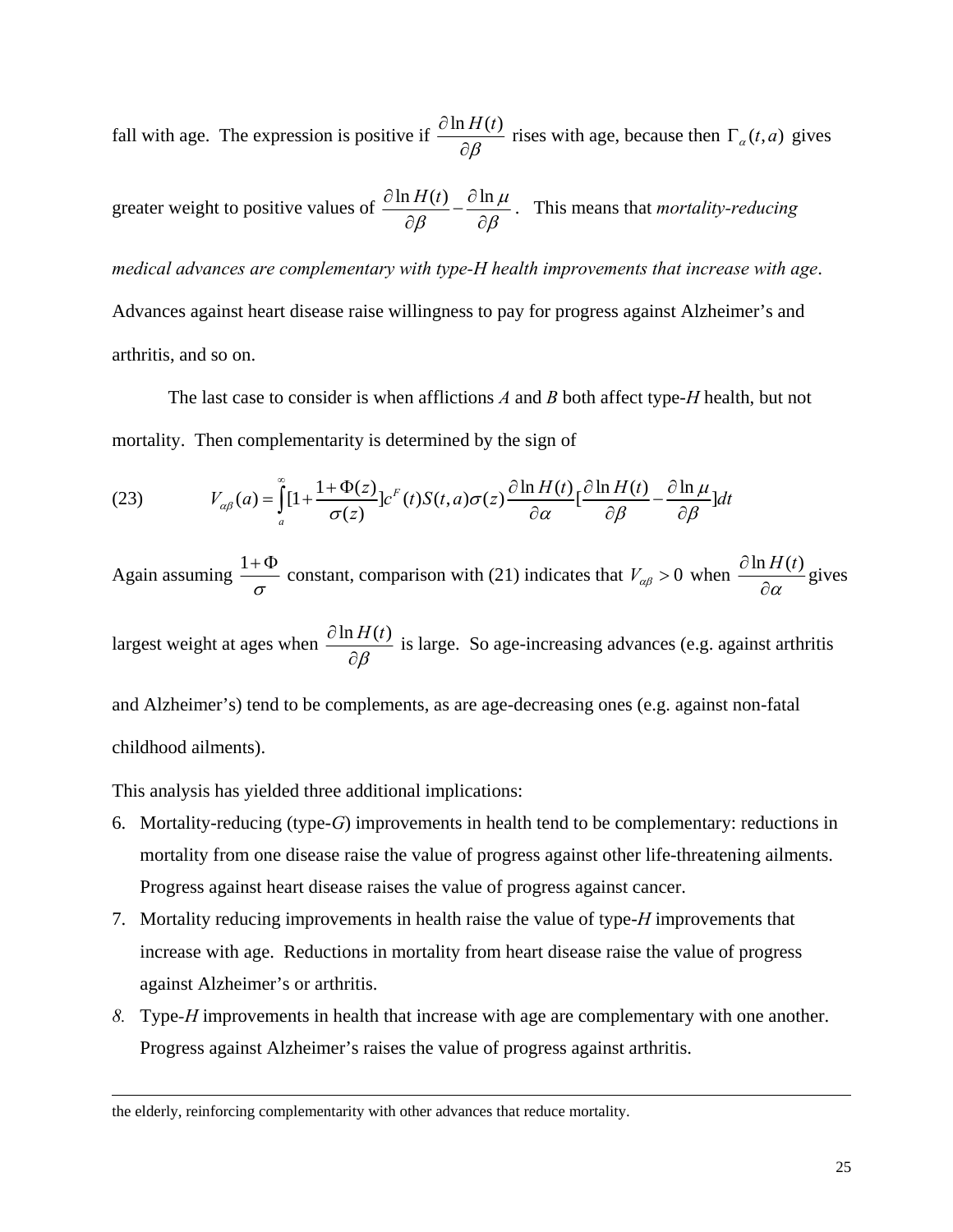### *The Social Value of Improvements in Health*

The framework set out above values health improvements by measuring willingness to pay for a representative individual. An important application of our method is in assessing the value of medical advances or improvements in public health infrastructure that increase society's "output" of health. These advances typically affect both current and future populations, so to measure the social value of such advances we must aggregate over the current and expected future populations that benefit. If (15) represents an individual's willingness to pay for health improvements, then the current social value of advances that improve health from date  $\tau$  onward is:

(24) 
$$
W_{\alpha}(\tau) = \int_{a=0}^{\infty} N(a,\tau)V_{\alpha}(a)da + N^f(\tau)V_{\alpha}(0)
$$

Here  $N(a, \tau)$  is the population of age *a* at date  $\tau$  and  $N^f(\tau)$  is the present discounted value of the number of births in future years. These enter the calculation because a medical advance that improves the health of the current population will also apply to future generations, for whom value is measured at birth. When combined with (15), equation (24) yields two additional implications.

- 9. The current social value of a medical advance is proportional to the size of the current and future populations to which it applies.
- 10. Aggregate willingness to pay for progress against a particular disease will be highest when the age distribution of the population is concentrated near, but before, the typical age of onset of the disease. For example, the aging of the baby-boom generation has raised the social value of medical advances against age-related ailments.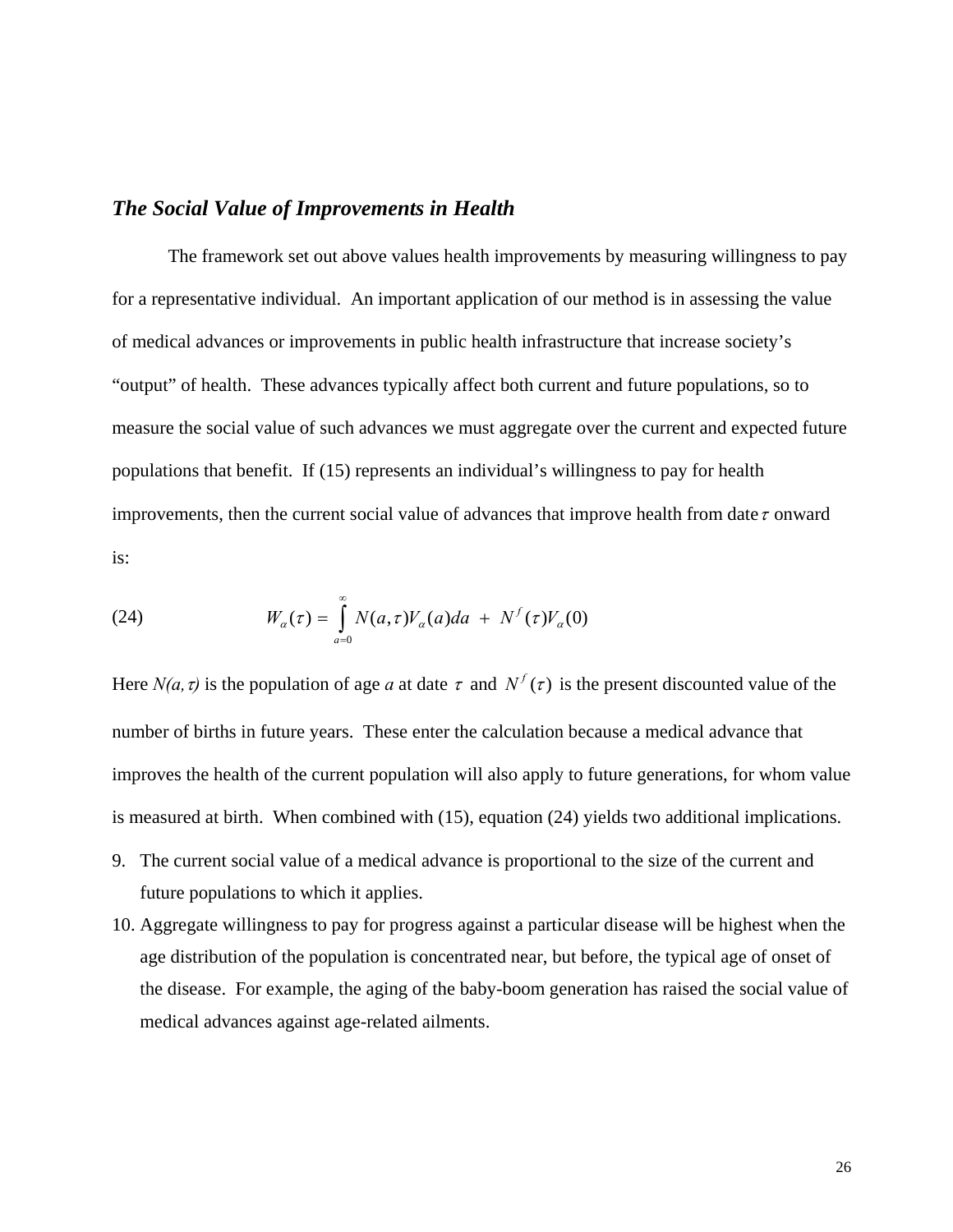In our empirical applications we will apply (24) to mortality data in three ways. First, treating reductions in mortality at any past date  $\tau$  as the outcome of technical improvements that increase health output, we will augment date- $\tau$  national income to include the value of life-years "produced". Second, we use (24) to calculate what past reductions in mortality are worth today. For example, we calculate the current value of reductions in mortality from heart disease that occurred between 1970 and 2000. Third, we use (24) to calculate the prospective value of medical progress that would, say, reduce the average likelihood of dying from cancer or AIDs by some amount.

### *VI. Estimating the Value of Past and Prospective Health Improvements*

This section applies the model of Sections III-V to measure long-term gains in the value of life, the disease-specific sources of those gains, and the prospective values of future progress against life-threatening diseases. We also show how to account for changes in medical expenditures that accompany life-extending medical progress, which is a central feature of costbenefit analyses of improving health care. We begin by gauging the size, timing, and agedistribution of gains over the  $20<sup>th</sup>$  century.

### *Valuing Longevity Gains over the 20th Century*

l

Using age and gender specific mortality tables for the United States that begin in 1900, Figures 4a-b show the timing and age distribution of increases in the value of life over the  $20<sup>th</sup>$ century.26 For these calculations, we value additional life-years at past dates at current willingness to pay, using the age profile of values shown in Figure 2a. In other words, the figures show the value received by individuals of a particular age *today* from health-improving advances that were

<sup>&</sup>lt;sup>26</sup> Nordhaus (2003) discusses the production of health in the context of national income accounts, and concludes that valuing increased longevity substantially growth in welfare. Murphy and Topel (2003a) provide initial estimates for the 1970-98 period.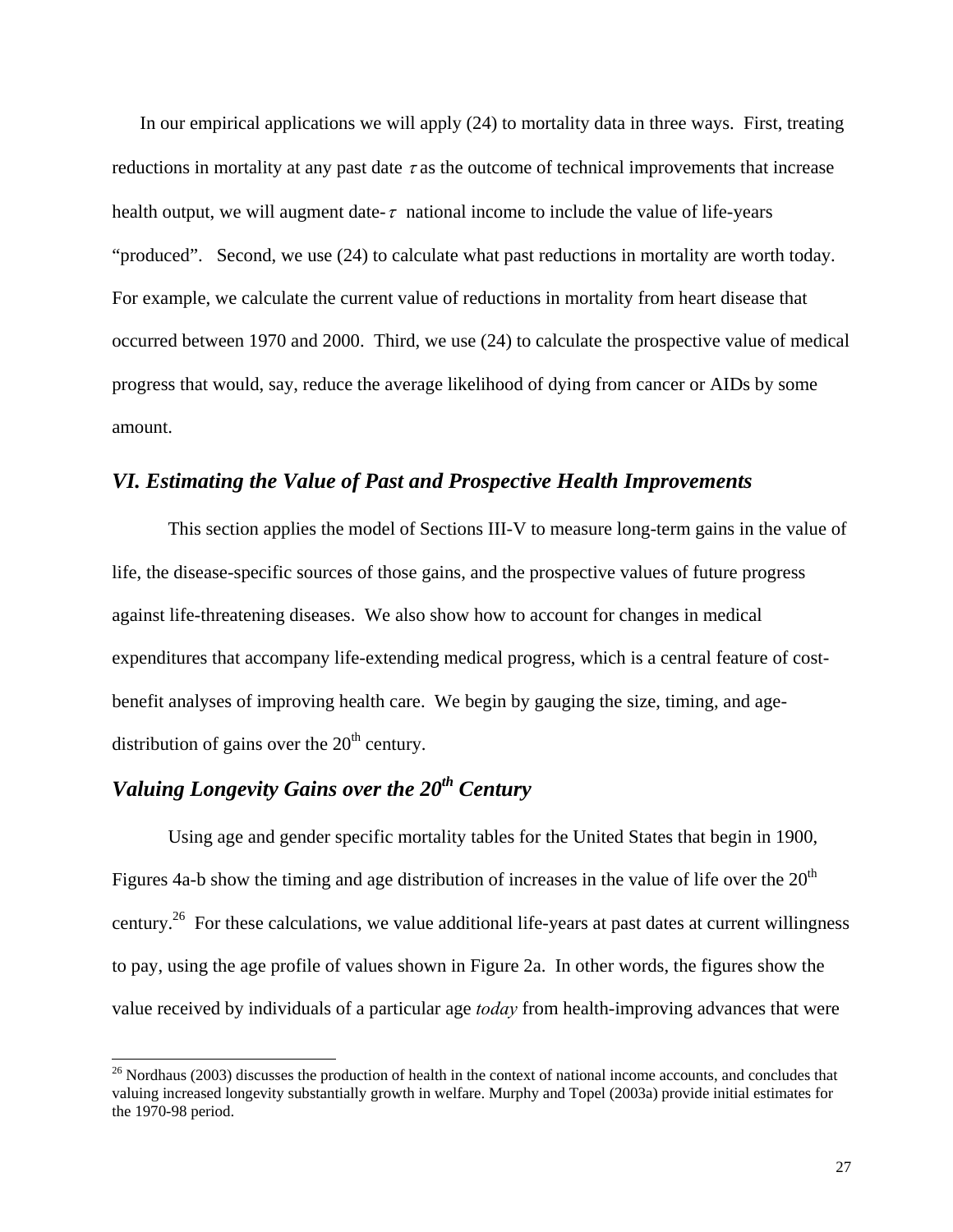achieved in the past. Vertical differences between two curves represent the present discounted value of changes in survivor rates accruing to individuals of a particular age for a particular decade, so the top curve (2000) shows cumulative gains from 1900 to 2000, and so on.

For both men and women the largest gains in the value of life are at birth and at young ages, representing large declines in infant mortality and deaths from childhood diseases. We estimate that health improvements from all sources and at all ages over the  $20<sup>th</sup>$  century yielded additional life years for a new born male or female with a present discounted value of nearly \$2 million. Most of the gains for newborns occurred in the early decades of the century – more than half occurred by 1930 and more than 80 percent had been realized by 1950, reflecting substantial progress against infant and childhood mortality in the first half of the century. But gains are also very substantial for adults. Men aged 20 to 40 gained additional life-years worth roughly \$1 million, valued at current implicit prices. Women's gains in these "prime" years were even larger, peaking at nearly \$1.2 million for women in their early 30s. This reflects the fact that expected remaining durations of life increased by more for women than for men, as we value life years for men and women at the same implicit prices. Importantly for what follows, Figures 4a-b show negligible progress for women after 1980, though men enjoyed substantial gains over this period.

Even among adults, the gains by age were unevenly distributed over the century. Roughly three-fourths of the \$1 million gain enjoyed by 20 year old men had occurred by 1960, but the corresponding proportion for 40 year olds is about half and among 60 year olds it is substantially less than half. In other words, progress during the first half of the  $20<sup>th</sup>$  century disproportionately benefited the young, but progress at the end of the century shifted toward older individuals, reflecting (as we shall see) progress against heart disease, stroke, and other older-age ailments.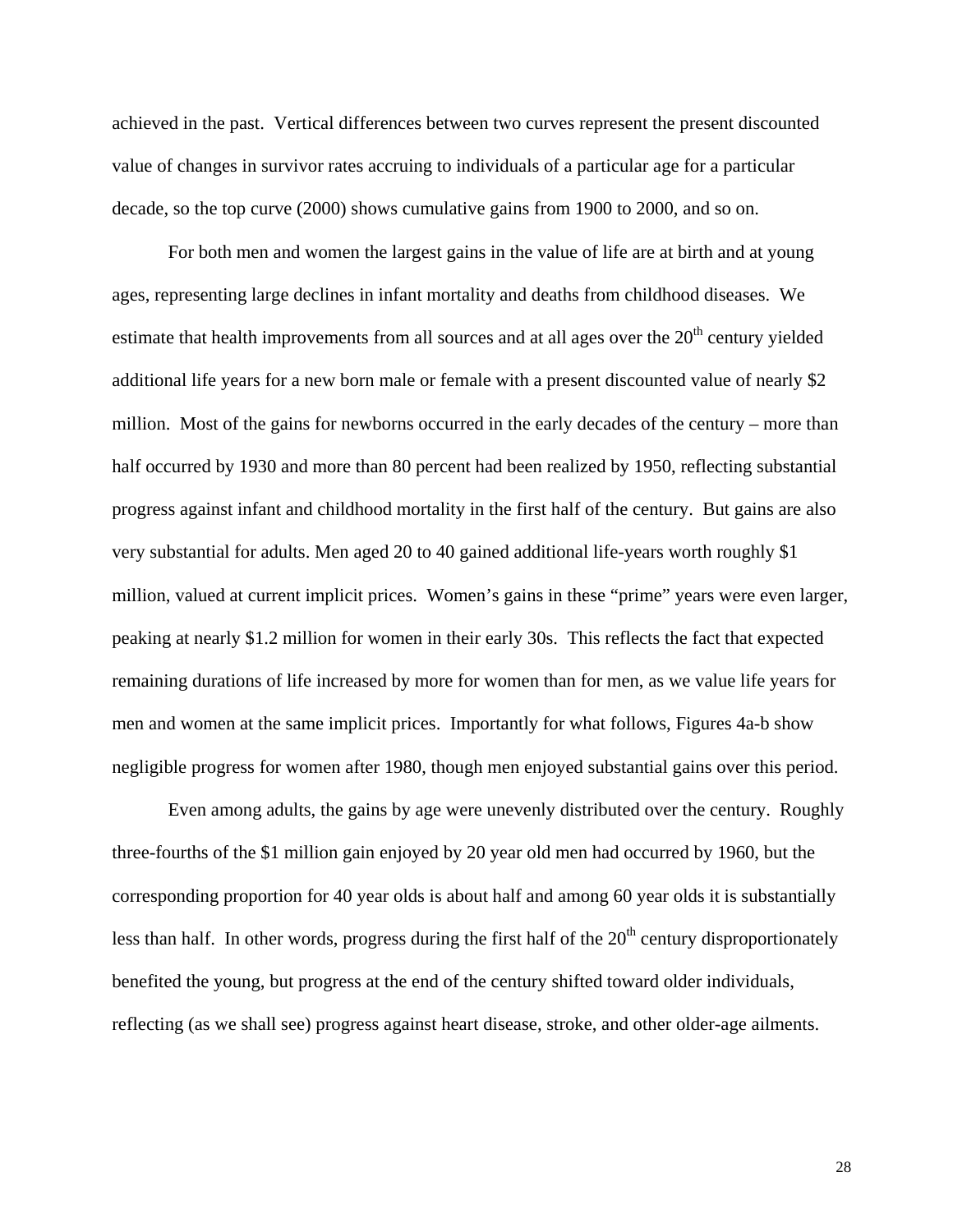To evaluate whether these estimates are reasonable, consider the \$1 million gain enjoyed by a 30 year old male. Over the century, the expected remaining duration of life for 30 year old men increased by 11.3 years, from 34.9 to 46.2. So think of a current 30 year old male who is offered the choice of (a) his current standard of living and health or (b) a lump sum of \$1 million and the life-expectancy of 30 year old in 1900, which is 11.3 years shorter. Our estimates imply that the choice is a close call, but for a payment of less than \$1 million he would keep his current health. For women, the corresponding gain in life expectancy is 14.9 years, from 36.4 to 50.5, which is worth nearly \$1.2 million. If the reader thinks that it would take greater payments than these to induce a trade, then our estimates are conservative.

Figure 5 further documents the difference in timing between men's and women's cumulative gains. We graph age-weighted average gains for men and women over the entire century, using end-of-century population weights. These gains cumulate to about \$1.3 million for the representative individual of each sex. Notice that women's gains started to outpace men's in the 1930s and that progress for both men and women decelerated in the early 1950s, reflecting the near-exhaustion of potential progress against infant and child mortality. For men, health progress stalled for 20 years, so that the female-male gap in attained value gained reached nearly \$180,000 by 1970. But male progress resumed after 1970, reflecting advances against adult ailments (see Figure 4), and the female-male disparity had vanished by the end of the century.<sup>27</sup>

The estimates in Figures 4a-b value past gains at current willingness to pay, so they represent the current value of past progress—what people alive today gained from earlier improvements. Another way to illustrate the importance of health progress is to value mortalityreducing progress using willingness to pay at the date it occurs, so newly "produced" life years are

 $^{27}$  Murphy and Topel (2003b) apply these methods to disparities in health progress by race and gender, showing convergence in the value of health outcomes for blacks relative to whites.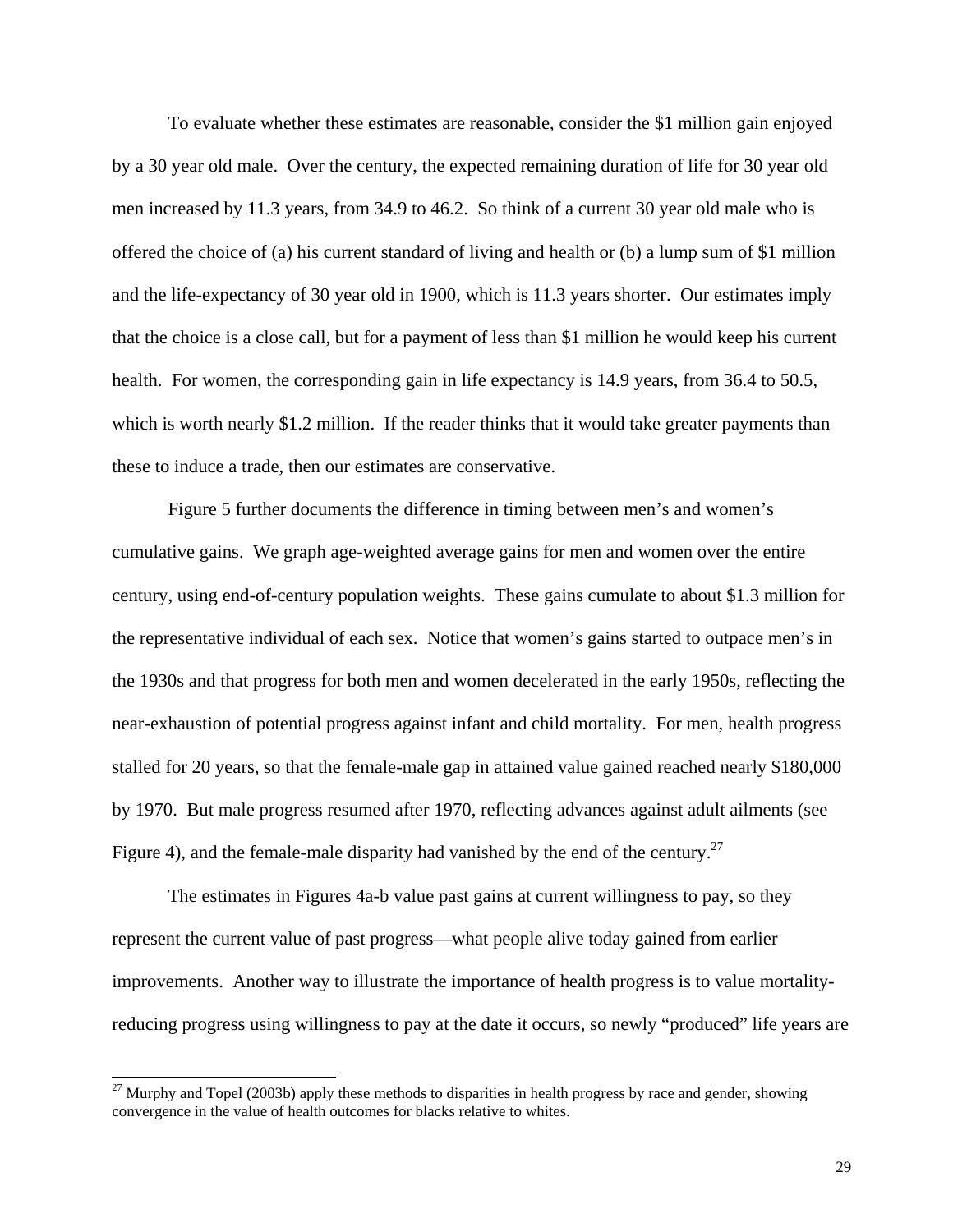a component of output—health capital—that is uncounted in national income accounts.28 The result is a sort of "health augmented" measure of per-capita national output that counts the present value of reduced mortality at the date it is observed. Table 4 reports the results of this exercise.

From 1900 to 1950 the average per-capita value of new life-years "produced" through declining mortality was roughly equal to average output of goods and services. The decade from 1910-20 is an exception, reflecting the impact of the flu pandemic of 1917-19. Gains after 1950 form a smaller share of "output" per person because other forms of productivity have grown faster. Taking account of health capital in this way also changes one's perspective on relative growth rates from different decades: per-capita GDP grew rapidly during the 1960s and slowly during the 1970s, yet production of this measure of health stagnated in the 1960s—it was lower than at any other time during the century—but boomed in the 1970s.

#### *Post-1970 Gains*

 $\overline{a}$ 

Figures 4 and 5 showed a resumption of mortality-reducing health progress after 1970, which was concentrated at older ages and greater for men than for women. We now turn to a more detailed examination of this episode.

Figures 6a-b show the timing and age-distribution of gains after 1970. In contrast to the century-long gains shown above, the largest gains after 1970 accrue to persons between ages 40 and 60, reflecting progress against ailments that affect older individuals. Cumulative gains for men peak at over \$460,000 for 50 year olds (who gained about 5 years of life-expectancy), which is about double the peak gains of women (who gained 2.8 years). Most of this value, and most of the difference between the gains of men and women, is due to substantial progress against heart

<sup>&</sup>lt;sup>28</sup> To measure willingness to pay in each period we maintain the shape of  $v(t)$  in 2000, but rescale its level according to the ratio of GDP per capita in year *τ* and in 2000. We (necessarily) count reductions in mortality when they are observed, which may not correspond to when they are produced. For example, if improved neo-natal care reduces the likelihood of heart attacks at age 50, we will badly miss the timing of health production.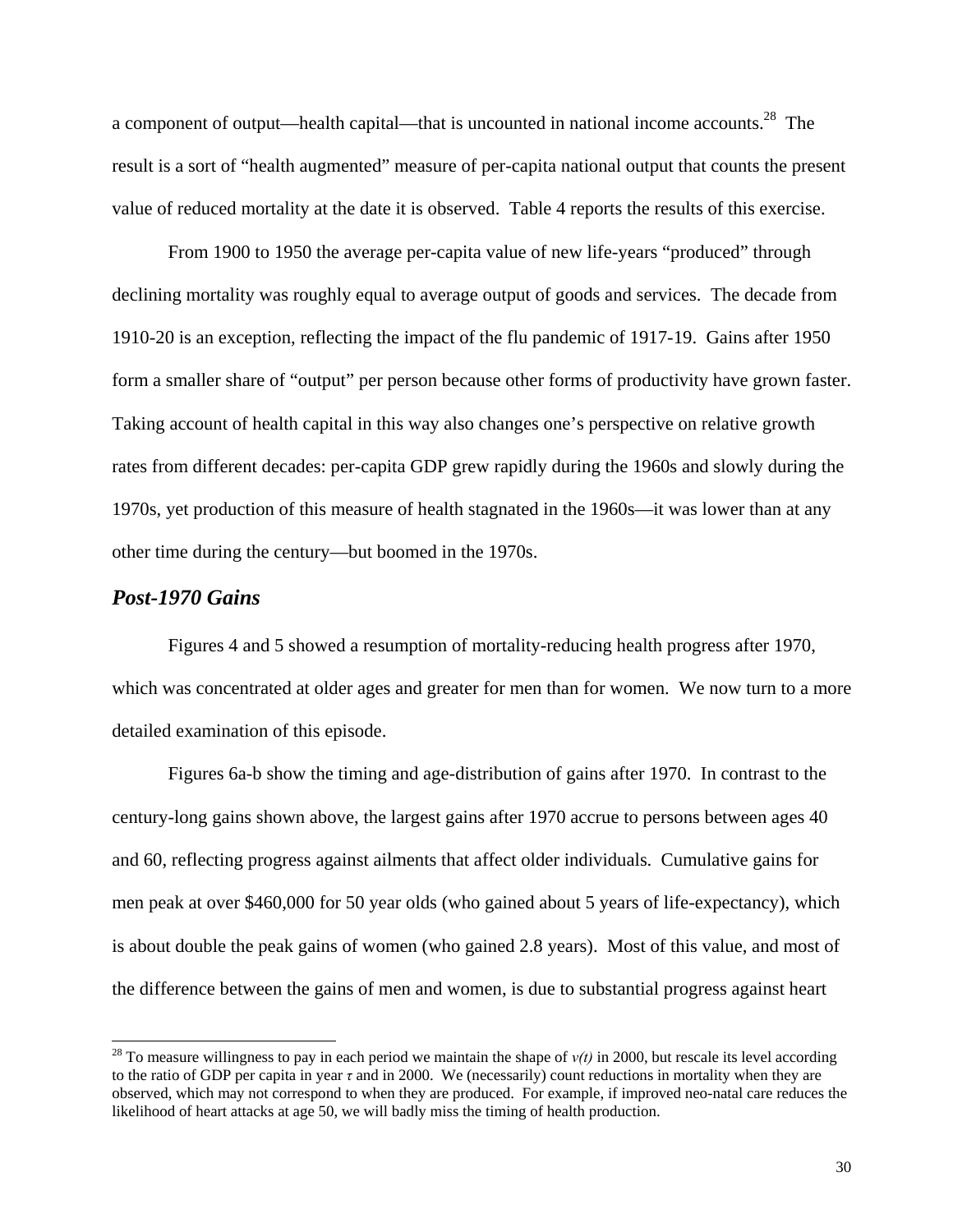disease alone (Figure 7), which kills more men, at earlier ages, than women. Reduced mortality from heart disease over this 30-year interval was worth nearly \$300,000 to a 50 year old male (Figure 8), which was roughly three-fourths of the overall increase in the value of remaining life. This partially accounts for the late-century "convergence" of men's and women's gains, due to a sharp deceleration in women's progress after 1980 (Figure 6b). This fact will prove important below, when we deduct rising expenditures for medical care from these values.

Table 5 reports the social value of these advances, using (24) to aggregate private values over end-of-century and expected future populations. So, for example, the 1970-80 gain of \$188,706 for 45-54 year old men represents what men of that age in 2000 would be willing to pay to have 1980 survival rates instead of 1970 survival rates. This gain applies to a population of 15.8 million men, and so on. The population at birth represents the present discounted value (at 3.5%) of projected birth cohorts, as estimated by the U.S. Bureau of the Census.<sup>29</sup>

The numbers are huge because the population to which per-person gains are applied is large. For men, mortality reductions that were achieved between 1970 and 1980 have an aggregate present discounted value of \$27 *trillion.* Progress slowed somewhat after 1980, but even so the cumulative post-1970 gains for men total \$61 trillion. Women's gains, which total "only" \$34 trillion over the full period, decline sharply relative to men's after 1980. Combining men's and women's gains, reductions in mortality between 1970 and 2000 yielded additional lifeyears with an end-of-century value of \$95 trillion, or about \$3.2 trillion per year. Of this amount, separate calculations show that about two-thirds (\$64 trillion) accrued to persons alive in 2000, and one-third will be enjoyed by future birth cohorts.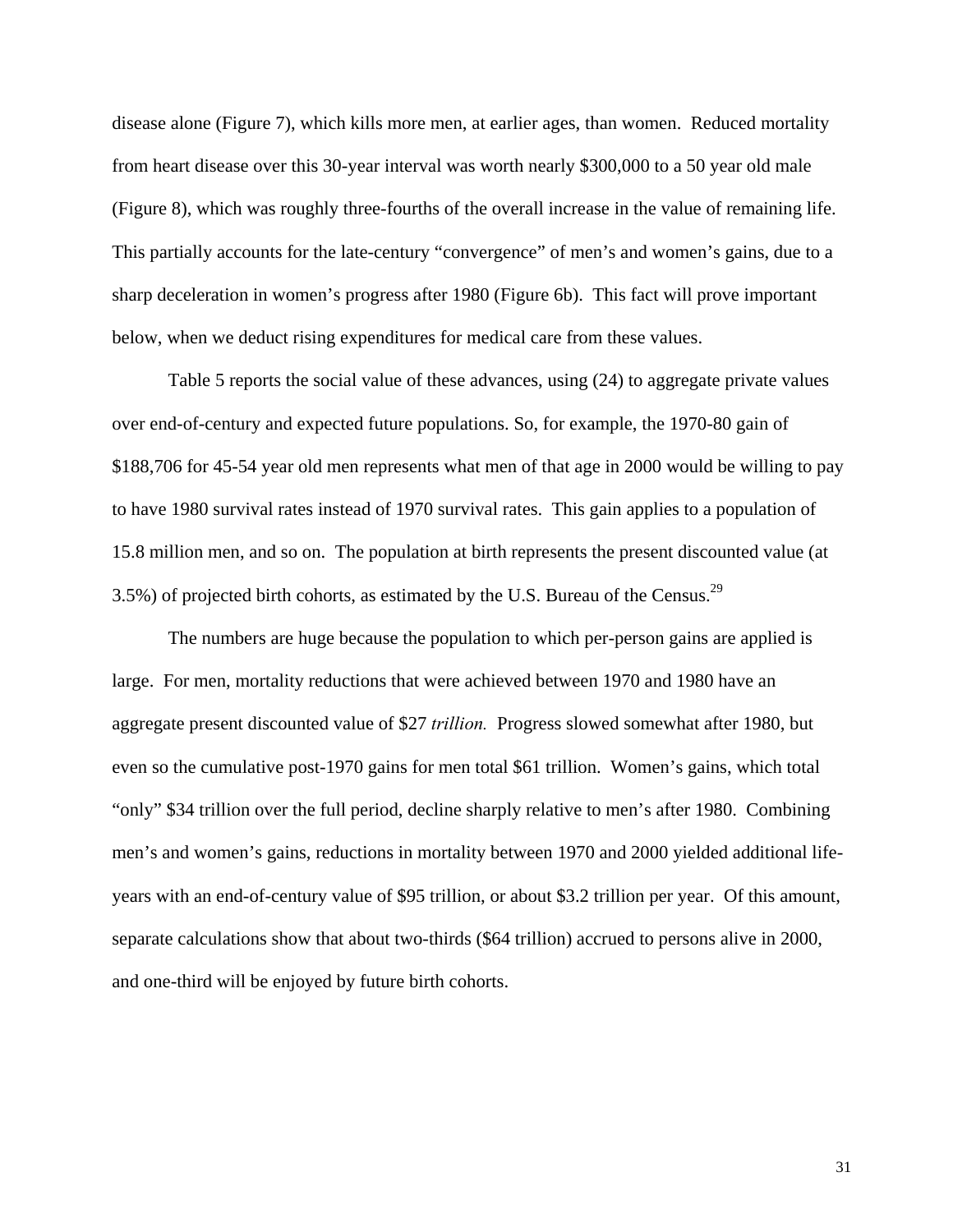### *Net Gains: Deducting the Rising Costs of Medical Care*

To be economically worthwhile the benefits of health improvements must offset the costs of achieving them. These costs have two basic components. The first is the up-front cost of developing new health-improving technologies or infrastructure, which takes the form of medical research and development expenditures, broadly defined. The second is the cost of actually implementing new procedures and treatments, which is a flow of direct health care expenditures. These costs can either rise or fall as a consequence of technical advances, depending on the nature of the advance and the nature of demand for medical services.

 Health expenditures can be accounted for by a straightforward extension of the earlier analysis. We assume that health expenditures at age *t*, *k(t)*, provide no direct utility beyond their necessity for maintaining health. Then a health-improving technical advance ( $d\alpha > 0$ ) may improve both longevity and the quality of life while also changing the costs of health care. Willingness to pay for such an advance is a simple extension of  $(15)$ :

(25) 
$$
V_{\alpha}(a) = \int_{a}^{\infty} [y^{F}(t) - k(t) + c^{F}(t)\Phi(z(t))](S_{\alpha}(t, a) + S_{k}(t, a)k_{\alpha}(t))dt - \int_{a}^{\infty} k_{\alpha}(t)S(t, a)dt + \int_{a}^{\infty} \frac{H'_{\alpha}(t) + H'_{k}(t)k_{\alpha}(t)}{H(t)}c^{F}(t)[1 + \Phi(z(t))]S(t, a)dt
$$

In (25)  $k_a(t)$  is the change in health spending at age *t*. If health spending is chosen efficiently then terms involving  $k_a(t)$  vanish because the net return to a marginal increase in expenditure is zero. Then the balance of benefits and costs is surely positive and (25) is equivalent to (15). But the presence of third-party payers for medical services can distort these decisions, so the true benefits of medical advances can be smaller than the costs of supplying them. This can be

 <sup>29</sup> http://www.census.gov/ipc/www/usinterimproj/ , Table 2A.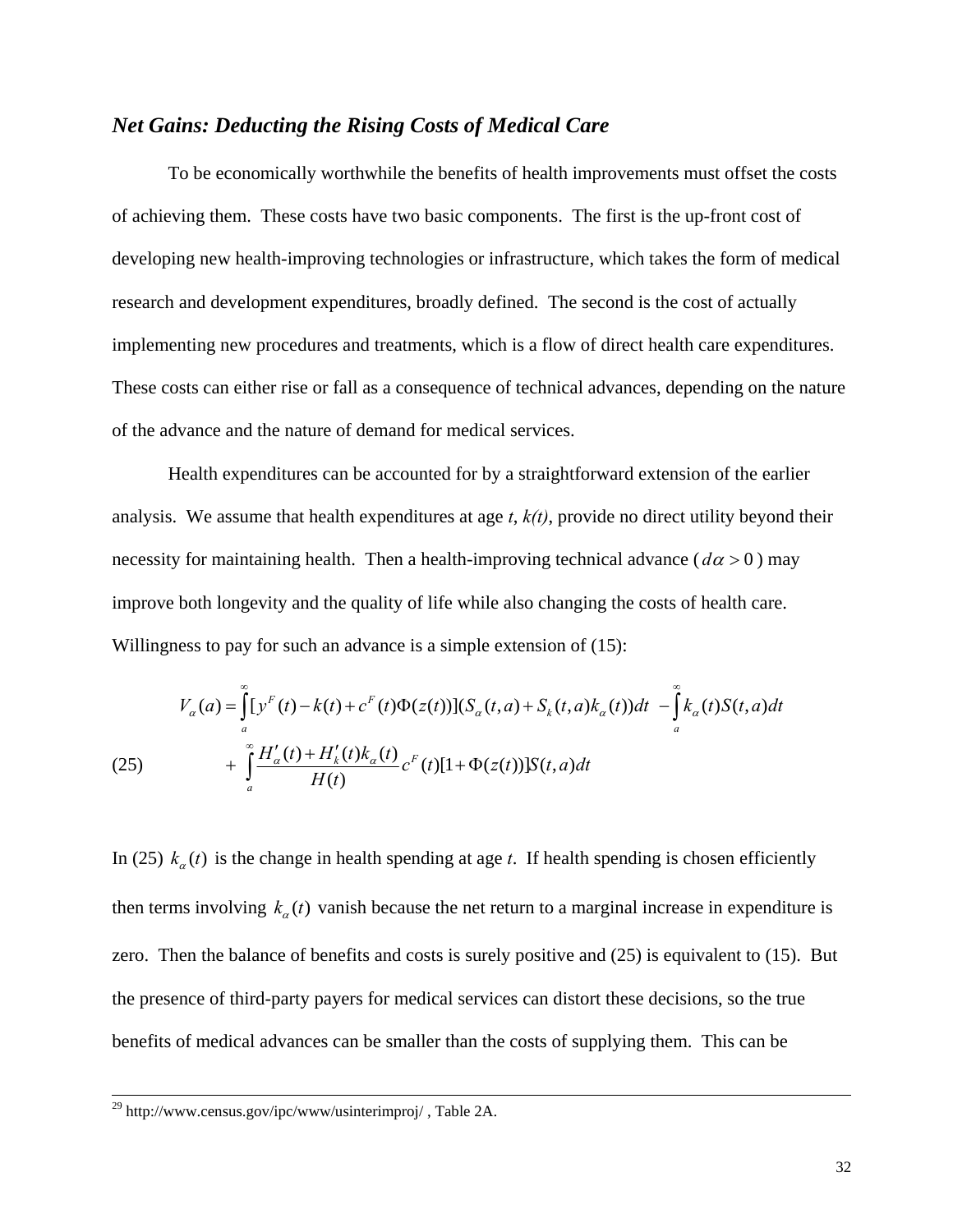important on certain margins, as when large medical costs are incurred very near the end of life, allegedly to little benefit.

Our empirical analogue of (25) compares the value of increased longevity to changes health expenditures, broken out by gender and age. We use data on individuals' expenditures from the Medical Expenditure Surveys, collected in 1977, 1987, and then as a panel starting in 1996. As is the case with virtually all survey estimates of household consumption, surveypredicted aggregate medical spending underestimates actual national expenditure for medical services. So we use the age profile of relative spending from the survey data to allocate total medical expenditures. This procedure gives us estimates of aggregate health care expenditure by age and gender from 1970 to  $2000^{30}$ 

Table 6 shows that medical expenditures grew from 11.3% of total consumption in 1970 to 19.6% in 2000. Adjusting real per-capita expenditures for the changing age composition of the population, per-person expenditure on medical services grew from \$2171 in 1970 to \$4855 in 2000, or by 124%. Calculating the present value of aggregate medical expenditures using 2000 population weights and survival probabilities, and assuming that the same level of expenditure applies to future years and birth cohorts, the capital value of medical expenditures grew from \$16.2 trillion in 1970 to over \$50 trillion by 2000.

Table 7 calculates net social gains from increased longevity by combining the estimates from Tables 5 and 6. It is important to note that this method of allocating benefits and costs is only a rough analogue of equation (25). In (25),  $k_a(t)$  represents the change in medical expenditures that are the direct consequence of implementing a new medical technology. We

 $30$  If the understatement varies by age, then our allocations will be biased. Based on data from national health care systems in Canada and the UK, the age profile of expenditures in the MES and MEPS is flatter than in these systems, suggesting that we might understate spending at older ages. However, MES and MEPS projections account for about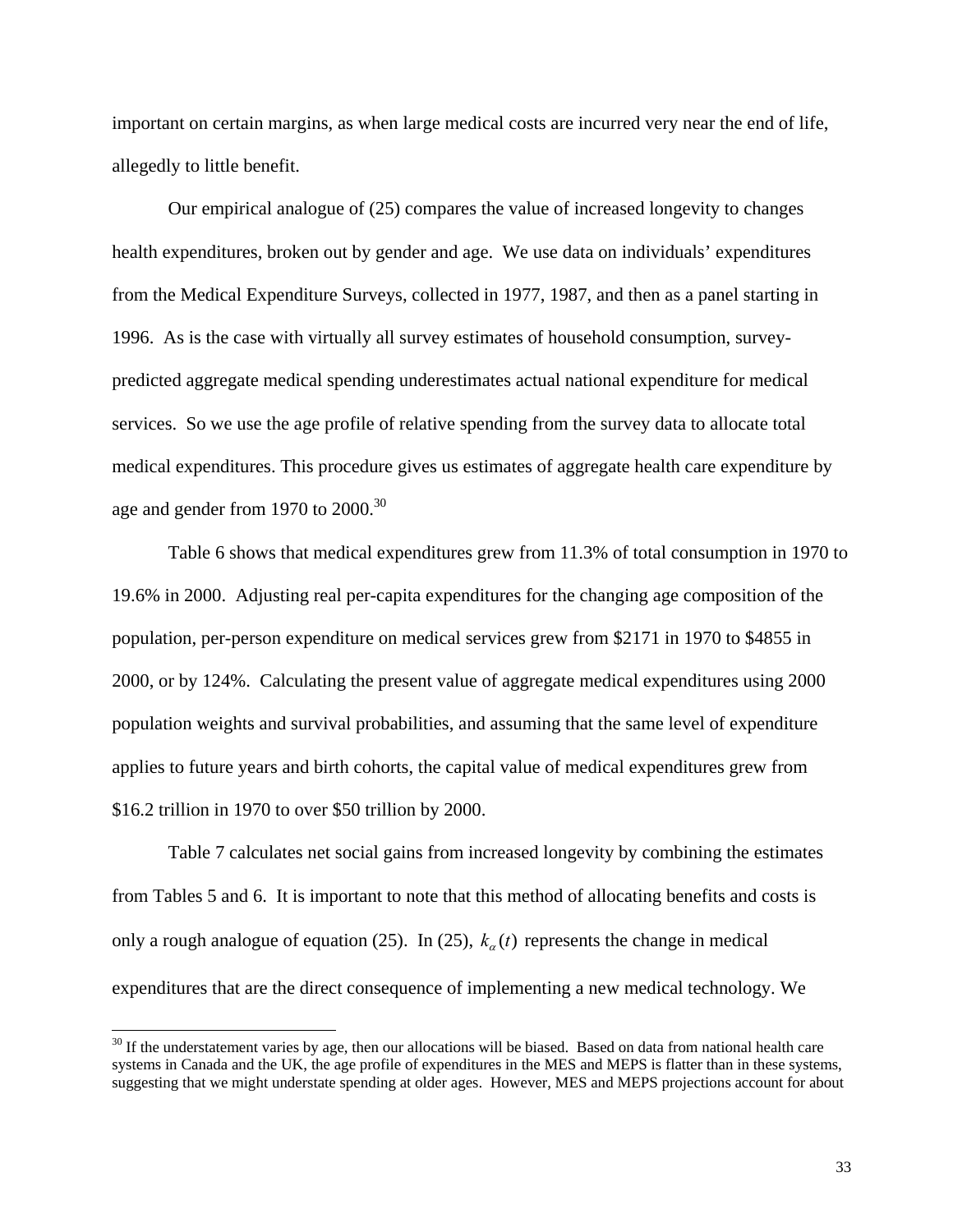actually measure the value of increased longevity and changes in medical expenditures from all sources. This may cause us to either overestimate or underestimate the true social value of health care advances. First, changes in medical expenditures include expenditures that raise the "quality" of life  $(H_a(t) > 0)$ , which we ignore, so we may underestimate true social gains. Second, some current medical expenditures are investments in health that produce *future* benefits, so costs incurred in one period may yield measurable benefits later. Expenditures during our period of study may yield future benefits, leading to an underestimate of net gains, or benefits that we observe may be the outcome of past events, which causes an overestimate. Finally, some observed gains may be due to things unrelated to direct medical spending—cleaner air or water, for example. We don't count the costs of these things.

With these caveats in mind, Table 7 shows our estimates of "net" social gains. Between 1970 and 2000 increased longevity yielded a "gross" social value of \$95 trillion, while the capitalized value of medical expenditures grew by \$34 trillion, leaving a net gain of \$61 trillion still large by any standard. Almost two thirds (\$39 trillion) of this gain "occurs" in the 1970s, where both gross benefits are highest and additional costs are lowest. Overall, rising medical expenditures absorb only 36% of the value of increased longevity.

The estimates in Table 7 represent a sort of "average" gain over the population as a whole. Yet many critiques of the efficacy of rising medical expenditures focus on marginal decisions to expend resources when benefits are smaller than costs (e.g., Meltzer, 2003; Fuchs, 1972), especially on life-extending procedures for individuals who are near death.<sup>31</sup> Table 8 provides some evidence on how our estimates of average net gains vary with age. For men, net gains are

<sup>62</sup> percent of total medical spending but 68 percent of actual Medicare expenditures, for which virtually all Americans over age 65 qualify. These data suggest that the actual age profile of medical spending is flatter in the US.<br><sup>31</sup> For example, over a quarter of all Medicare expenditures are spent in the last year of life, a proportion t

remained remarkably stable since the 1970s. See Hogan, Lunney, Gabel, and Lynn (2001).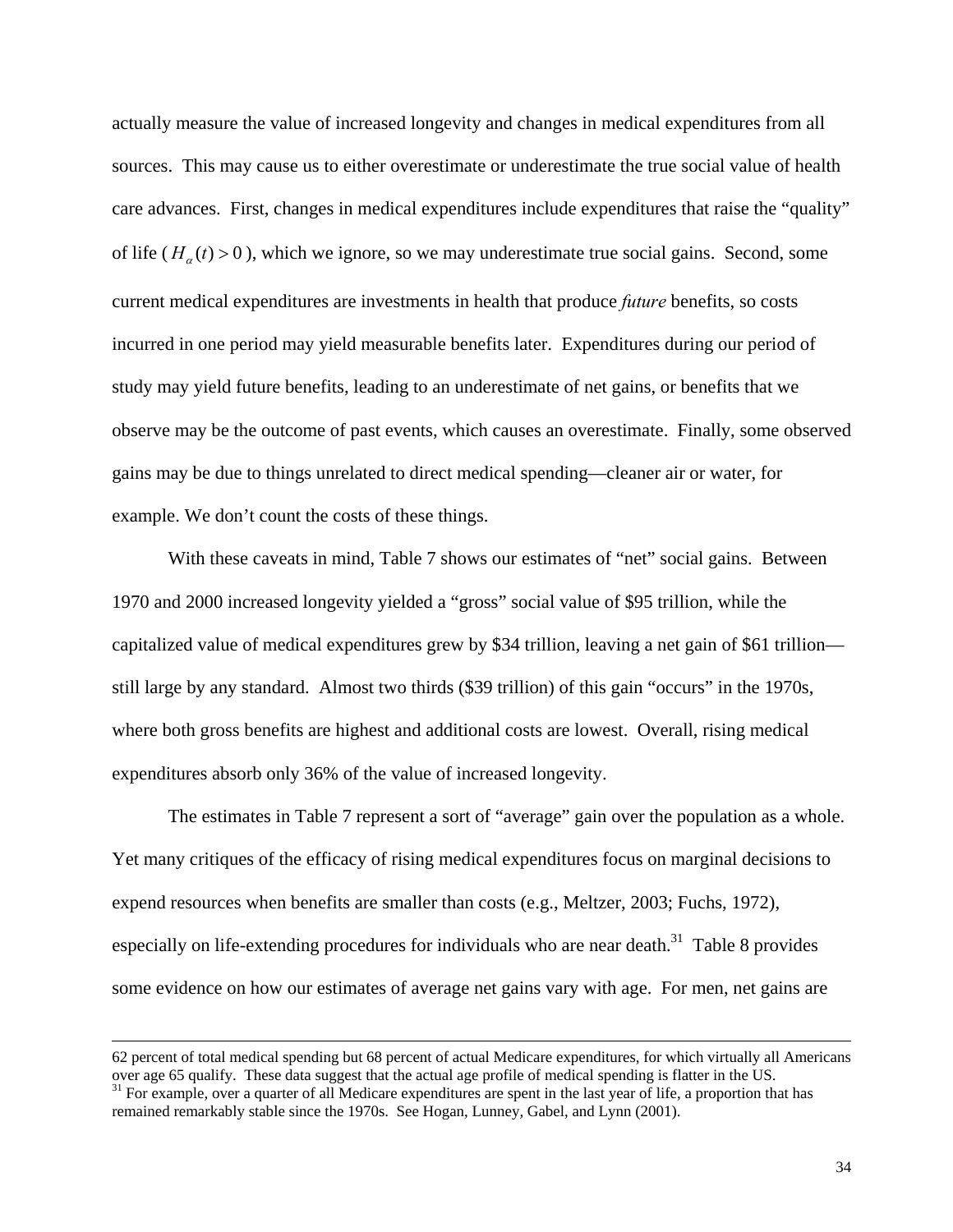positive overall and in each sub-period for all but the oldest (85+) age category. Incremental cost as a proportion of gross benefits is fairly constant until we reach older age categories (65 and older), when the cost share rises sharply. The story is different for women, however. Women's incremental costs are a larger proportion of benefits in every age group, and we estimate negative average net benefits for women over age 65. In the 1990s we estimate average net *losses* for women in every age group except infants, and the size of deficits rises sharply with age. Though these expenditures may surely be offset by uncounted improvements in the quality of life, they provide a cautionary tale that even large values may be swamped by increased costs.

#### *What's on the Table? Prospective Gains from Medical Progress*

We now turn to estimates of what can be gained from future progress against particular mortality-causing diseases. Our calculations make no attempt to deduct prospective costs of such progress, so they should be interpreted as the value of life-years that could be gained from a given reduction in mortality from a disease. This value must be large enough to cover the costs of developing and implementing new medical advances that would save lives.

Our benchmark is a 10 percent reduction in mortality from a life-threatening disease; this or even greater progress seems within the realm of possibility. Figures 9a and 9b show our estimates of the age profiles of individual values resulting from a 10 percent reduction in mortality from five major causes of death. For both men and women the largest potential values are for cardiovascular diseases, with peak gains occurring in late middle age of nearly \$35,000 per person for men and \$28,000 for women. Potential gains from progress against cancer are nearly as large, with a noteworthy 20-year earlier peak for women that reflects the incidence of breast cancer. Progress against infectious diseases—of which mortality from AIDS accounts for about a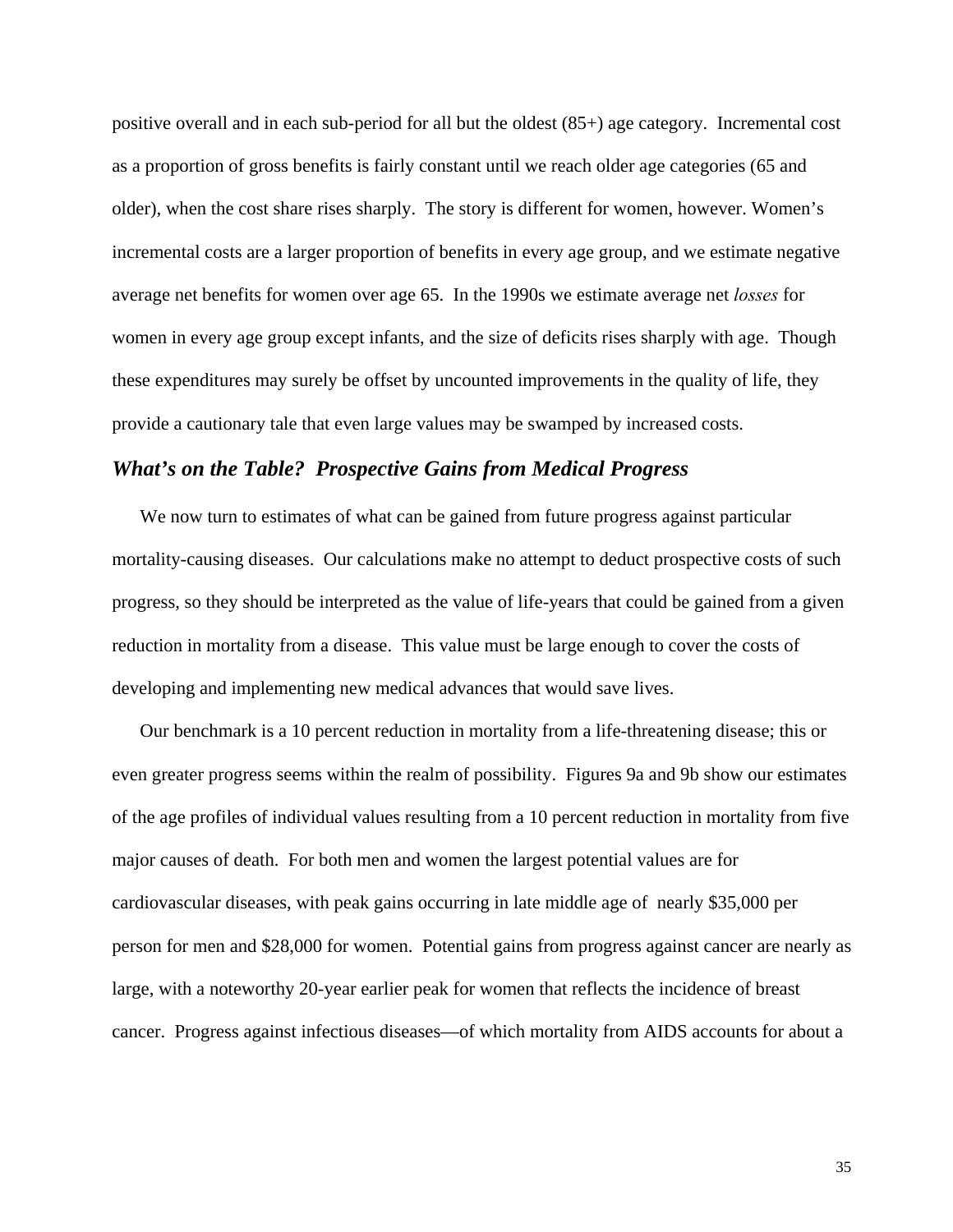third—has far lower average value because of much lower incidence, and it peaks earlier reflecting the typical age of onset.

The profiles in Figures 9a-b give values of progress at different ages. To get the current social value of such progress we aggregate over the age distribution of the 2000 U.S. population and add the present value of gains measured at birth for forecasted future birth cohorts, as in (25). These social values are shown in Table 9. A 10 percent reduction in all-cause mortality would have a present discounted social value of \$18.5 trillion. About 30 percent of this total (\$5.7 trillion) is due to potential progress against cardiovascular diseases, where much progress has already been made. Similar progress against cancer would be worth \$4.7 trillion, with roughly equal benefits for men and women. A ten percent reduction in mortality from infectious diseases, including AIDS, is of roughly the same value to men (\$500 billion) that progress against breast cancer would be for women (\$444 billion). For women, mortality-reducing progress against heart disease is four times more valuable than equivalent progress against breast cancer.

To put these values in perspective, total federal support for health related research in the United States for fiscal 2005 is about \$28 billion. If we capitalize this expenditure over the indefinite future at 3 percent interest, it is roughly equal to the \$1 trillion value of a *one* percent reduction in mortality from cancer and cardiovascular disease. Even if we offset these gains by substantial increases in the cost of the treatments required to implement potential new technologies, potential net gains would still be very large.

Our discussion of equation (19) indicated that forms of health progress are complementary reductions in mortality from any source raise the value of further progress. The right hand column of Table 9 illustrates the importance of this effect by calculating the impact of 1970-2000 health progress on the prospective values from Panel A. The estimates show the increase in the current

36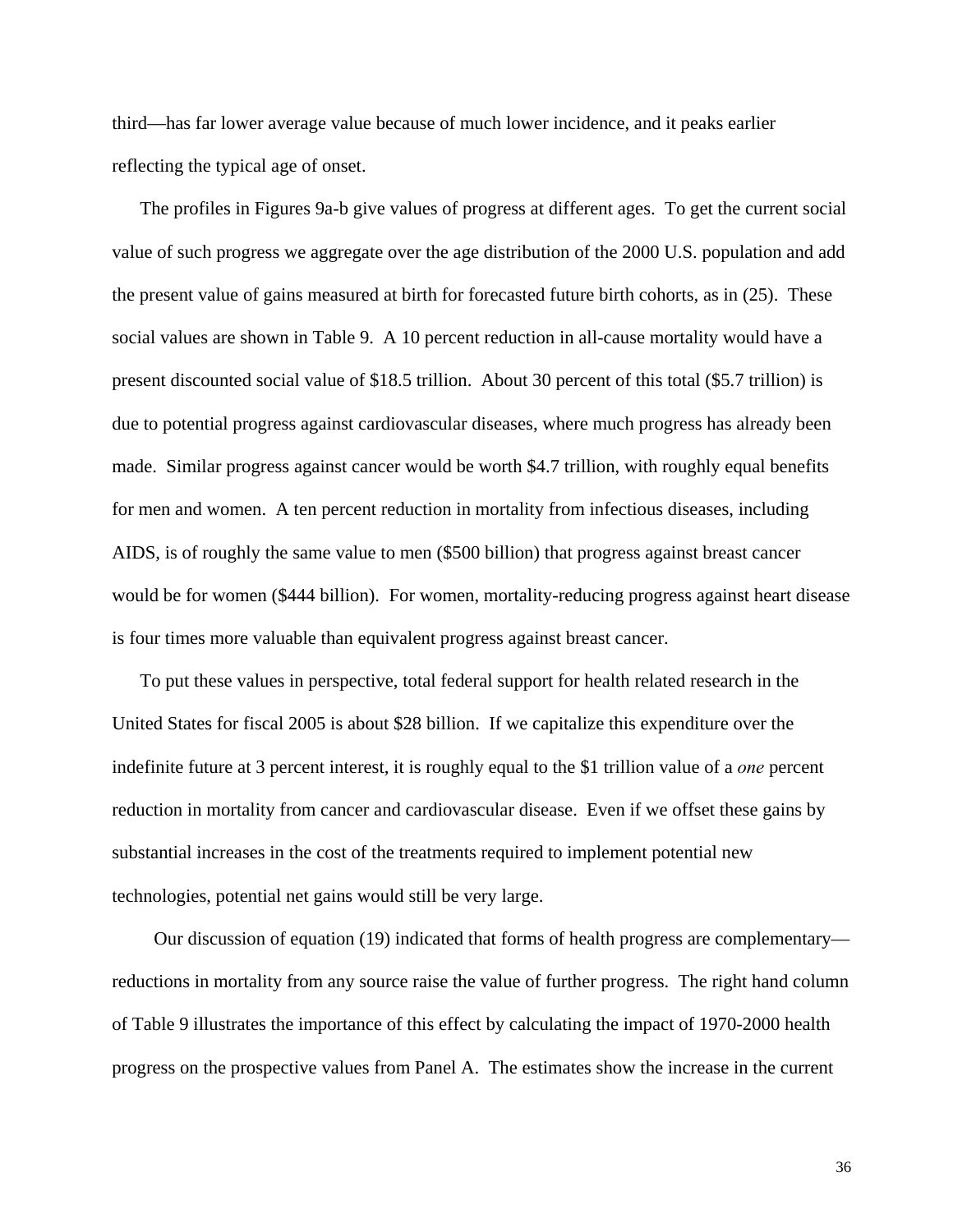social value of *future* progress against each disease that is due to the decline in mortality between 1970 and 2000. Formally we calculate:

(26) 
$$
\Delta W_{\alpha} = \int_{a=0}^{\infty} \{N^{1}(a)[V_{\alpha}^{1}(a) - V_{\alpha}^{0}(a)] + V_{\alpha}^{0}(a)[N^{1}(a) - N^{0}(a)]\} da
$$

The social value of health complementarity has two components. The first is how much more *today's* population ( $N^1$ ) will pay for future progress when that value is based on current survival rates (denoted  $V_a^1$ ) than on past ones ( $V_a^0$ ). The second component reflects the fact that today's population ( $N^1$ ) is larger than had people lived their lives under mortality rates from 1970 ( $N^0$ ).

Overall, we find that declining mortality between 1970 and 2000 raised the social value of future health progress by 18 percent, or by \$3.3 trillion for our benchmark case of a 10 percent reduction in death rates. Two-thirds of this effect (\$2.2 trillion) is due to increased willingness to pay for progress against heart disease and cancer. This illustrates that the value of health progress will continue to rise simply because people are getting healthier, even in the absence of growing productivity and incomes. Economic growth and income-elastic willingness to pay for health progress will only reinforce this effect.

Notice that the share of value attributed to complementarity is larger for diseases whose incidence increases with age. This is implied by equation (19) because reductions in mortality between 1970 and 2000 have mainly occurred at older ages, which has a stronger impact in raising the value of progress against age-related causes of mortality.

### *Changes in the Quality of Life*

All of our calculations to this point have placed a value on actual and prospective changes in the quantity of life (longevity), ignoring possible gains in the quality of life through improvements in type-*H* health. This is simply because changes in mortality are directly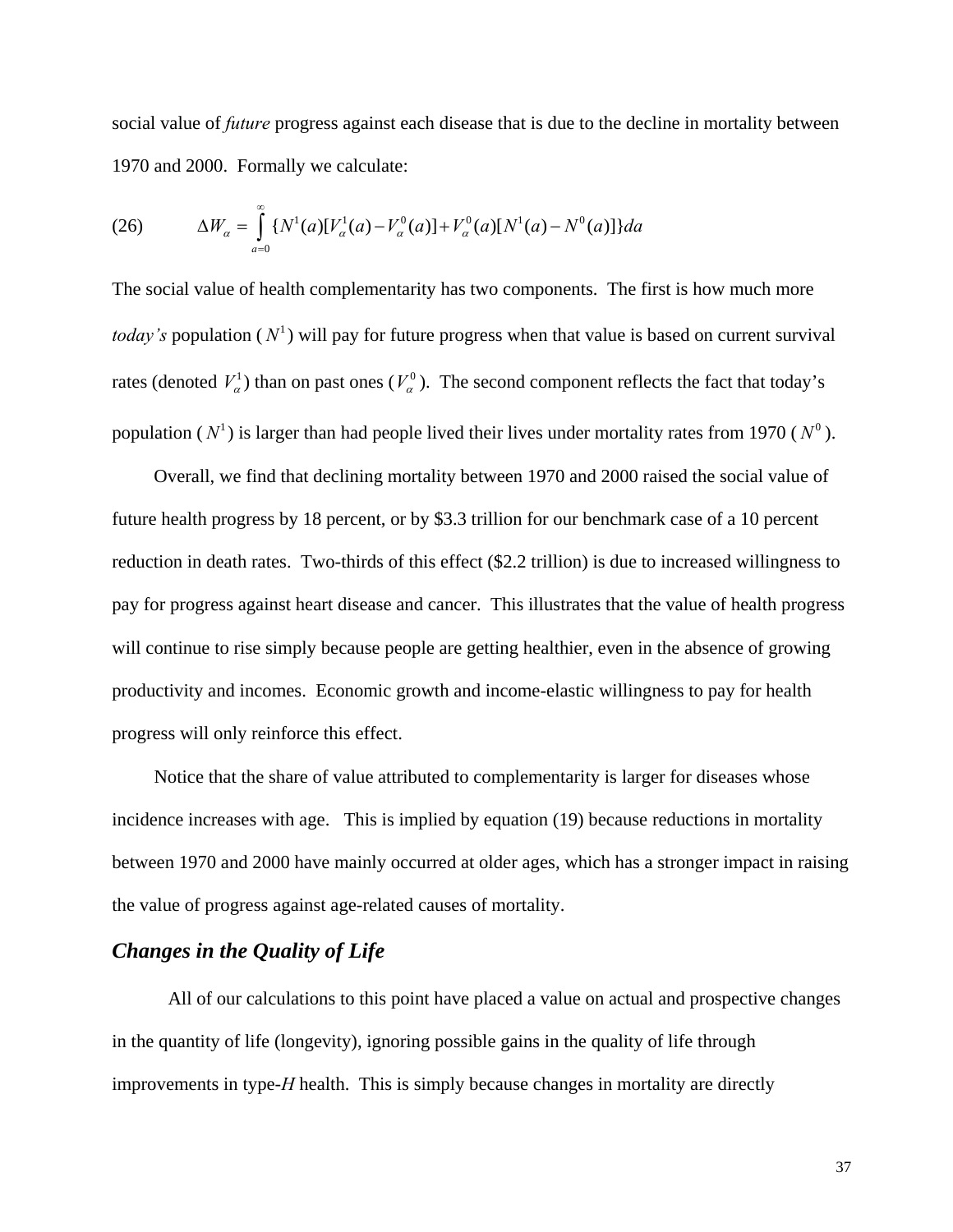measurable, while changes in the quality of life are not. Though we have no direct measure of these improvements, we think it's important to provide at least a ballpark estimate of how valuable these gains might be.

As a rough approximation we assume that advances in longevity and quality of life are related. Let  $\lambda_0(t)$  and  $\lambda_1(t)$  denote mortality rates at age *t* in 1970 and 2000, respectively. Since mortality rates declined, we assume that if  $\lambda_1(t) = \lambda_0(t - k)$  then persons of age *t* in 2000 are *k* years "younger" than were similarly aged people in 1970. We then assign  $H'(t)/H(t) = \ln H(t - k) - \ln H(t)$  based on the *H*-profile in Figure 2b, and we calculate the second term of (15):

(28) 
$$
\int_{a}^{\infty} \frac{H'_{\alpha}(t)}{H(t)} c^{F}(t)[1+\Phi(z(t))]S(t,a)dt
$$

Figure 10 shows estimates of the value of post-1970 changes in type-*H* health based on this procedure. Peak valuations are big: roughly \$1.2 million for men and \$820,000 for women in their late-40s. The values are large because the data indicate that men in this age range were about 6 years "younger" in 2000 than they were in 1970—a 55 year old in 2000 is equivalent to a 49 year old from 1970—and our estimate of *H(t)* is steeply declining. These estimates are roughly triple the peak values from increased longevity over the period, shown in Figures 6a-b, which suggests that improvements in quality of life may be the more valuable dimension of recent health advances.

#### *VII. Conclusions*

 We have developed a framework for valuing improvements in health, based on willingness to pay, and used this framework to estimate the value of past and prospective future health advances. The resulting values are large by any standard. Reductions in mortality from 1970 to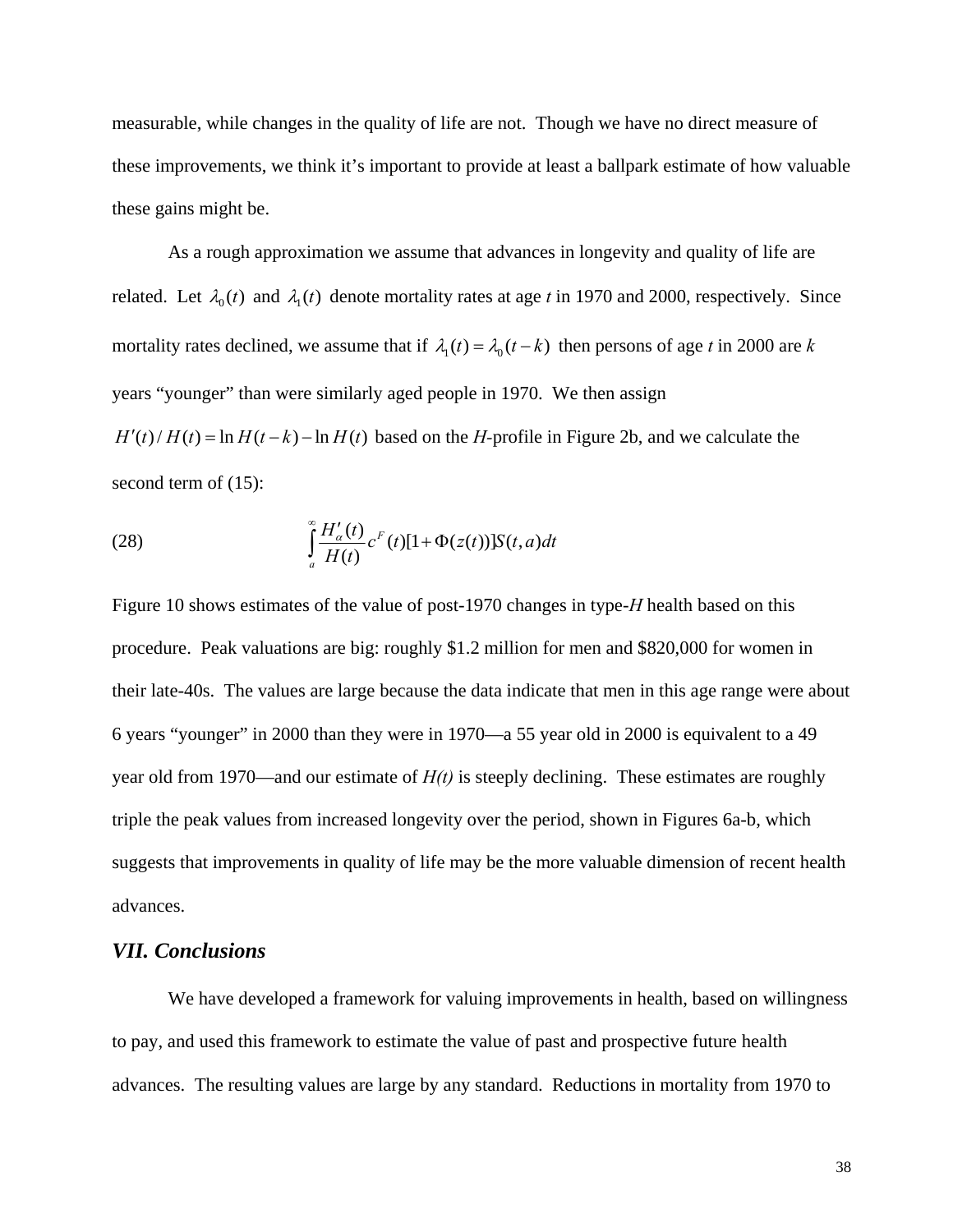2000 had an (uncounted) economic value to the 2000 population of the U.S. of about \$3.2 trillion *per year.* Over the longer term, cumulative longevity gains during the 20<sup>th</sup> century were worth about \$1.3 million per person to the representative member of the 2000 U.S. population. Valued at the date they occurred, the production of longevity-related "health capital" would raise estimates of per-capita output in the U.S. by from 10 to 50 percent, depending on the time period in question.

Prospectively, even modest progress against mortality causing diseases such as cancer and heart disease would have enormous social values. A one percent reduction in mortality from cancer or heart disease would be worth nearly \$500 billion to current and future Americans. These estimates ignore the value of health advances to individuals in other countries, so they likely understate aggregate social values of possible innovations. They also ignore corresponding improvements in the quality of life—which evidence suggests may be even more valuable than gains in longevity—and for these reasons as well they are likely to be conservative. We show that these values will increase in the future because of economic growth and, more interestingly, because health itself continues to improve.

Large as they are, these values may be offset by the costs of developing and implementing improvements in health. Current public and private spending on health-related research is a tiny fraction of what is on the table, yet such investments may not be worthwhile if the costs of implementing new technologies is large. Social transfer programs and other third-party methods of financing health care can distort both utilization decisions and research, with the result that some health improvements are socially inefficient.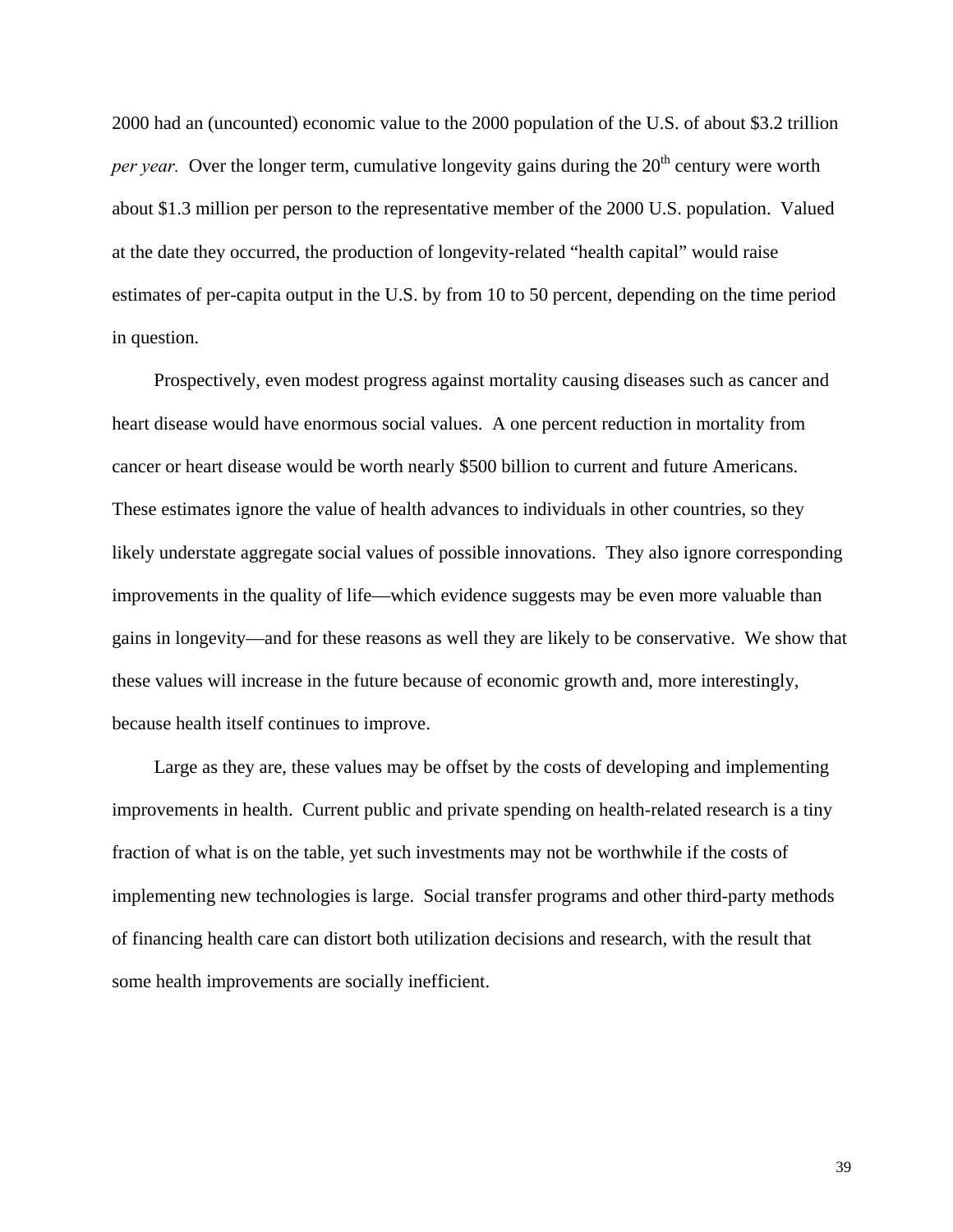#### **References**

- Arthur, W.B., "The Economics of Risk to Life", *American Economic Review* 71, March 1981, 54- 64.
- Banks, James; Richard Blundell and Sarah Turner, "Is There a Retirement-Savings Puzzle?" *American Economic Review,* vol. 88, No. 4 (Sept., 1998), 769-788
- Barsky, Robert, Thomas Juster, Miles Kimball, and Matt Shapiro, "Preference Parameters and Behavioral Heterogeneity: An Experimental Approach in the Health and Retirement Survey," *Quarterly Journal of Economics*, 12, 1997: 537-580.
- Becker, Gary S. and Casey B. Mulligan. "The Endogenous Determination of Time Preference." *Quarterly Journal of Economics*. 112(3), August 1997: 729-58.
- Browning, Martin, Lars Peter Hansen, and James J. Heckman "Micro Data and General Equilibrium Models" in *Handbook of Macroeconomics*, volume I, ed. John Taylor and Michael Woodford, Elsevier Science, 1999.
- Browning, Martin, and Thomas Crossley, "The Life-Cycle Model of Consumption and Saving", *Journal of Economic Perspectives*, Vol. 15, No. 3 (Summer, 2001), 3-22.
- Campbell, John and Gregory Mankiw, "Consumption, Income, and Interest Rates: Reinterpreting the Time Series Evidence" *NBER Macroeconomics Annual* 4, 1989: 185-216
- Cutler, David. "Technology, Health Costs, and the NIH," Unpublished paper prepared for NIH Roundtable on Economics, October 19, 1995.
- Cutler, David, and Richardson, Elizabeth. "Measuring the Health of the U.S. Population," *Brookings Papers: Microeconomics 1997*, pp. 217-271.
- Dockins, Chris, Kelly Maguire, Nathalie Simon and Melonie Sullivan, "Value of Statistical Life Analysis and Environmental Policy: A White Paper", U.S. Environmental Protection Agency, National Center for Environmental Economics, April 2004.
- V.R. Fuchs, "Health Care and the United States Economic System: An Essay in Abnormal Physiology," *Milbank Quarterly* 50, no. 2 (1972): 211–237.
- Hogan, Christopher, June Lunney, Jon Gabel, and Lynn, "Medicare beneficiaries' costs of care in the last year of life," *Health Affairs* 20(4), July 2001,pp. 188-195.
- Griliches, Zvi, and Lichtenberg, Frank. "R&D and Productivity at the Industry Level: Is There Still a Relationship?" in *R&D, Patents, and Productivity*, edited by Zvi Griliches. Chicago: University of Chicago Press, 1984.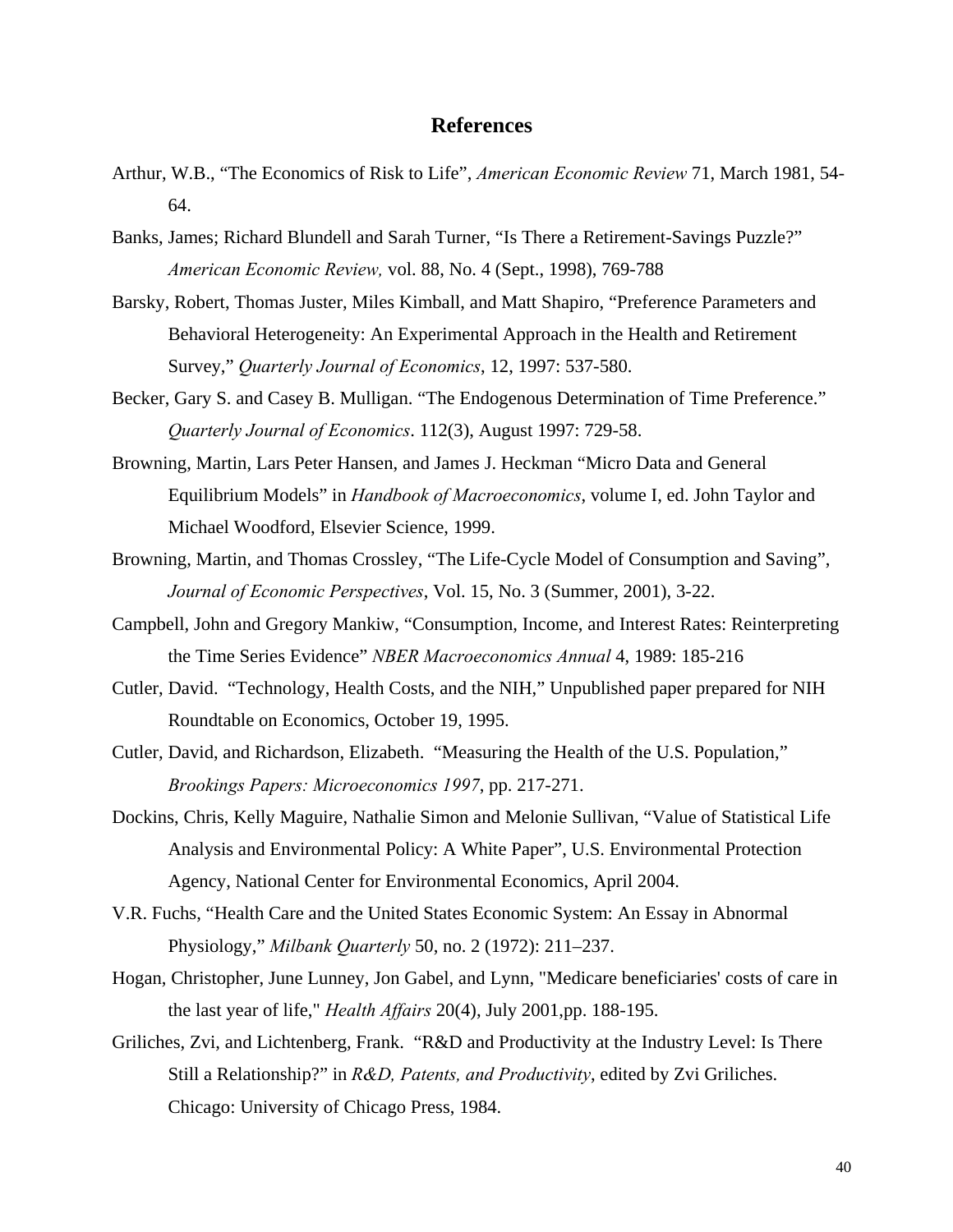- Hall, Robert "Intertemporal Substitution in Consumption", *Journal of Political Economy,* 96(2), 1988: 339-357.
- Hansen, Lars Peter and Kenneth Singleton "Stochastic Consumption, Risk Aversion, and the Temporal Behavior of Asset Returns, *Journal of Political Economy*, 91(2), 1983, 249-265.
- Jones, Matthew T. and Maurice Obstfeld, "Saving, Investment, and Gold: A Reassessment of Historical Current Account Data," from *Money, Capital Mobility, and Trade: Essays in Honor of Robert Mundell*, ed. Guillermo Calvo, Rudiger Dornbusch and Maurice Obstfeld, (Cambridge, MA, MIT Press, 2001)
- Lichtenberg, Frank R. "The Allocation of Publicly-Funded Biomedical Research," National Bureau of Economic Research Working Paper No. 6601. Cambridge, MA: NBER, June 1998.
- Meltzer, David, "Can Medical Cost Effectiveness Analysis Identify the Value of Medical Research?", in *Measuring the Gains from Medical Research: An Economic Approach*, edited by Kevin M. Murphy and Robert H. Topel. Chicago: University of Chicago Press, 2003.
- Murphy, Kevin M. and Robert H. Topel (2003a),"The Economic Value of Medical Research" , in *Measuring the Gains from Medical Research: An Economic Approach*, edited by Kevin M. Murphy and Robert H. Topel. Chicago: University of Chicago Press, 2003.
- Murphy, Kevin M. and Robert H. Topel (2003b), "Diminishing Returns? Evidence on the Costs and Benefits of Improving Health", *Perspectives in Biology and Medicine*, volume 46, no. 3, (Summer, 2003): pp108-128.
- Murphy, Kevin and Robert H. Topel, "Black-White Differences in the Economic Value of Improving Health", *Perspectives in Biology and Medicine,* vol 47, no. 3, (Summer, 2004).
- Nordhaus, William D. "The Health of Nations: The Contribution of Improved Health to Living Standards." in *Measuring the Gains from Medical Research: An Economic Approach*, edited by Kevin M. Murphy and Robert H. Topel. Chicago: University of Chicago Press, 2003.
- Rosen, Sherwin. "The Quantity and Quality of Life: A Conceptual Framework", in George Tolley, Donald Kenkel, and Robert Fabian, *Valuing Health for Policy*, University of Chicago Press, 1994.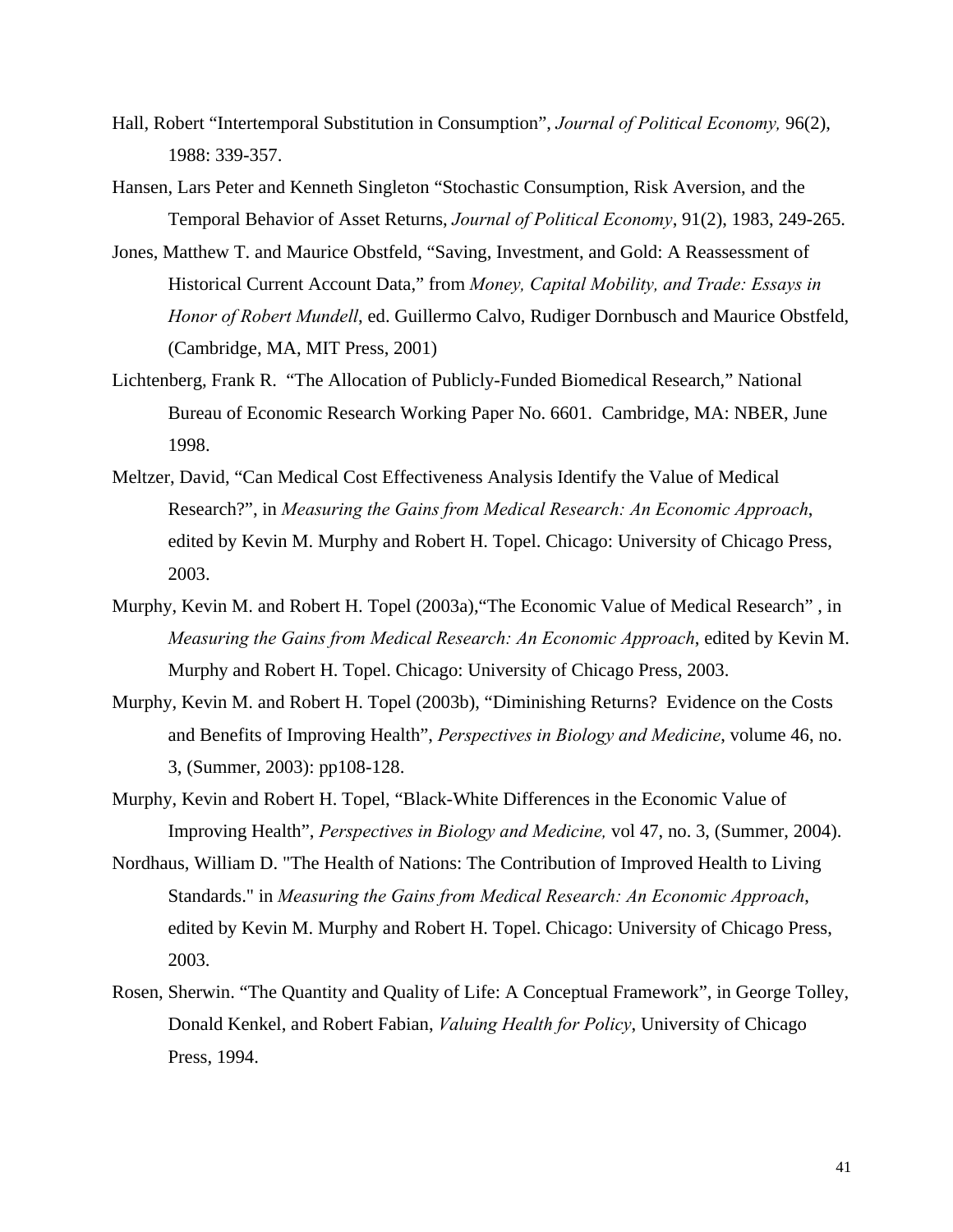- Thaler, Richard and Sherwin Rosen "The Value of Saving a Life: Evidence from the Labor Market. In *Household Production and Consumption,* ed. Nestor E. Terleckyj, New York, NBER, 1975.
- Tolley, George, Donald Kenkel and Robert Fabian "State of the Art Health Values" in Tolley et. al. *Valuing Health for Policy*, University of Chicago Press for NBER, 1994.
- Topel, Robert H., and Finis Welch. "Efficient Labor Contracts with Employment Risk," *Rand Journal of Economics* 17 (Winter 1986): 490-507.
- United States Environmental Protection Agency, Science Advisory Board, "SAB Report from the Environmental Economics Advisory Committee on EPA's White Paper 'Valuing the Benefits of Fatal Cancer Risk Reduction", July 27, 2000.
- Viscusi, W. Kip. "The Value of Risks to Life and Health," *Journal of Economic Literature* 31 (1993): 1912-1946.
- Viscusi, W. Kip and Joseph E. Aldy, "The Value of a Statistical Life: A Critical Review of Market Estimates Throughout the World", Brookings Joint Center for Regulatory Studies, January 2003.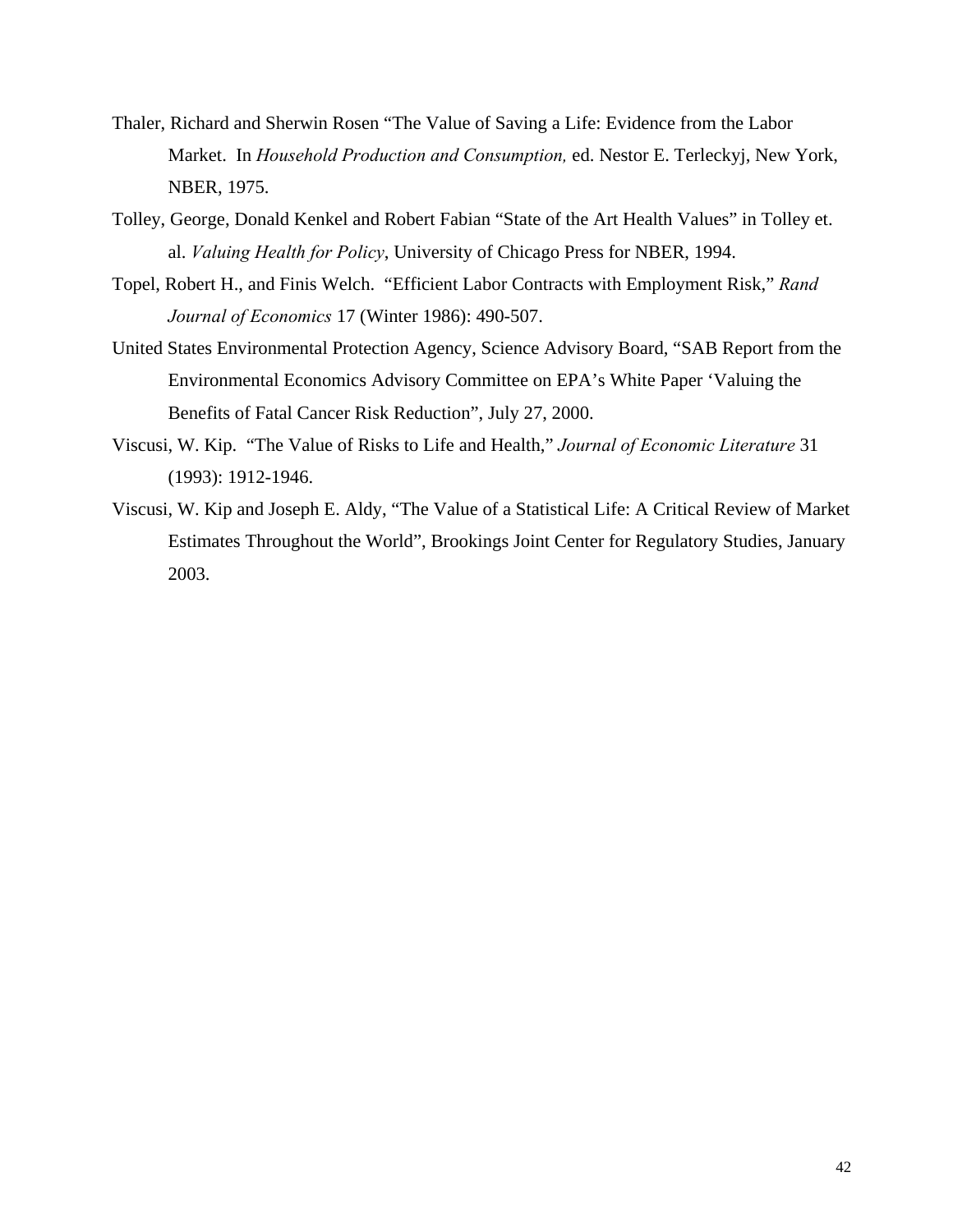# **Figures and Tables**





*Source*: National Vital Statistics Reports, vol 52, #14, February 18, 2004, Table 12.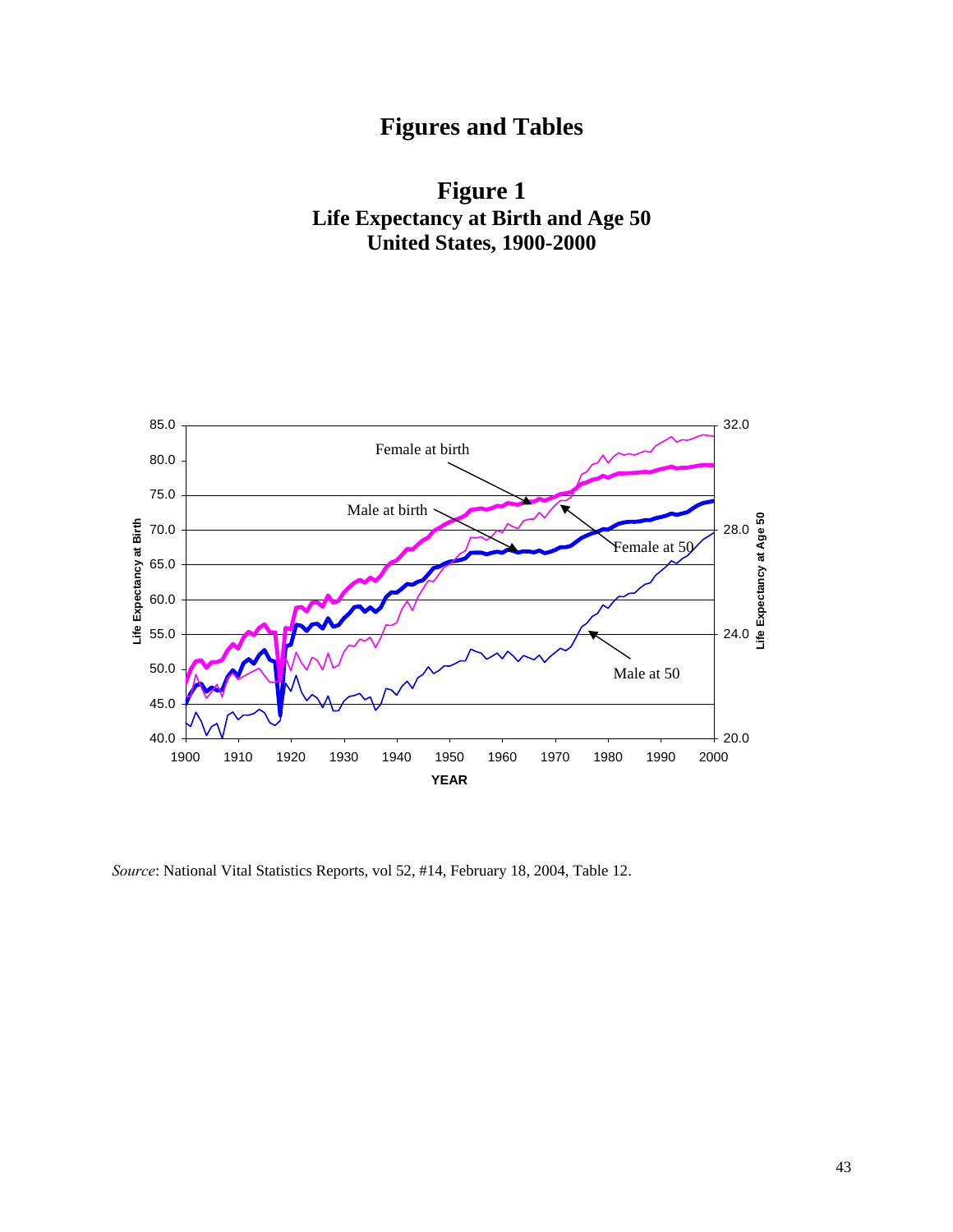## **Table 1 Age Distribution of Increasing Longevity, by Decade, 1900-2000**

(Additional expected life-years due to reduced mortality in each age interval)

| <b>Men</b>      |      |         |                                                                                                     |         |      |       |         |      |      |      |              |
|-----------------|------|---------|-----------------------------------------------------------------------------------------------------|---------|------|-------|---------|------|------|------|--------------|
| Age             |      |         |                                                                                                     |         |      |       |         |      |      |      |              |
| <b>Interval</b> |      |         | 1900-1910 1910-1920 1920-1930 1930-1940 1940-1950 1950-1960 1960-1970 1970-1980 1980-1990 1990-2000 |         |      |       |         |      |      |      | <b>Total</b> |
| $\leq$ 1        | 1.90 | 2.48    | 1.63                                                                                                | 0.97    | 1.66 | 0.54  | 0.36    | 0.75 | 0.23 | 0.19 | 10.71        |
| $1 - 14$        | 1.51 | 1.00    | 1.37                                                                                                | 1.04    | 0.65 | 0.17  | 0.10    | 0.13 | 0.10 | 0.09 | 6.16         |
| 15-34           | 0.68 | 0.16    | 0.96                                                                                                | 0.99    | 0.71 | 0.18  | $-0.27$ | 0.18 | 0.09 | 0.38 | 4.06         |
| $35 - 54$       | 0.18 | 0.71    | 0.02                                                                                                | 0.55    | 0.76 | 0.30  | $-0.02$ | 0.67 | 0.32 | 0.37 | 3.87         |
| 55-74           | 0.02 | 0.45    | $-0.21$                                                                                             | 0.09    | 0.49 | 0.10  | 0.05    | 1.00 | 0.82 | 1.01 | 3.83         |
| $75+$           | 0.02 | 0.05    | 0.05                                                                                                | $-0.03$ | 0.31 | 0.05  | 0.16    | 0.18 | 0.28 | 0.57 | 1.61         |
|                 |      |         |                                                                                                     |         |      |       |         |      |      |      |              |
| <b>Total</b>    | 4.31 | 4.85    | 3.83                                                                                                | 3.62    | 4.57 | 1.33  | 0.37    | 2.92 | 1.85 | 2.60 | 30.25        |
|                 |      |         |                                                                                                     |         |      |       |         |      |      |      |              |
|                 |      |         |                                                                                                     |         |      | Women |         |      |      |      |              |
| Age             |      |         |                                                                                                     |         |      |       |         |      |      |      |              |
| <b>Interval</b> |      |         | 1900-1910 1910-1920 1920-1930 1930-1940 1940-1950 1950-1960 1960-1970 1970-1980 1980-1990 1990-2000 |         |      |       |         |      |      |      | <b>Total</b> |
| $\leq$ 1        | 1.65 | 2.22    | 1.28                                                                                                | 0.88    | 1.39 | 0.40  | 0.35    | 0.59 | 0.22 | 0.16 | 9.12         |
| $1 - 14$        | 1.67 | 1.02    | 1.47                                                                                                | 0.99    | 0.62 | 0.15  | 0.10    | 0.11 | 0.07 | 0.06 | 6.26         |
| 15-34           | 1.11 | $-0.57$ | 1.62                                                                                                | 1.24    | 1.00 | 0.30  | $-0.01$ | 0.16 | 0.06 | 0.08 | 4.99         |
| $35 - 54$       | 0.66 | 0.03    | 0.63                                                                                                | 0.83    | 1.01 | 0.48  | 0.02    | 0.56 | 0.28 | 0.05 | 4.56         |
| 55-74           | 0.20 | 0.17    | 0.29                                                                                                | 0.62    | 1.20 | 0.70  | 0.43    | 0.71 | 0.29 | 0.36 | 4.97         |
| $75+$           | 0.02 | 0.02    | 0.16                                                                                                | 0.03    | 0.66 | 0.23  | 0.73    | 0.80 | 0.34 | 0.09 | 3.07         |
|                 |      |         |                                                                                                     |         |      |       |         |      |      |      |              |
| <b>Total</b>    | 5.31 | 2.89    | 5.46                                                                                                | 4.59    | 5.87 | 2.25  | 1.61    | 2.94 | 1.25 | 0.79 | 32.97        |

*Notes:* Figures are additional expected life-years calculated from *cross sectional* age-specific mortality rates in each year. Entries for each age interval are contributions to additional expected life years over the decade due to changes in mortality rates in that age interval. *Source:* Authors' calculations from Center for Disease Control, *Vital Statistics, Special Reports,* various years.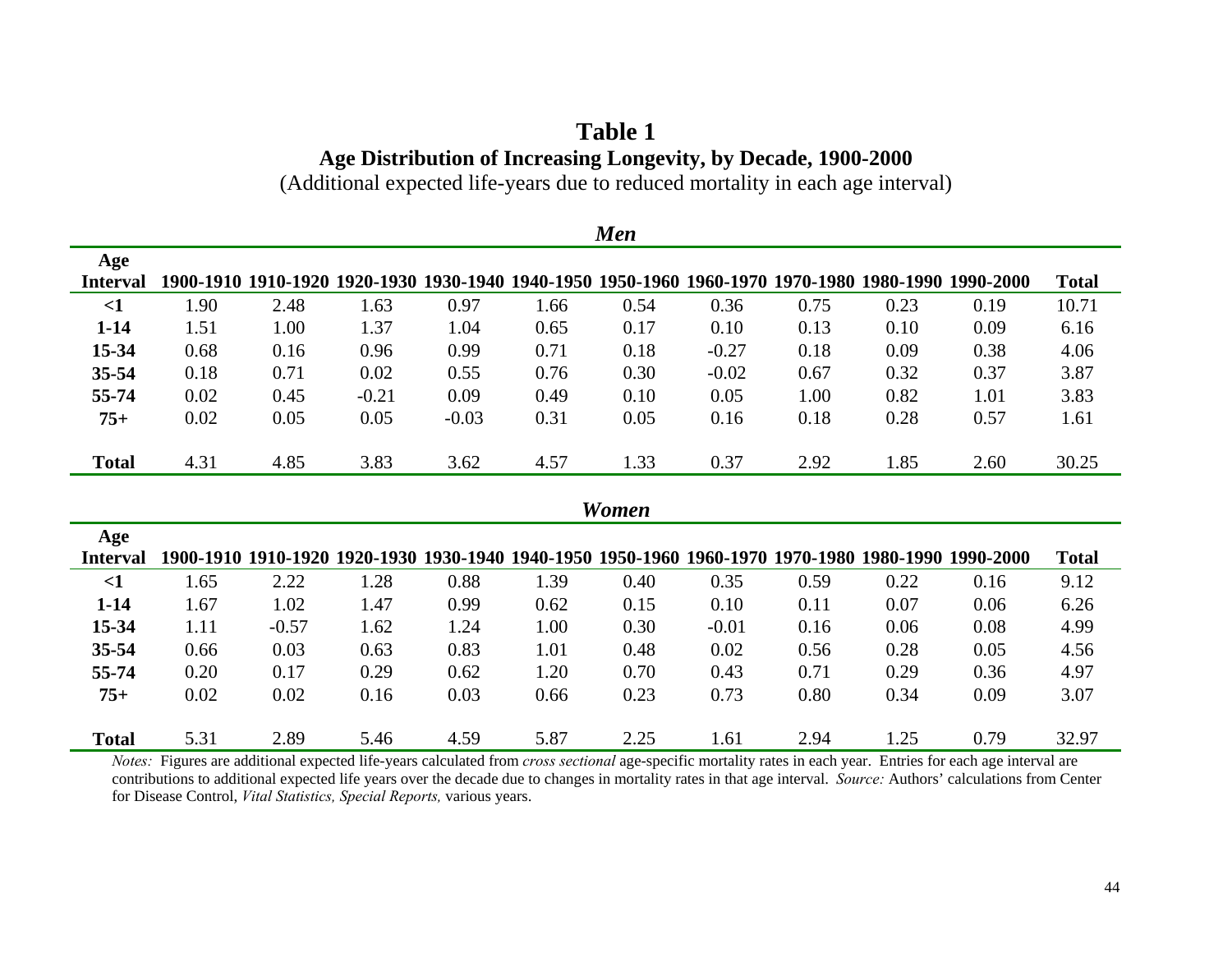## **Table 2 Additional Life Years Due to Reduced Mortality From Selected Causes, by Decade, 1950-2000**

| <b>Disease</b>          | 1950-60 | 1960-70 | 1970-80 | 1980-90 | 1990-00 | <b>Total</b> |
|-------------------------|---------|---------|---------|---------|---------|--------------|
|                         |         |         |         |         |         |              |
| <b>Infant Mortality</b> | 0.54    | 0.36    | 0.75    | 0.23    | 0.20    | 2.07         |
| <b>Heart Disease</b>    | 0.16    | 0.38    | 1.05    | 1.26    | 0.88    | 3.73         |
| Cancer                  | $-0.19$ | $-0.17$ | $-0.08$ | 0.02    | 0.43    | 0.01         |
| <b>Stroke</b>           | 0.10    | 0.15    | 0.41    | 0.24    | 0.08    | 0.98         |
| <b>Accidents</b>        | 0.18    | $-0.15$ | 0.37    | 0.41    | 0.17    | 0.98         |
| <b>Other</b>            | 0.54    | $-0.19$ | 0.41    | $-0.31$ | 0.85    | 1.30         |
| <b>Total</b>            | 1.33    | 0.37    | 2.92    | 1.85    | 2.60    | 9.07         |

**Men** 

#### **Women**

| <b>Disease</b>          | 1950-60 | 1960-70 | 1970-80 | 1980-90 | 1990-00 | <b>Total</b> |
|-------------------------|---------|---------|---------|---------|---------|--------------|
| <b>Infant Mortality</b> | 0.40    | 0.35    | 0.59    | 0.22    | 0.13    | 1.68         |
| <b>Heart Disease</b>    | 0.59    | 0.72    | 0.87    | 0.90    | 0.46    | 3.54         |
| Cancer                  | 0.20    | 0.07    | $-0.01$ | $-0.11$ | 0.17    | 0.31         |
| <b>Stroke</b>           | 0.20    | 0.33    | 0.63    | 0.38    | 0.06    | 1.59         |
| <b>Accidents</b>        | 0.10    | $-0.04$ | 0.17    | 0.13    | 0.01    | 0.36         |
| <b>Other</b>            | 0.77    | 0.19    | 0.69    | $-0.25$ | $-0.04$ | 1.36         |
| <b>Total</b>            | 2.25    | 1.61    | 2.94    | 1.25    | 0.79    | 8.85         |

*Notes:* Figures are additional expected life-years calculated from *cross sectional* age-specific mortality rates in each year. Entries for each cause of death are contributions to additional expected life years over the decade due to changes in mortality rates from that cause. *Source:* Authors' calculations from Center for Disease Control, *Vital Statistics, Special Reports,* various years.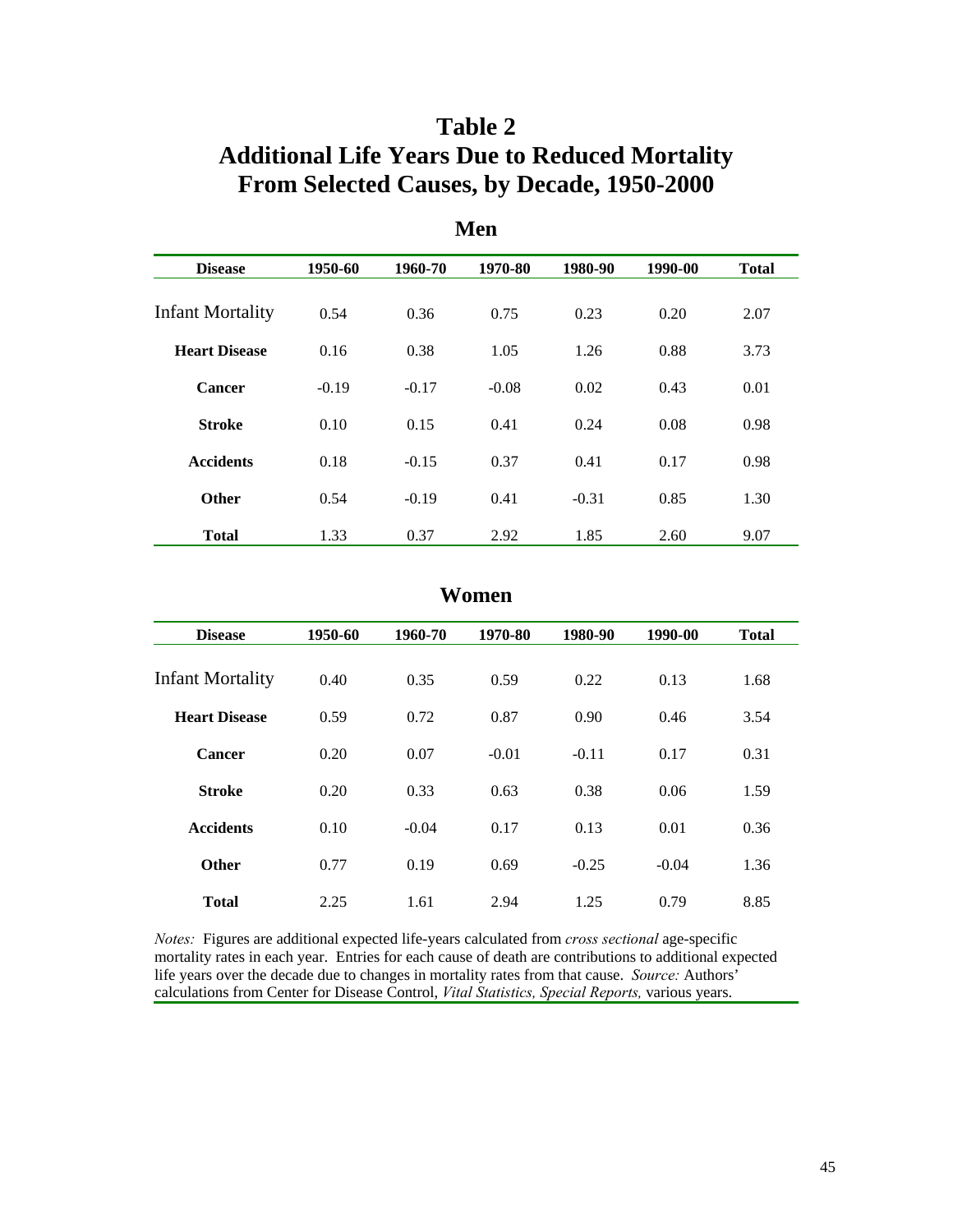## **Table 3 Estimated Values of a Life-Year for 50 Year-Old Men**

$$
y^{F} + c^{F} \Phi(z) = y^{F} + c^{F} \frac{1}{\sigma - 1} [1 - \sigma \left(\frac{z_{0}}{z}\right)^{\frac{\sigma - 1}{\sigma}}]
$$

## *Elasticity of Intertemporal Substitution* (σ)

| $\mathbf{Z}_0/\mathbf{Z}$ | 1.2   | 1.1   | ${\bf 1.0}$ | .9    | .8    |       |
|---------------------------|-------|-------|-------------|-------|-------|-------|
| .05                       | \$282 | \$314 | \$360       | \$426 | \$535 | \$731 |
| .10                       | \$229 | \$249 | \$276       | \$314 | \$373 | \$471 |
| .20                       | \$169 | \$180 | \$193       | \$211 | \$237 | \$278 |

*Note:* The table assumes a value of full consumption of  $y^F = c^F = $120,000$  for a 50 year-old male with 4000 total available hours per year and wage of \$30/hour, including benefits.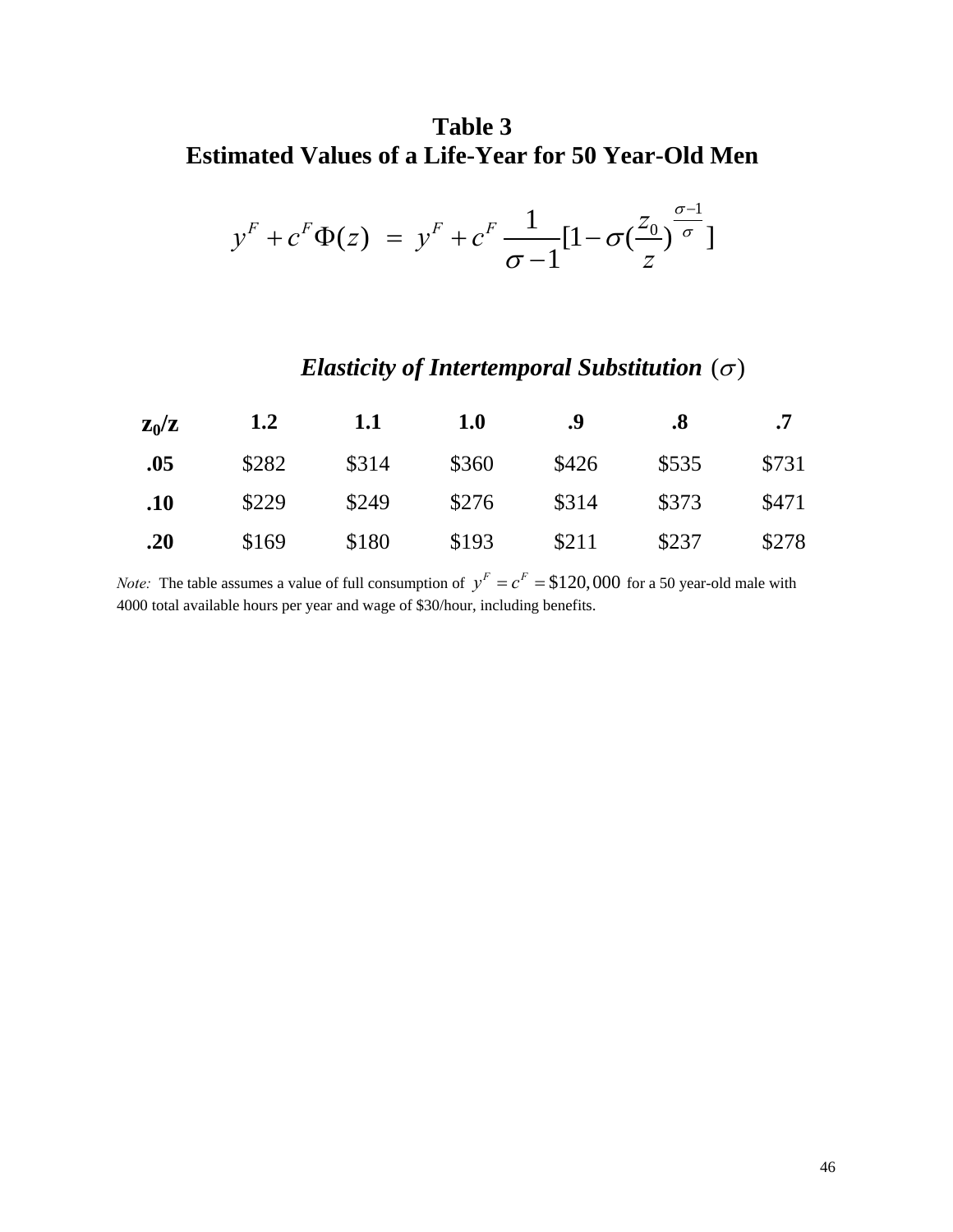



*Notes:* See text for discussion of methods. Valuations assume \$6.3 million average value of a statistical life, earnings of \$60,000 at age 50, and peak consumption at age 50. Health profile is estimated residually from optimal consumption.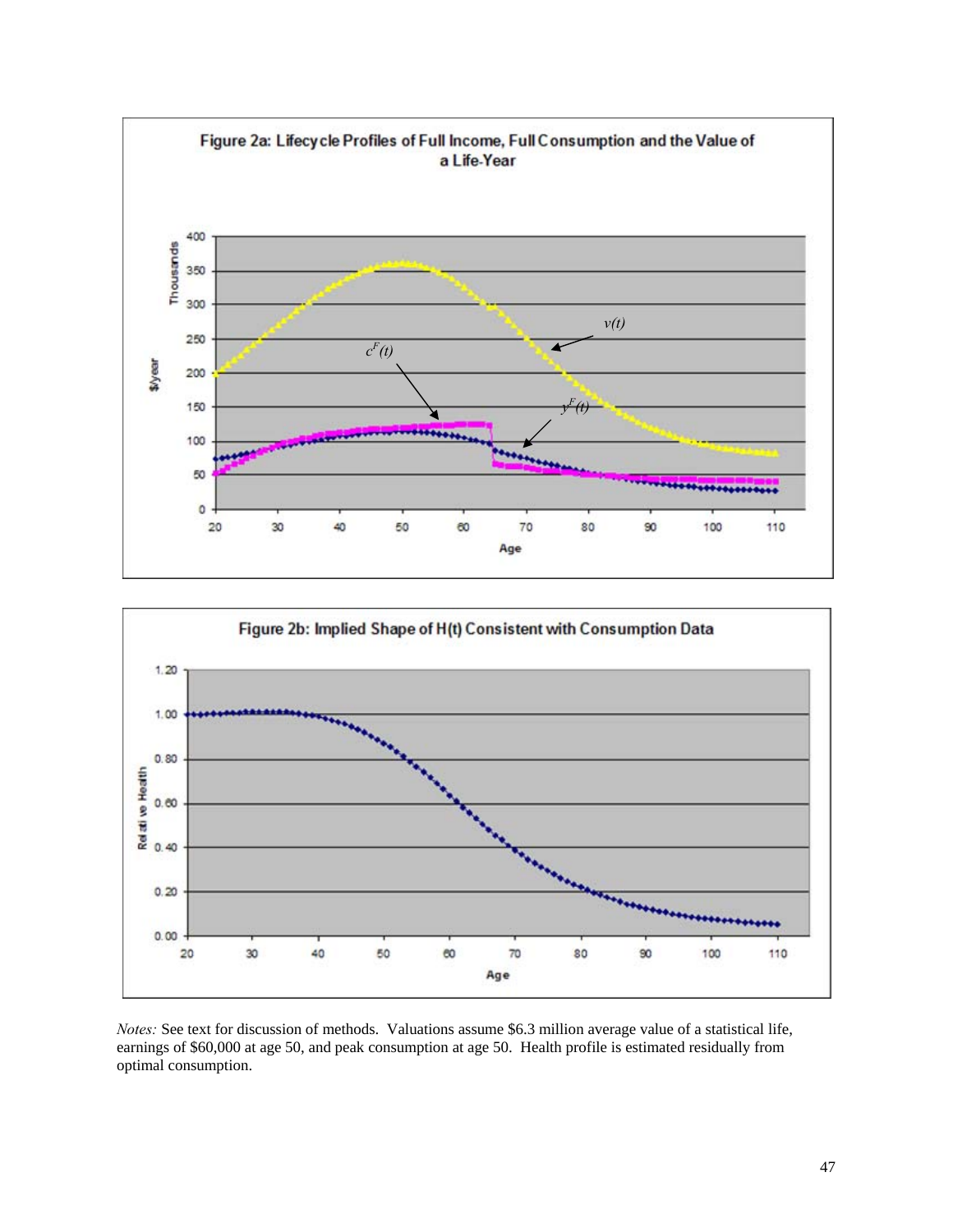

*Notes*: See equation (14). Estimates are based on *v(t)* from Figure 2a, assuming an average value of a statistical life of \$6.3 million between ages 25 and 55. Valuations of a life year are assumed identical for men and women.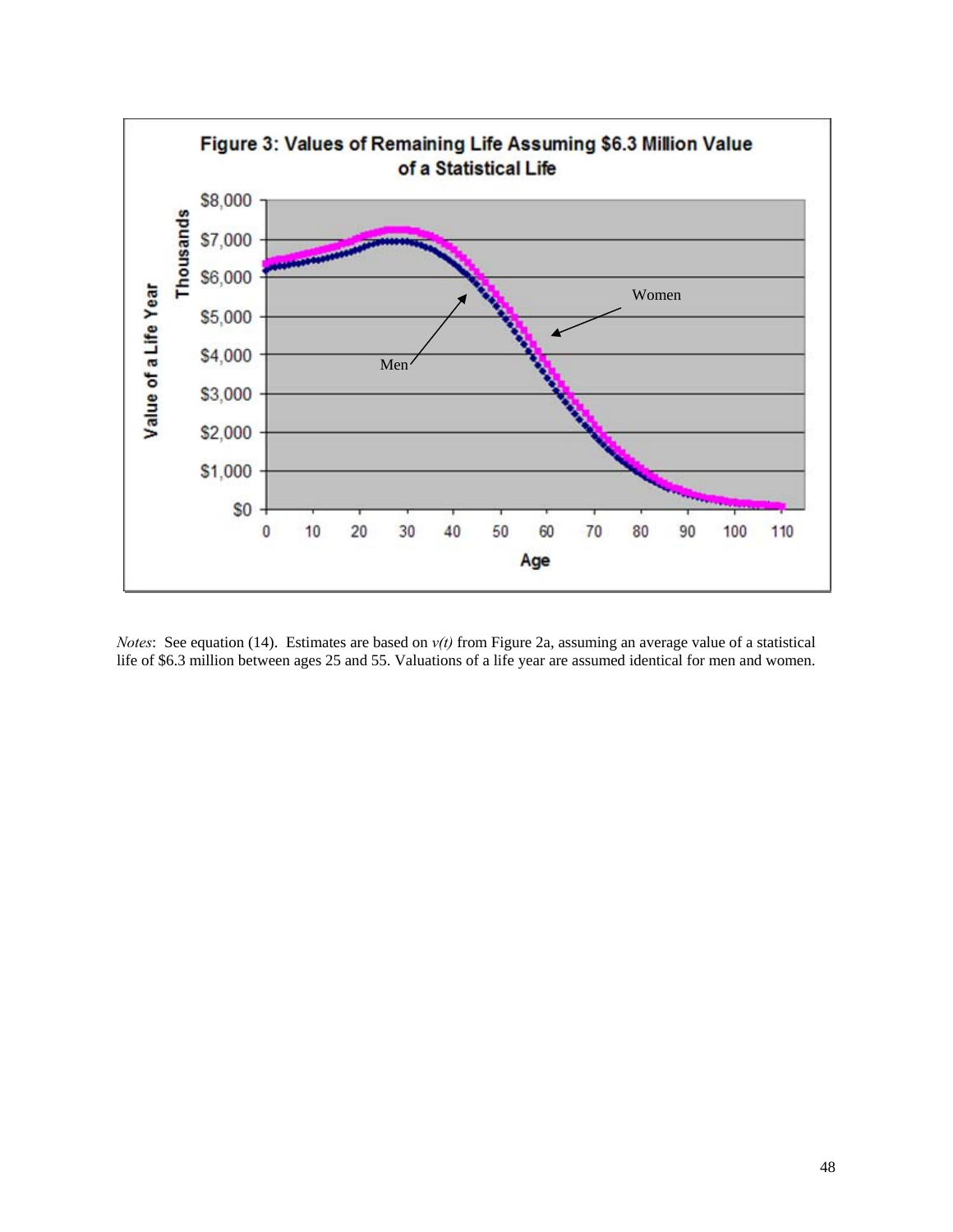



*Notes:* Each curve shows the cumulative value of increased longevity since 1900. Distance between curves represents gains in each decade.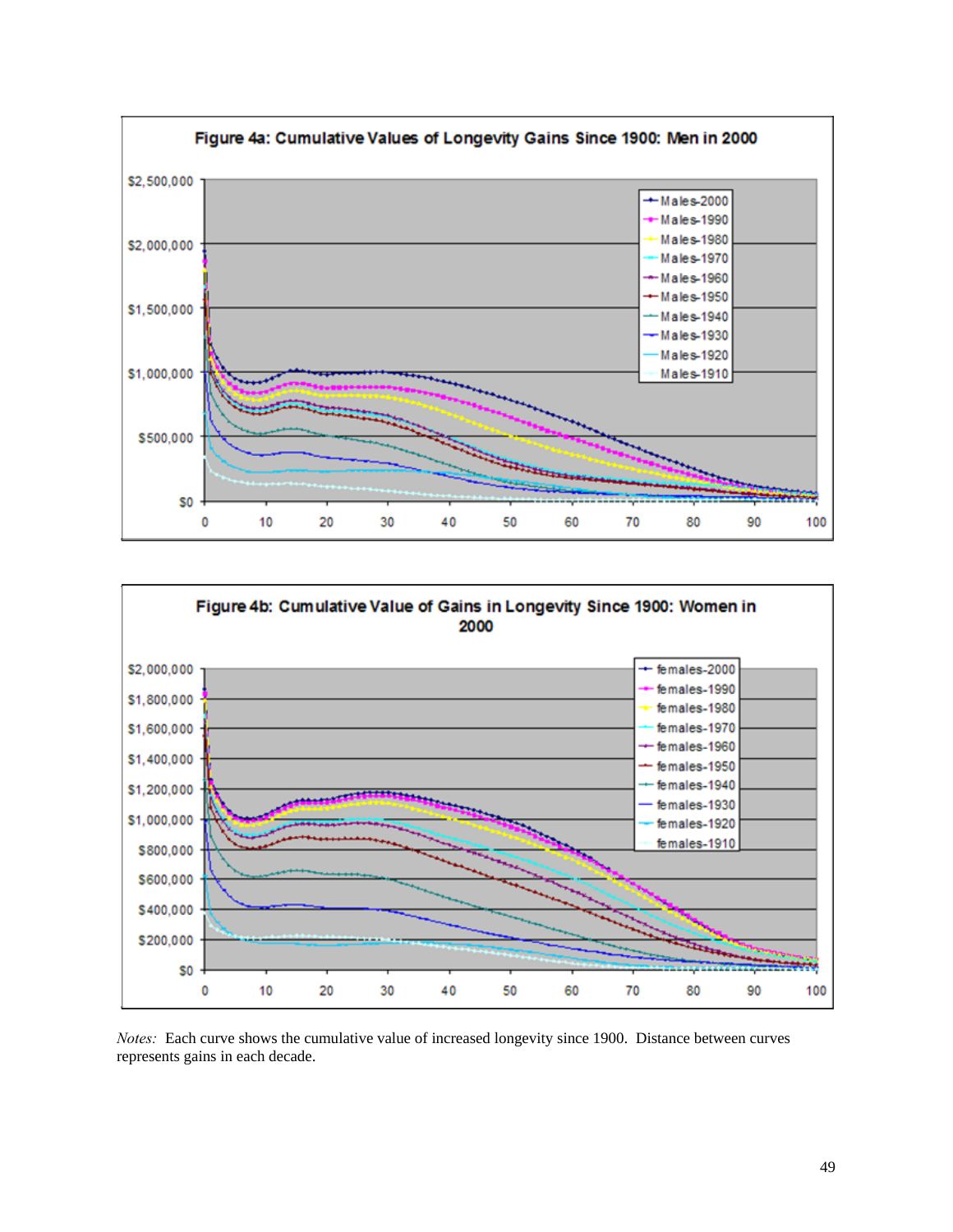

*Notes*: Each curve represents the cumulative value to the indicated year due to increased longevity since 1900, as valued by persons in 2000. Age specific values are averaged using 2000 population weights.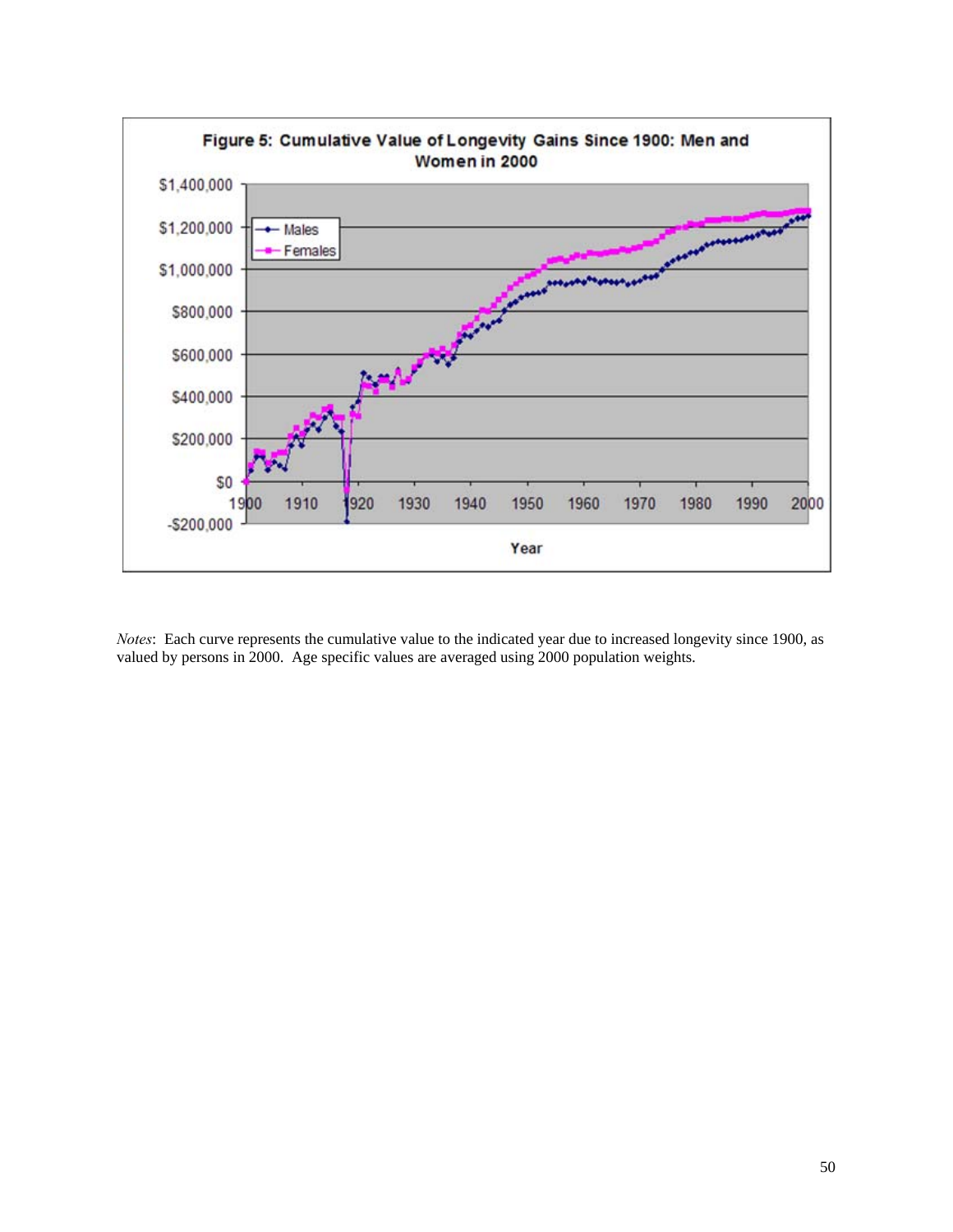## **Table 4 Decade Averages of GDP and Production of Health Capital per Capita 1900-2000 (\$2004)**

|                                             | 1900-10  | 1910-20 | 1920-30  | 1930-40  | 1940-50  | 1950-60  | 1960-70  | 1970-80  | 1980-90  | 1990-<br>2000 |
|---------------------------------------------|----------|---------|----------|----------|----------|----------|----------|----------|----------|---------------|
| <b>GDP</b>                                  | \$6,011  | \$7,239 | \$7,703  | \$7,578  | \$13,592 | \$15,856 | \$20,343 | \$25,342 | \$28,381 | \$32,057      |
| <b>Health</b><br>Capital                    | \$4,987  | \$2,754 | \$5,513  | \$6,062  | \$12,314 | \$4,951  | \$2,381  | \$12,839 | \$7,305  | \$8,240       |
| <b>Total</b>                                | \$10,998 | \$9,993 | \$13,216 | \$13,640 | \$25,906 | \$20,807 | \$22,724 | \$38,181 | \$35,685 | \$40,297      |
| <b>Share of</b><br><b>Health</b><br>Capital | 0.45     | 0.28    | 0.42     | 0.44     | 0.48     | 0.24     | 0.10     | 0.34     | 0.20     | 0.20          |

*Source:* Average annual real (\$2004) amounts. Author's calculations for health capital. GDP before 1929 from Kuznets (1961) as compiled by Jones and Obstfeld (2001), downloaded from NBER website. Post-1929 data from U.S. Department of Commerce, Bureau of Economic Analysis. Pre-1913 price index from Federal Reserve Bank of Minneapolis.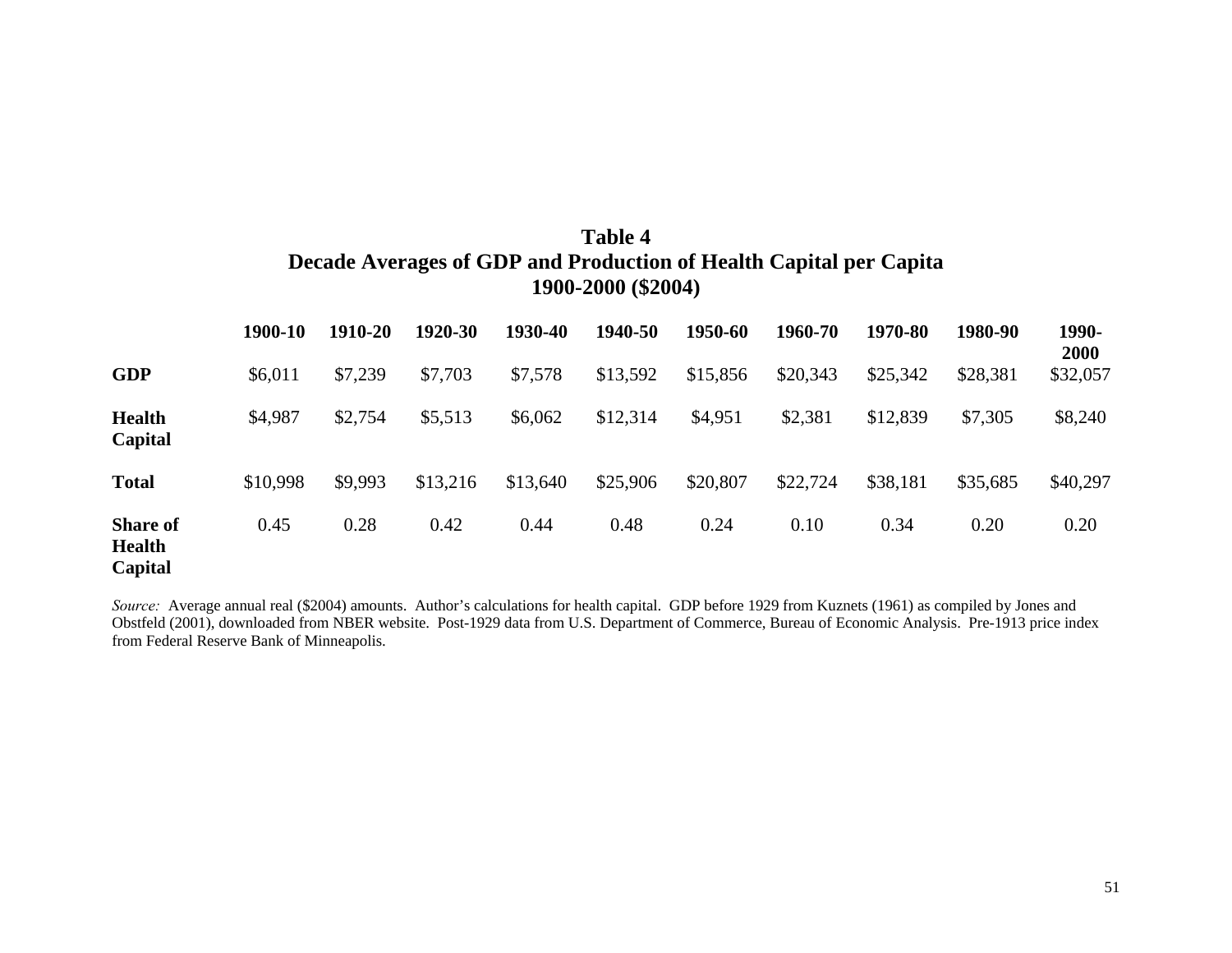



*Notes*: Each curve shows the cumulative value of increased longevity since 1970. Distance between curves represents gains in each decade.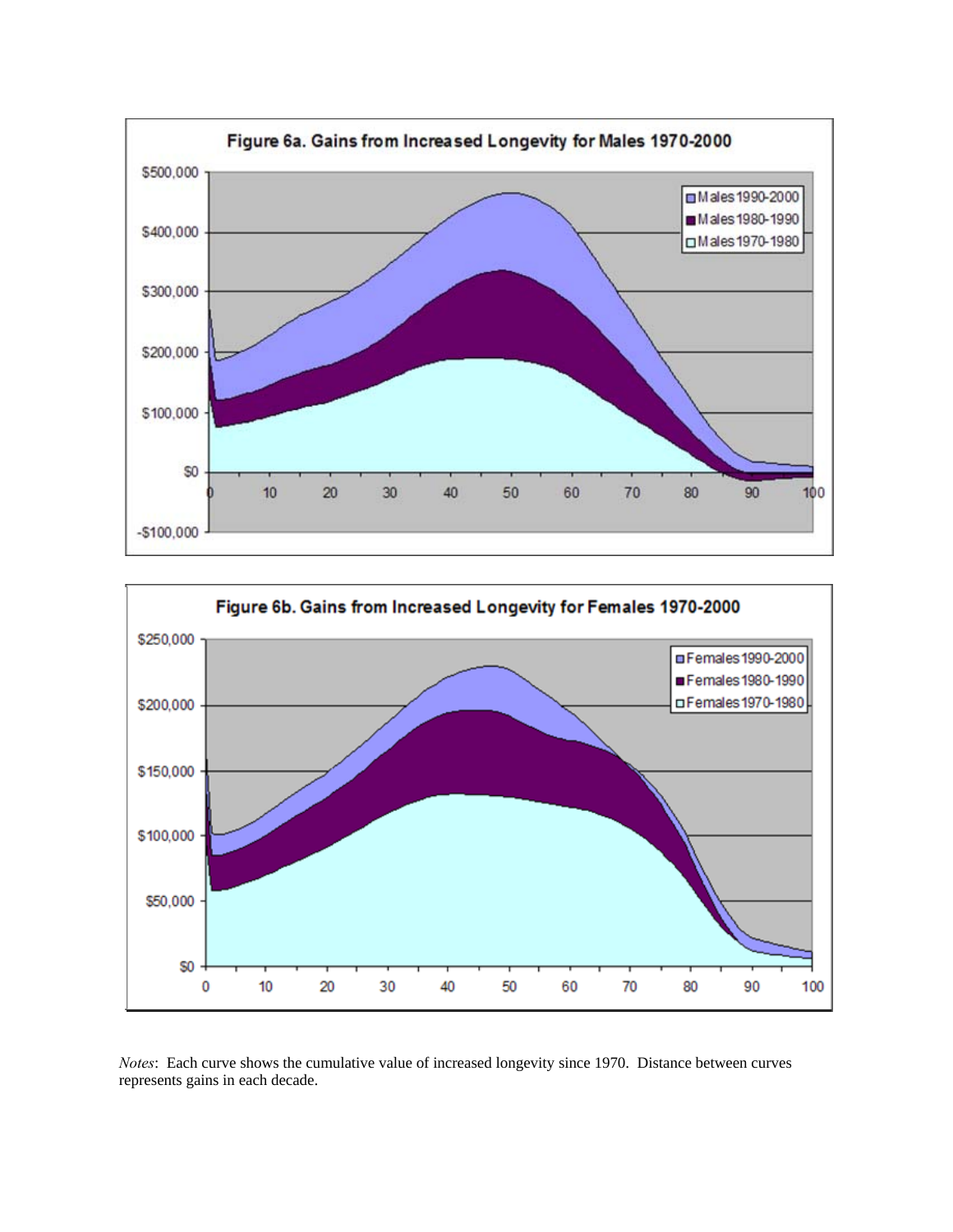

*Source*: Health, United State 2001, *Death Rates for Diseases of Heart (Table 37).* 



*Notes*: See equation (15). Value to person of the indicated age in 2000 of reduced mortality from that age forward, 1970-2000.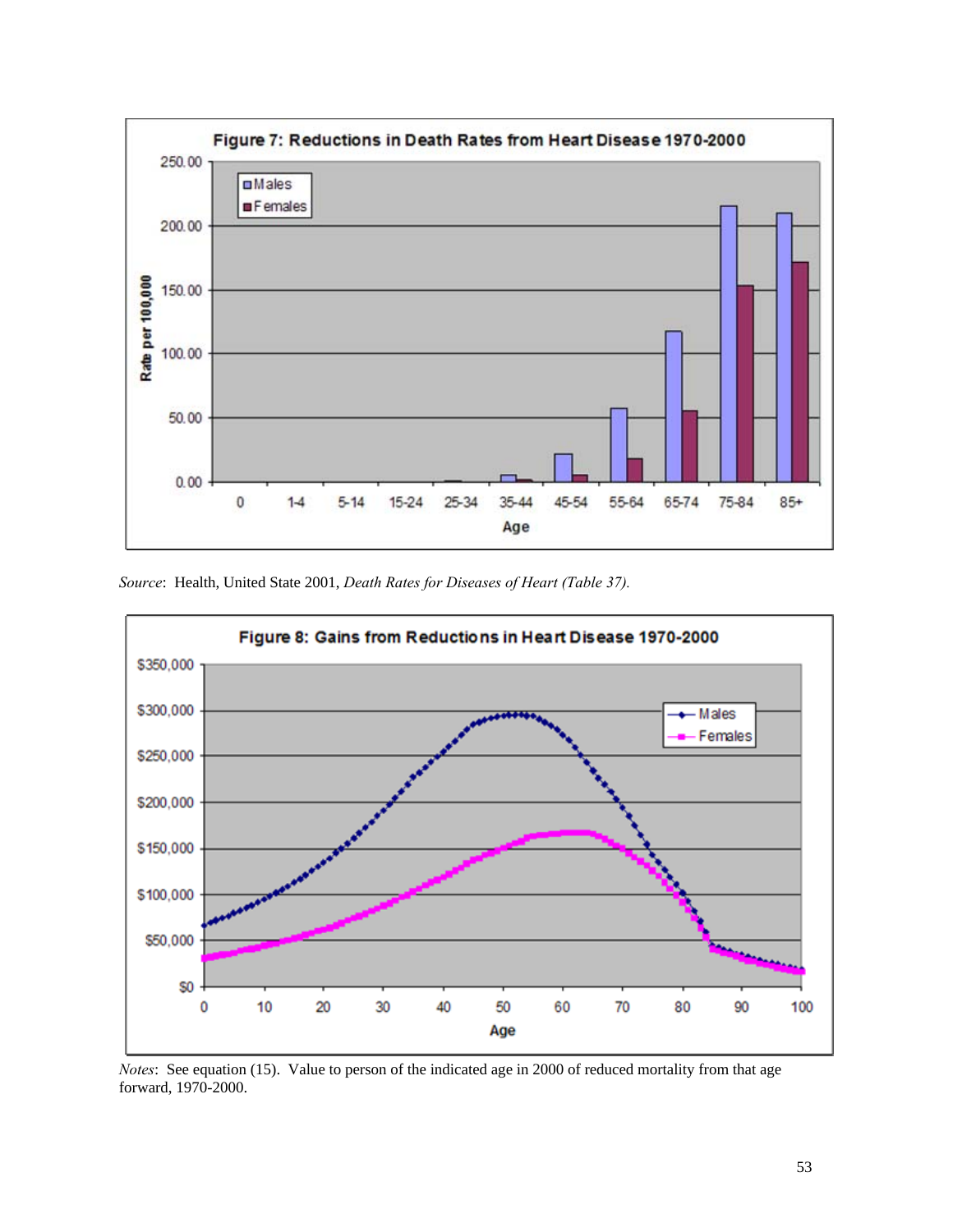|                | <b>Population</b> |             | Gains Per Capita (\$2004)                   |             |           |
|----------------|-------------------|-------------|---------------------------------------------|-------------|-----------|
| <b>Males</b>   | (1000)            | 1970-1980   | 1980-1990                                   | 1990-2000   | 1970-2000 |
| <b>Birth</b>   | 72,134            | \$129,381   | \$62,904                                    | \$80,536    | \$272,821 |
| $1$ to $4$     | 7,938             | \$77,707    | \$44,446                                    | \$67,747    | \$189,900 |
| $5$ to $14$    | 19,681            | \$92,564    | \$50,912                                    | \$81,699    | \$225,175 |
| 15to24         | 18,618            | \$118,310   | \$60,553                                    | \$103,061   | \$281,925 |
| 25to34         | 20,191            | \$155,129   | \$76,181                                    | \$114,201   | \$345,511 |
| 35to44         | 21,569            | \$186,015   | \$114,368                                   | \$119,097   | \$419,481 |
| 45to54         | 15,836            | \$188,706   | \$142,098                                   | \$130,001   | \$460,805 |
| 55to64         | 10,166            | \$160,057   | \$123,566                                   | \$128,891   | \$412,514 |
| 65to74         | 8,325             | \$96,938    | \$87,575                                    | \$90,695    | \$275,207 |
| 75to84         | 4,486             | \$37,124    | \$43,542                                    | \$56,356    | \$137,022 |
| $85+$          | 1,070             | $-$ \$8,112 | \$14,405                                    | \$25,764    | \$32,057  |
|                |                   |             |                                             |             |           |
| <b>Females</b> |                   | 1970-1980   | 1980-1990                                   | 1990-2000   | 1970-2000 |
| <b>Birth</b>   | 68,773            | \$99,375    | \$43,392                                    | \$27,808    | \$170,575 |
| $1$ to $4$     | 7,578             | \$59,139    | \$26,859                                    | \$15,649    | \$101,647 |
| $5$ to $14$    | 18,741            | \$69,415    | \$30,220                                    | \$16,407    | \$116,042 |
| 15to24         | 17,604            | \$90,711    | \$37,422                                    | \$19,168    | \$147,301 |
| 25to34         | 20,177            | \$115,916   | \$48,058                                    | \$21,755    | \$185,729 |
| 35to44         | 21,824            | \$131,014   | \$60,700                                    | \$27,032    | \$218,746 |
| 45to54         | 16,533            | \$130,033   | \$61,701                                    | \$34,326    | \$226,061 |
| 55to64         | 11,195            | \$122,529   | \$51,496                                    | \$23,018    | \$197,043 |
| 65to74         | 10,345            | \$106,297   | \$48,121                                    | $-$ \$47    | \$154,370 |
| 75to84         | 6,944             | \$66,766    | \$33,786                                    | $-$ \$8,995 | \$91,558  |
| $85+$          | 2,692             | \$19,385    | \$11,524                                    | $-$10,213$  | \$20,696  |
|                |                   |             |                                             |             |           |
|                |                   |             | <b>Aggregate Gains (Billions of \$2004)</b> |             |           |
|                |                   | 1970-1980   | 1980-1990                                   | 1990-20     | 1970-2000 |
|                | <b>Males</b>      | \$26,699    | \$15,471                                    | \$19,153    | \$61,323  |
|                | <b>Females</b>    | \$20,515    | \$9,067                                     | \$4,440     | \$34,022  |
|                | <b>Total</b>      | \$47,214    | \$24,538                                    | \$23,593    | \$95,345  |

## **Table 5 Economic Gains From Reductions in Mortality: 1970-2000**

*Notes*: Aggregate gains calculated using equation (24) and year 2000 U.S. population by age, as shown. Population at birth includes Census-predicted future birth cohorts discounted at 3.5 percent.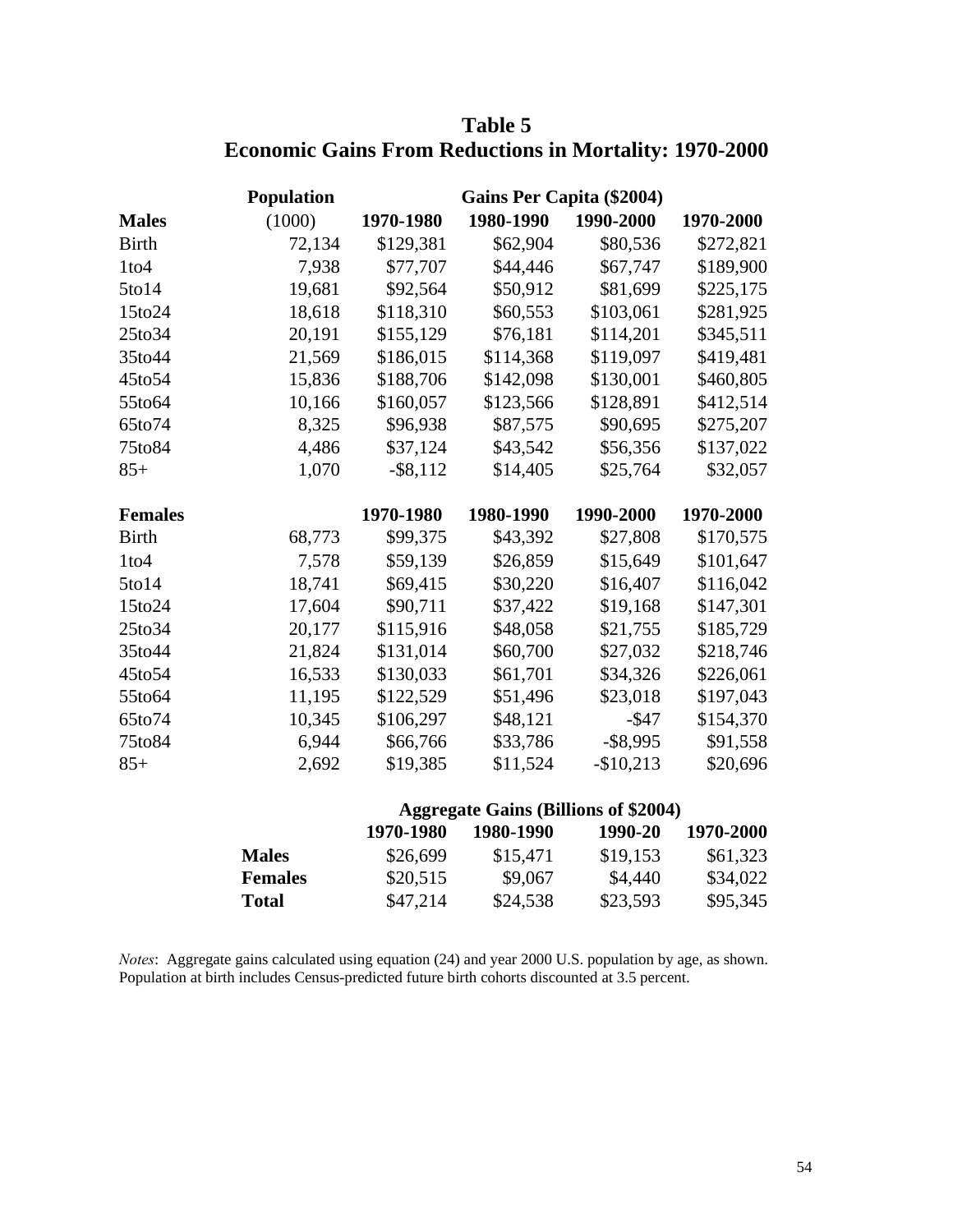## **Table 6 U.S. Health Expenditures 1970-2000**

|                                                                            | 1970     | 1980     | 1990     | 2000     |
|----------------------------------------------------------------------------|----------|----------|----------|----------|
| Nominal Expenditures (\$Billions)                                          | \$73     | \$246    | \$696    | \$1,311  |
| % of Total Consumption Expenditures                                        | 11.3%    | 13.9%    | 18.2%    | 19.6%    |
| Real Expenditures (\$Billions 2004)                                        |          |          |          |          |
| <b>Current Year Population</b>                                             | \$261    | \$445    | \$812    | \$1,221  |
| <b>Fixed Population</b>                                                    | \$369    | \$548    | \$883    | \$1,143  |
| Per Capita Expenditures (\$2004)                                           |          |          |          |          |
| <b>Current Year Population</b>                                             | \$1,537  | \$2,354  | \$3,911  | \$5,187  |
| <b>Fixed Population</b>                                                    | \$2,171  | \$2,897  | \$4,249  | \$4,855  |
| Present Value of Total Expenditures<br>(\$Billions 2004, Fixed Population) | \$16,209 | \$24,414 | \$39,342 | \$50,933 |

*Source:* Centers for Medicare and Medicaid Services, Office of the Actuary: National Health Statistics Group. "Fixed population" refers to the population in 2000.

## **Table 7 Estimated Gains Net of the Increase in Health Expenditures 1970-2000**

|                                      | 1970-1980 | 1980-1990 | 1990-2000 | 1970-2000 |
|--------------------------------------|-----------|-----------|-----------|-----------|
| Gross Gains (from Table 5)           | \$47.214  | \$24.538  | \$23,593  | \$95,345  |
| Increase in Expenditures             | \$8,206   | \$14,928  | \$11,591  | \$34,725  |
| Gains Net of Expenditure Growth      | \$39,008  | \$9,611   | \$12,001  | \$60,620  |
| Expenditure Increase as a % of Gains | 17.4%     | 60.8%     | 49.1%     | 36.4%     |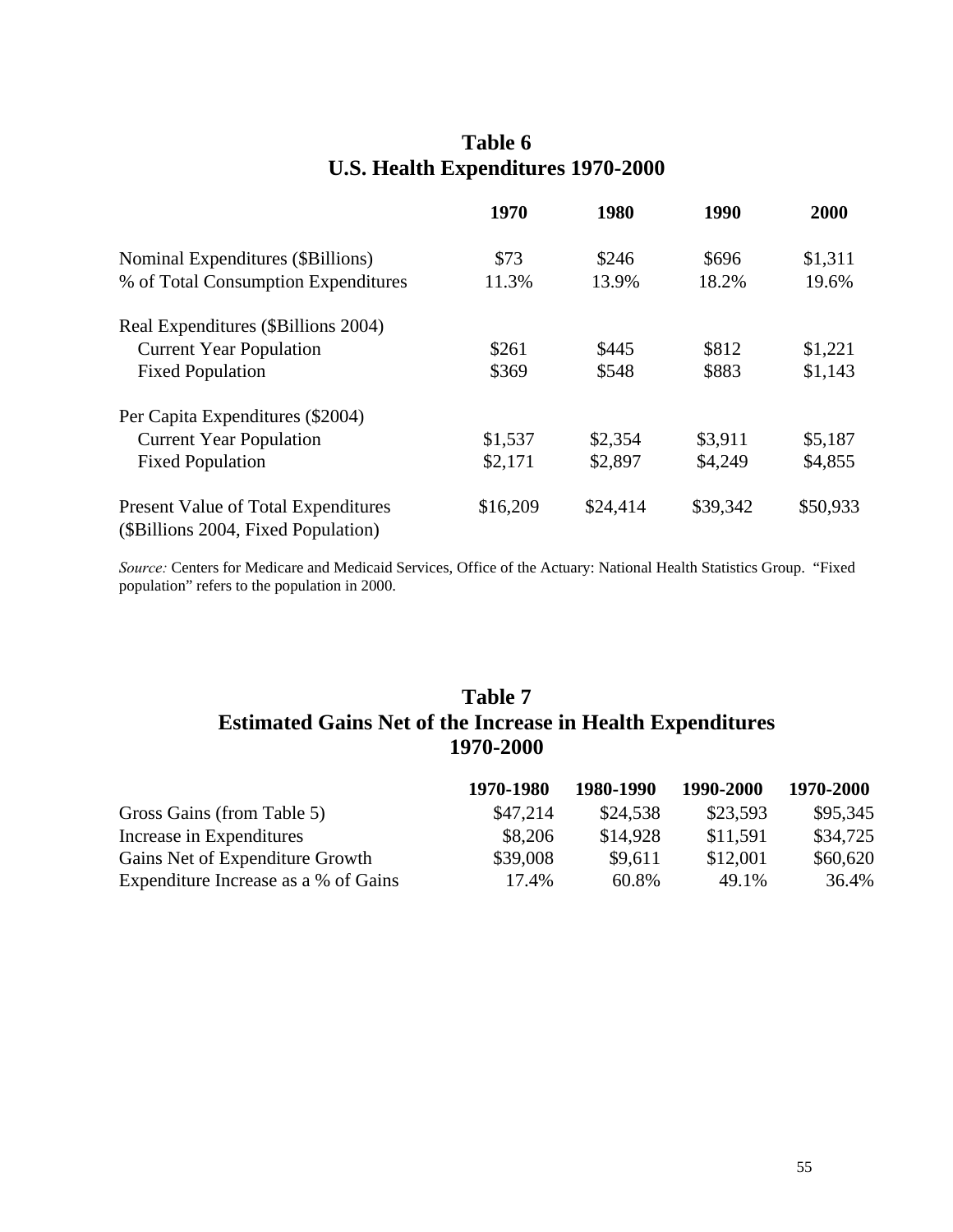## **Table 8**

## **Economic Gains From Reductions in Mortality Net of Increased Health Care Expenditure, 1970-2000**

| <b>Males</b>   | <b>Population</b> | 1970-1980    | 1980-1990    | 1990-2000    | 1970-2000    | <b>Cost/Value</b> |
|----------------|-------------------|--------------|--------------|--------------|--------------|-------------------|
| <b>Birth</b>   | 72,134            | \$119,958    | \$38,551     | \$61,967     | \$220,477    | 19.2%             |
| $1$ to $4$     | 7,938             | \$68,373     | \$20,716     | \$49,657     | \$138,746    | 26.9%             |
| 5to14          | 19,681            | \$81,703     | \$23,746     | \$60,995     | \$166,444    | 26.1%             |
| 15to24         | 18,618            | \$105,116    | \$28,576     | \$78,704     | \$212,396    | 24.7%             |
| 25to34         | 20,191            | \$139,412    | \$39,890     | \$86,580     | \$265,882    | 23.0%             |
| 35to44         | 21,569            | \$167,199    | \$73,290     | \$87,865     | \$328,354    | 21.7%             |
| 45to54         | 15,836            | \$166,351    | \$97,230     | \$95,943     | \$359,524    | 22.0%             |
| 55to64         | 10,166            | \$133,497    | \$78,043     | \$94,456     | \$305,996    | 25.8%             |
| 65to74         | 8,325             | \$69,395     | \$46,002     | \$59,350     | \$174,747    | 36.5%             |
| 75to84         | 4,486             | \$16,138     | \$11,866     | \$32,473     | \$60,477     | 55.9%             |
| $85+$          | 1,070             | $-$ \$21,094 | $-$ \$5,191  | \$10,989     | $-$15,296$   | 147.7%            |
|                |                   |              |              |              |              |                   |
| <b>Females</b> | <b>Population</b> | 1970-1980    | 1980-1990    | 1990-2000    | 1970-2000    | <b>Cost/Value</b> |
| <b>Birth</b>   | 68,773            | \$83,703     | \$14,249     | \$4,743      | \$102,695    | 39.8%             |
| $1$ to $4$     | 7,578             | \$43,537     | $-$1,779$    | $-$7,009$    | \$34,749     | 65.8%             |
| $5$ to $14$    | 18,741            | \$51,176     | $-$ \$2,832  | $-$ \$9,736  | \$38,608     | 66.7%             |
| 15to24         | 17,604            | \$68,355     | $-$ \$2,117  | $-$12,086$   | \$54,153     | 63.2%             |
| 25to34         | 20,177            | \$88,985     | \$2,131      | $-$14,513$   | \$76,603     | 58.8%             |
| 35to44         | 21,824            | \$98,440     | \$7,395      | $-$ \$15,017 | \$90,818     | 58.5%             |
| 45to54         | 16,533            | \$90,914     | \$1,438      | $-$ \$13,128 | \$79,224     | 65.0%             |
| 55to64         | 11,195            | \$75,543     | $-$ \$13,315 | $-$ \$27,842 | \$34,386     | 82.5%             |
| 65to74         | 10,345            | \$54,837     | $-$17,060$   | $-$ \$51,047 | $-$13,269$   | 108.6%            |
| 75to84         | 6,944             | \$20,825     | $-$ \$24,405 | $-$ \$54,526 | $-$ \$58,107 | 163.5%            |

*Source*: Table 5 and imputations of health care spending by age and gender, as described in text.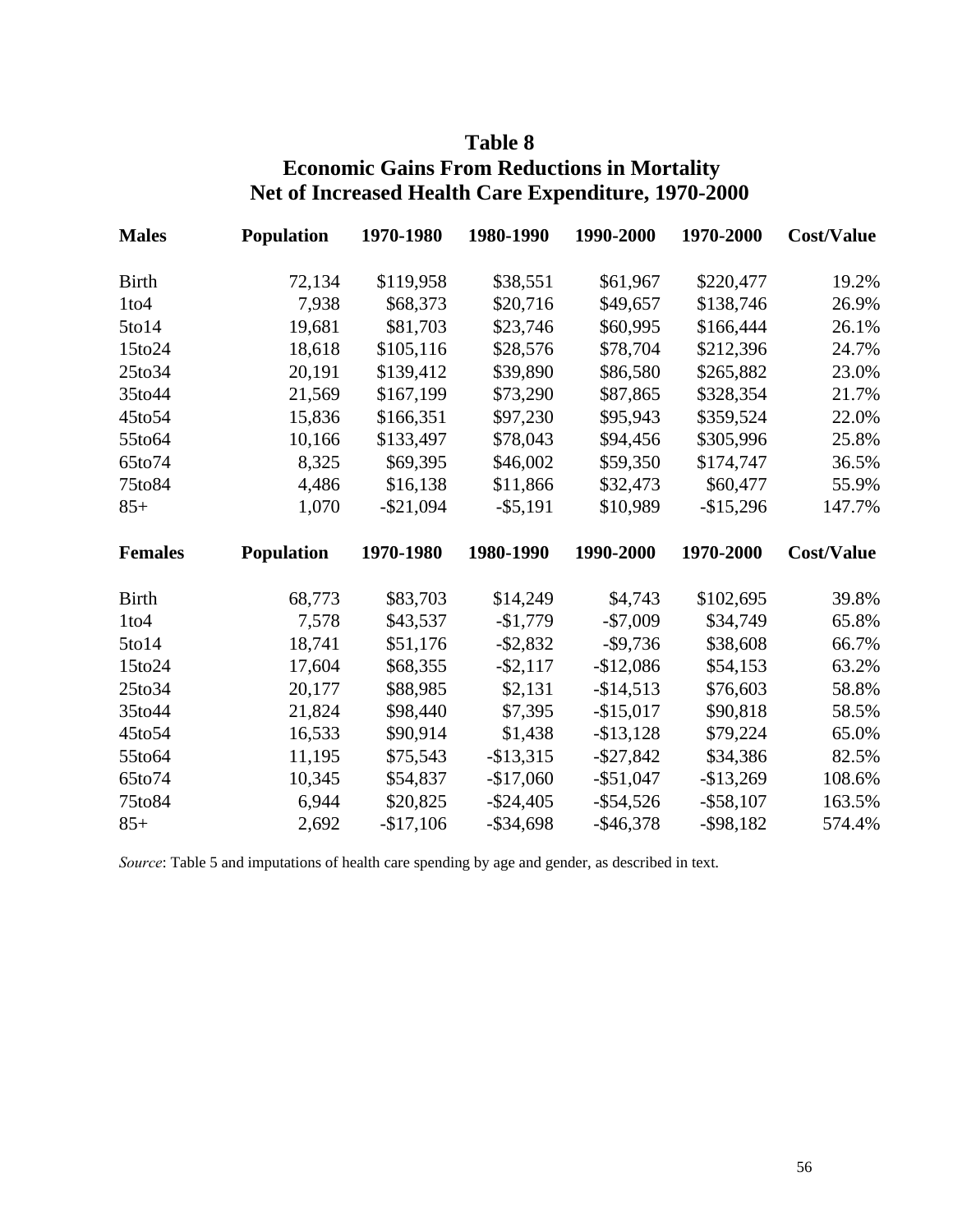



*Notes:* Curves show value at indicated age of a 10% reduction in mortality from the indicated disease, using equation (15).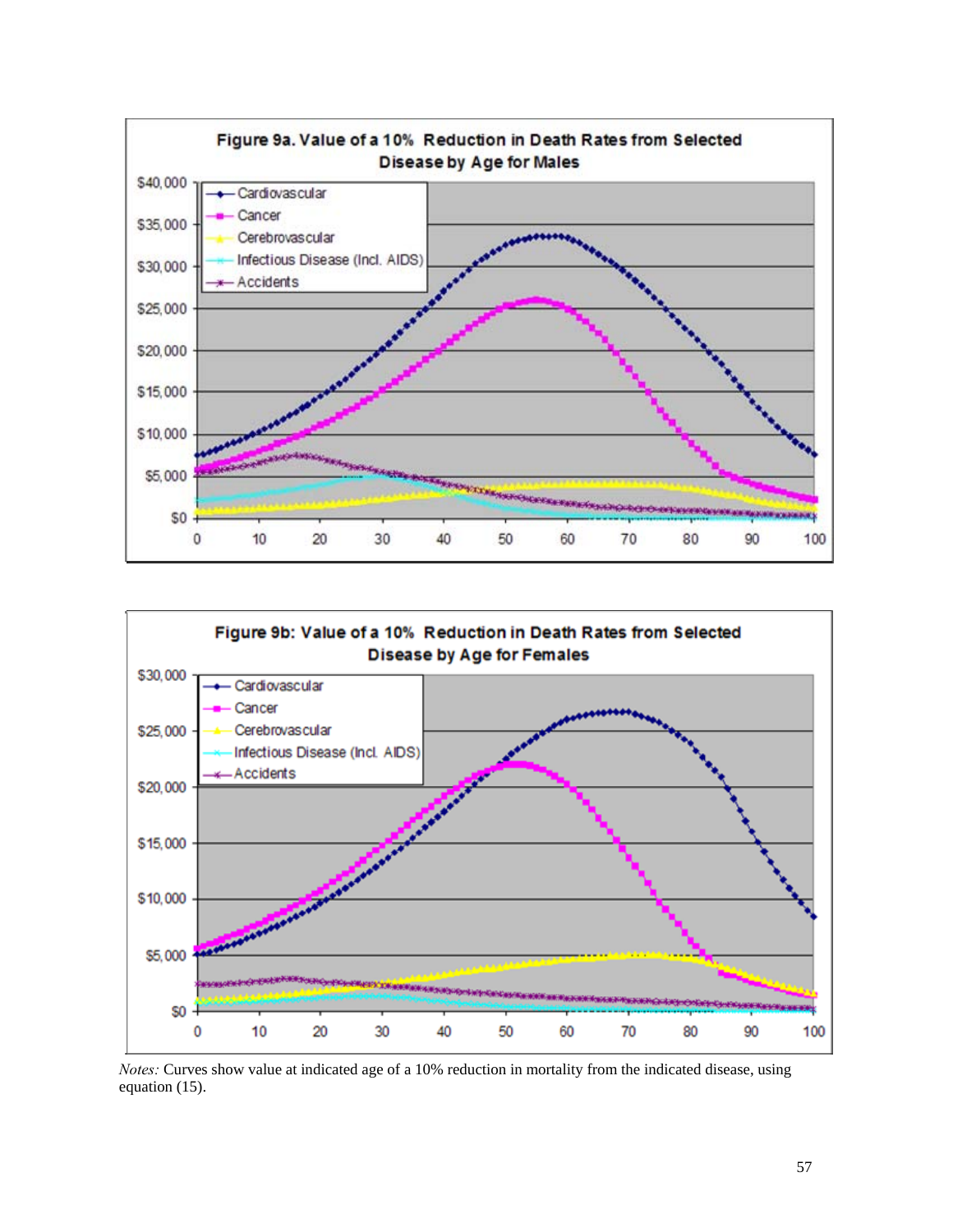## **Table 9 Current Value of a 10 Percent Reduction in Mortality from Major Diseases (Billions of \$2004)**

| <b>Major Cause of Death</b>            | <b>Males</b> | <b>Females</b> | <b>Total</b> | <b>Complementarity</b><br><b>Effect</b> |              |
|----------------------------------------|--------------|----------------|--------------|-----------------------------------------|--------------|
|                                        |              |                |              | <b>Value</b>                            | <b>Share</b> |
| <b>All Causes</b>                      | \$10,651     | \$7,885        | \$18,536     | \$3,278                                 | 0.18         |
| <b>Cardiovascular Diseases</b>         | \$3,254      | \$2,471        | \$5,725      | \$1,288                                 | 0.22         |
| <b>Heart Disease</b>                   | \$2,676      | \$1,852        | \$4,529      | \$1,013                                 | 0.22         |
| Cerebrovascular Diseases               | \$393        | \$460          | \$852        | \$194                                   | 0.23         |
| <b>Malignant Neoplasms</b>             | \$2,415      | \$2,261        | \$4,675      | \$863                                   | 0.18         |
| Respiratory & Intrathoracic            | \$847        | \$557          | \$1,404      | \$278                                   | 0.20         |
| <b>Breast</b>                          | \$3          | \$444          | \$447        | \$51                                    | 0.11         |
| Genital & Urinary                      | \$301        | \$302          | \$603        | \$126                                   | 0.21         |
| Digestive Organs                       | \$575        | \$431          | \$1,006      | \$200                                   | 0.20         |
| All Other Infectious Diseases          | \$500        | \$148          | \$649        | \$60                                    | 0.09         |
| <b>Obstructive Pulmonary Disease</b>   | \$343        | \$331          | \$674        | \$153                                   | 0.23         |
| Pneumonia & Influenza                  | \$214        | \$194          | \$408        | \$98                                    | 0.24         |
| <b>Diabetes</b>                        | \$237        | \$249          | \$486        | \$91                                    | 0.19         |
| Liver Disease & Cirrhosis              | \$217        | \$102          | \$319        | \$46                                    | 0.14         |
| <b>Accidents &amp; Adverse Effects</b> | \$977        | \$421          | \$1,398      | \$133                                   | 0.10         |
| <b>Motor Vehicle Accidents</b>         | \$519        | \$247          | \$767        | \$62                                    | 0.08         |
| Homicide & Legal Intervention          | \$324        | \$90           | \$415        | \$29                                    | 0.07         |
| Suicide                                | \$411        | \$102          | \$513        | \$50                                    | 0.10         |

*Notes:* Social value of a 10% reduction in mortality from the indicated disease, calculated using equation (24). Calculations use 2000 population values and Census predictions of future birth cohorts, discounted at 3.5%.